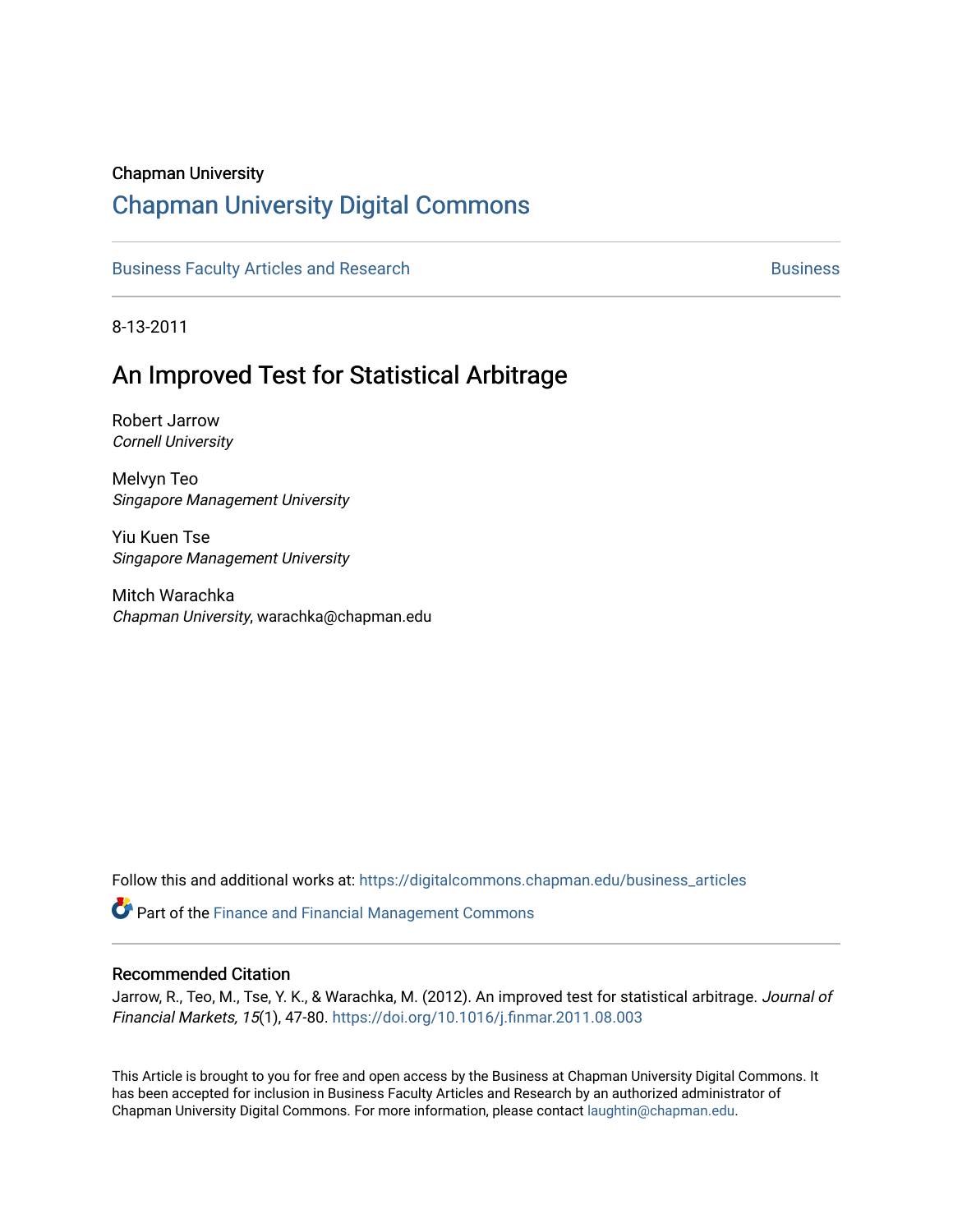# An Improved Test for Statistical Arbitrage

# **Comments**

NOTICE: this is the author's version of a work that was accepted for publication in Journal of Financial Markets. Changes resulting from the publishing process, such as peer review, editing, corrections, structural formatting, and other quality control mechanisms may not be reflected in this document. Changes may have been made to this work since it was submitted for publication. A definitive version was subsequently published in Journal of Financial Markets, volume 15, issue 1, in 2012. [https://doi.org/](https://doi.org/10.1016/j.finmar.2011.08.003) [10.1016/j.finmar.2011.08.003](https://doi.org/10.1016/j.finmar.2011.08.003) 

The Creative Commons license below applies only to this version of the article.

# Creative Commons License



This work is licensed under a [Creative Commons Attribution-Noncommercial-No Derivative Works 4.0](https://creativecommons.org/licenses/by-nc-nd/4.0/) [License](https://creativecommons.org/licenses/by-nc-nd/4.0/).

Copyright Elsevier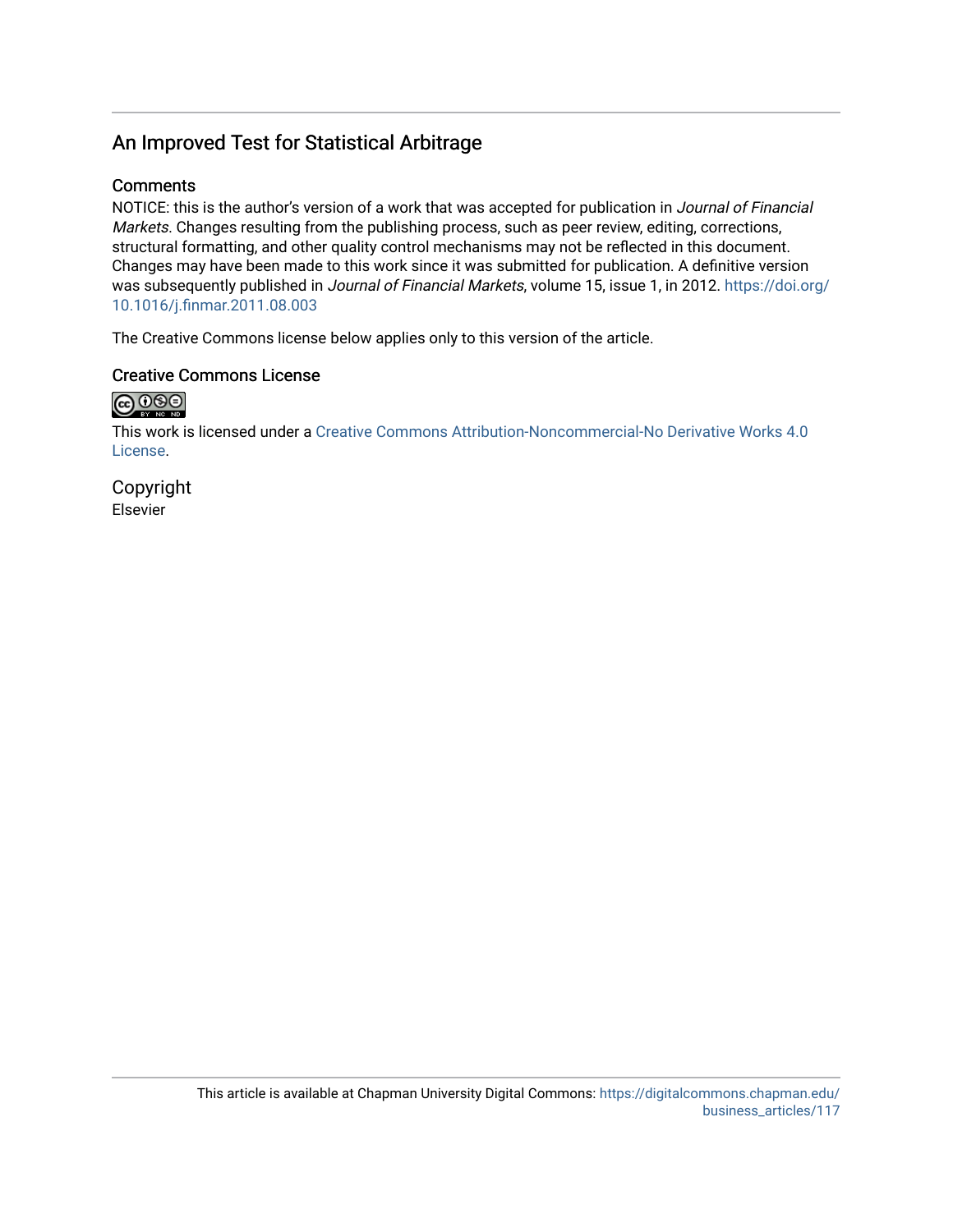Published in Journal of Financial Markets, February 2012, Volume 15, Issue 1, Pages 47–80. http://doi.org/10.1016/j.finmar.2011.08.003

# An improved test for statistical arbitrage

Robert Jarrow<sup>a</sup>, Melvyn Teo<sup>b</sup>, Yiu Kuen Tse<sup>c</sup>, Mitch Warachka<sup>b,\*</sup>

<sup>a</sup>Johnson Graduate School of Management, Cornell University, Singapore

<sup>b</sup>L.K.C. School of Business, Singapore Management University, Singapore <sup>c</sup>School of Economics, Singapore Management University, Singapore

#### Abstract

We improve upon the power of the statistical arbitrage test in [Hogan, Jarrow, Teo, and Warachka](#page-35-0) [\(2004\).](#page-35-0) Our methodology also allows for the evaluation of return anomalies under weaker assumptions. We then compare strategies based on their convergence rates to arbitrage and identify strategies whose probability of a loss declines to zero most rapidly. These strategies are preferred by investors with finite horizons or limited capital. After controlling for market frictions and examining convergence rates to arbitrage, we find that momentum and value strategies offer the most desirable trading opportunities.

Keywords: Bootstrap; Momentum strategy; Statistical arbitrage; Value strategy

## 1. Introduction

Traditional tests of market efficiency calculate trading profits relative to an assumed model for risk-adjusted returns, such as the [Fama and French \(1993\)](#page-35-0) three-factor model. The statistical significance of the alpha from such a model is then evaluated using the intercept's *t*-statistic. Therefore, this test of market efficiency requires the empirical specification of risk factors, hence an assumed model of market equilibrium. According to [Fama \(1998\)](#page-35-0), this caveat weakens our conclusions regarding market efficiency.

We thank Steve Hogan and Olivier Ledoit for their helpful comments as well as Dharma Jayanto for his excellent research assistance. We also acknowledge the valuable assistance of the Center for Academic Computing at SMU. All remaining errors are our own.

Corresponding author.

E-mail address: [mitchell@smu.edu.sg \(M. Warachka\)](mailto:mitchell@smu.edu.sg).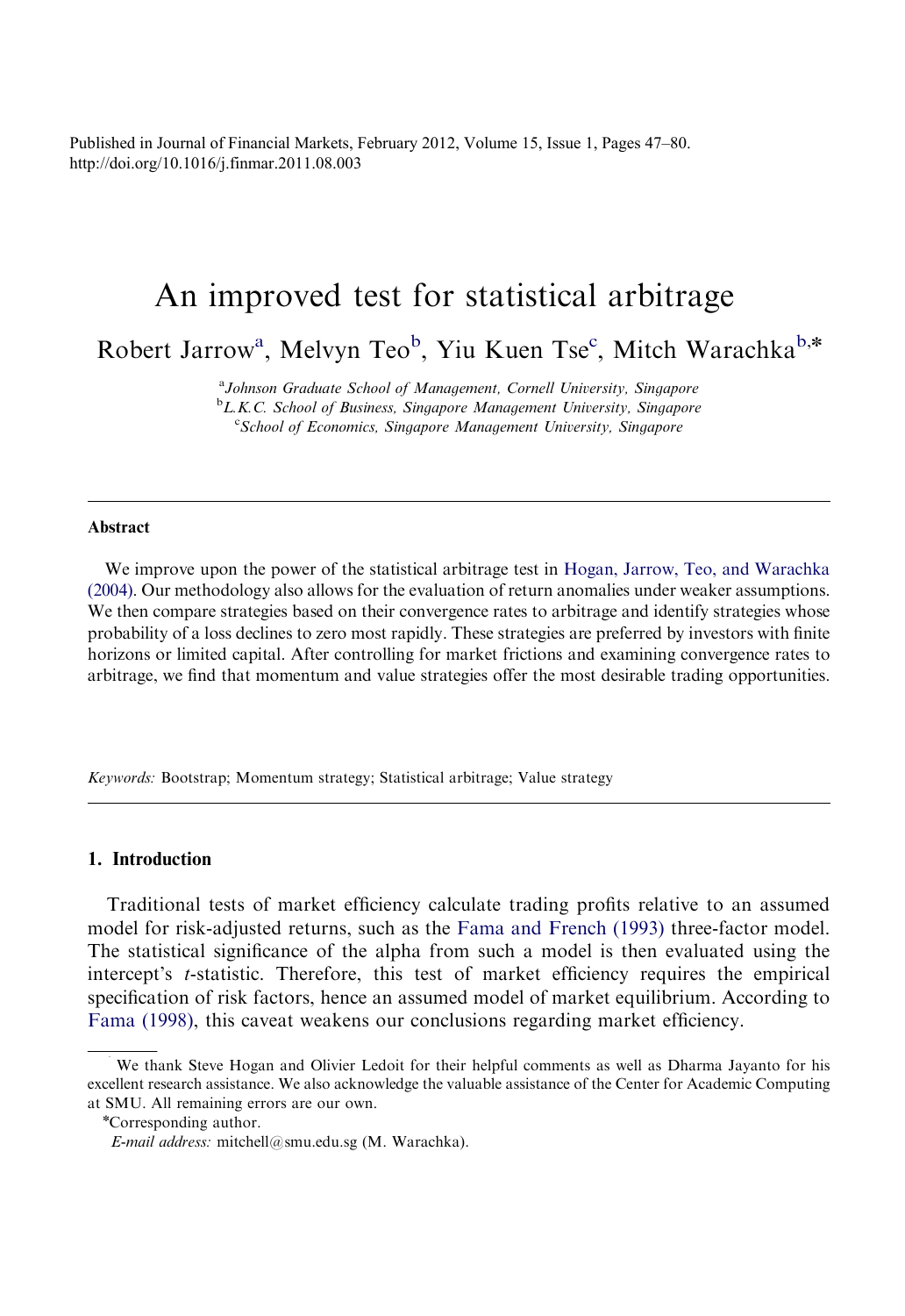This paper develops a test of market efficiency that does not require an underlying equilibrium asset pricing model. Our methodology extends the statistical arbitrage framework of [Hogan, Jarrow, Teo, and Warachka \(2004\)](#page-35-0) (henceforth HJTW) that axiomatically defines the conditions for a statistical arbitrage. To test for statistical arbitrage, a parametric model is assumed for incremental trading profits and the null hypothesis of no statistical arbitrage is formulated as a union of sub-hypotheses involving the model parameters. Thus, statistical arbitrage replaces the joint-hypothesis involving a model of market equilibrium with another joint-hypothesis involving a parametric specification for trading profits whose appropriateness can be assessed empirically.

Under the assumption of no statistical arbitrage, the parameters of the statistical model for trading profits must simultaneously satisfy several restrictions. HJTW test these restrictions using the Bonferroni inequality. While they reject the null of no statistical arbitrage for many trading strategies using their simple model of trading profits, they are unable to reject this null for their more general model of trading profit dynamics. This paper improves upon HJTW's test procedure for statistical arbitrage by introducing a Min-t statistic defined from the parametric restrictions that define the null hypothesis of no statistical arbitrage. This statistic provides a significant improvement in power over HJTW's implementation. Furthermore, we allow trading profit residuals to be non-normal and serially correlated.

We apply the Min- $t$  test to four classes of trading strategies, namely, momentum ([Jegadeesh and Titman, 1993](#page-35-0), [2001\)](#page-35-0), industry momentum ([Grinblatt and Moskowitz,](#page-35-0) [1999](#page-35-0)), value ([Lakonishok, Shleifer, and Vishny, 1994](#page-35-0)), and liquidity<sup>1</sup> [\(Brennan, Chordia,](#page-34-0) [and Subrahmanyam, 1998](#page-34-0)). As we select trading strategies from the prior anomalies literature, the data-snooping critique may apply. Since the seminal work of [Brock,](#page-35-0) [Lakonishok, and LeBaron \(1992\)](#page-35-0), the issue of data-snooping when testing the profitability of trading rules has attracted considerable research interest. As emphasized by [Sullivan,](#page-35-0) [Timmermann, and White \(1999\)](#page-35-0), data-snooping is not limited to a particular researcher's efforts but can reflect the aggregate experience of many researchers over time. However, the anomalies literature typically focuses on the profitability of trading strategies. In contrast, we examine several parametric restrictions on trading profits. These additional restrictions (beyond positive profits) partially mitigate the data-snooping critique. Indeed, our study re-examines four classes of existing trading strategies to determine whether their profits constitute a statistical arbitrage.

Based on the results of the Min-t test, we find that over 50% of the strategies in each of the four classes generate a statistical arbitrage. In addition, we compare and contrast strategies based on their rates of convergence to arbitrage. Specifically, we identify dominant strategies whose loss probabilities decline to zero most rapidly. This feature of statistical arbitrage is important to investors with finite horizons or limited capital who are concerned about incurring intermediate losses. Such investors include mutual fund managers who typically face the risk of retrenchment after a few years, or even a few quarters, of poor performance (see, [Brown, Harlow, and Starks, 1996](#page-35-0); [Khorana, 1996;](#page-35-0) [Shleifer and Vishny, 1997](#page-35-0); [Chevalier and Ellison, 1999](#page-35-0)). [Stein \(2005\)](#page-35-0) argues that openended fund managers ''will stick primarily to short horizon strategies'' instead of attacking

<sup>&</sup>lt;sup>1</sup>According to [Brennan, Chordia, and Subrahmanyam \(1998\),](#page-34-0) stock trading volume provides incremental explanatory power on the cross-section of stock returns after adjusting for momentum, size, and book-to-market effects.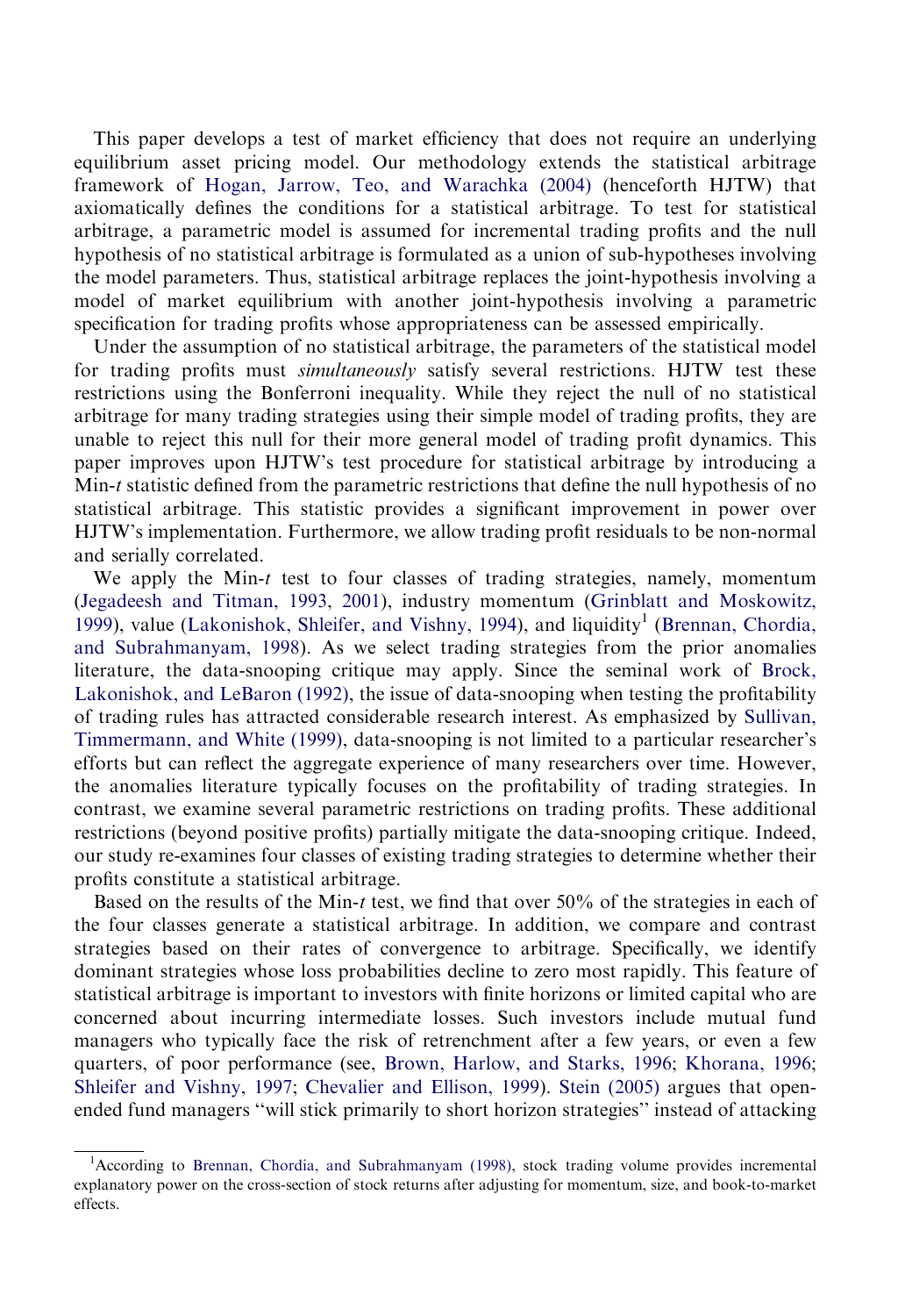long run mispricings. We show that such investors will prefer momentum, industry momentum, and value strategies over liquidity strategies as the last class of strategies converges relatively slowly to arbitrage.

To obtain further insights into the economic relevance of the strategies, we examine their sensitivity to the round-trip transaction costs. These costs range from  $1.45\%$  to  $2.45\%$ . which correspond to [Chan and Lakonishok's \(1997\)](#page-35-0) estimates. Despite these conservative estimates, most of the statistical arbitrage strategies (except industry momentum) survive the adjustments for transaction costs. By our estimates, at least \$0.64 billion may be profitably invested in nine of the 16 momentum strategies after transaction costs. Our findings on momentum dovetail with those of [Korajczyk and Sadka \(2004\)](#page-35-0) but differ from those of [Lesmond, Schill, and Zhou \(2004\)](#page-35-0). <sup>2</sup> We also investigate whether the statistical arbitrage profits are compensation for illiquidity by removing the bottom 50% of stocks based on past trading volume on a rolling basis and performing the test on the remaining sample of liquid stocks. Except for the industry momentum strategies, the strategies are again largely robust to this adjustment for illiquidity. Finally, we find little evidence to suggest that the activities of market participants have reduced the overall profitability of these strategies, although important differences exist across strategy classes. Specifically, the profitability of value and industry momentum strategies has increased over the sample period, while that of liquidity strategies has waned. Overall, after controlling for market frictions and examining convergence rates to arbitrage, we conclude that momentum and value strategies offer the most desirable trading opportunities.

Overall, we contribute to the return anomalies literature by extending the empirical application of the HJTW framework of statistical arbitrage in four important directions. First, our Min-t test significantly improves on HJTW's Bonferroni test. The Bonferroni test is wellknown to be consistent when the null hypothesis involves an intersection of sub-hypotheses, and thus rejects an incorrect null hypothesis with probability one when the sample size approaches infinity. However, as the null hypothesis of no statistical arbitrage is defined by a union of hypotheses, the Bonferroni test is not guaranteed to be consistent and suffers a severe loss of power in empirical applications. In contrast, the Min-t test detects many more statistical arbitrage opportunities, even for their general model in which no statistical arbitrage was detected by  $HJTW$ .<sup>3</sup> Second, unlike  $HJTW$ , our test allows for serial correlation and nonnormality in trading profit dynamics. These properties exert a significant influence on the convergence rates to arbitrage. Third, our test is based on a modified definition of statistical arbitrage that avoids penalizing positive profit deviations from their expected values. The critique of the Sharpe ratio by [Bernardo and Ledoit \(2000\)](#page-34-0) motivates this modification as they argue that investors benefit from positive (unexpected) deviations in their strategy's profitability. Fourth, HJTW apply their statistical arbitrage test to only two classes of anomalies: momentum and value. We extend the set of strategies to include liquidity and industry momentum.

The remainder of the paper is as follows. [Section 2](#page-5-0) reviews the theoretical underpinnings of statistical arbitrage. The modified definition of statistical arbitrage and the Min-t testing methodology are proposed in [Sections 3 and 4](#page-7-0), respectively. [Section 5](#page-13-0) describes the data while [Section 6](#page-14-0) reports the empirical findings. [Section 7](#page-30-0) concludes.

<sup>&</sup>lt;sup>2</sup>One caveat is that, unlike [Lesmond, Schill, and Zhou \(2004\)](#page-35-0), we do not estimate time-varying transaction costs as that is beyond the scope of the paper.

 $A$ s the HJTW approach involves a joint-hypothesis of trading profits, it is important to have a general trading profit process with few restrictive assumptions.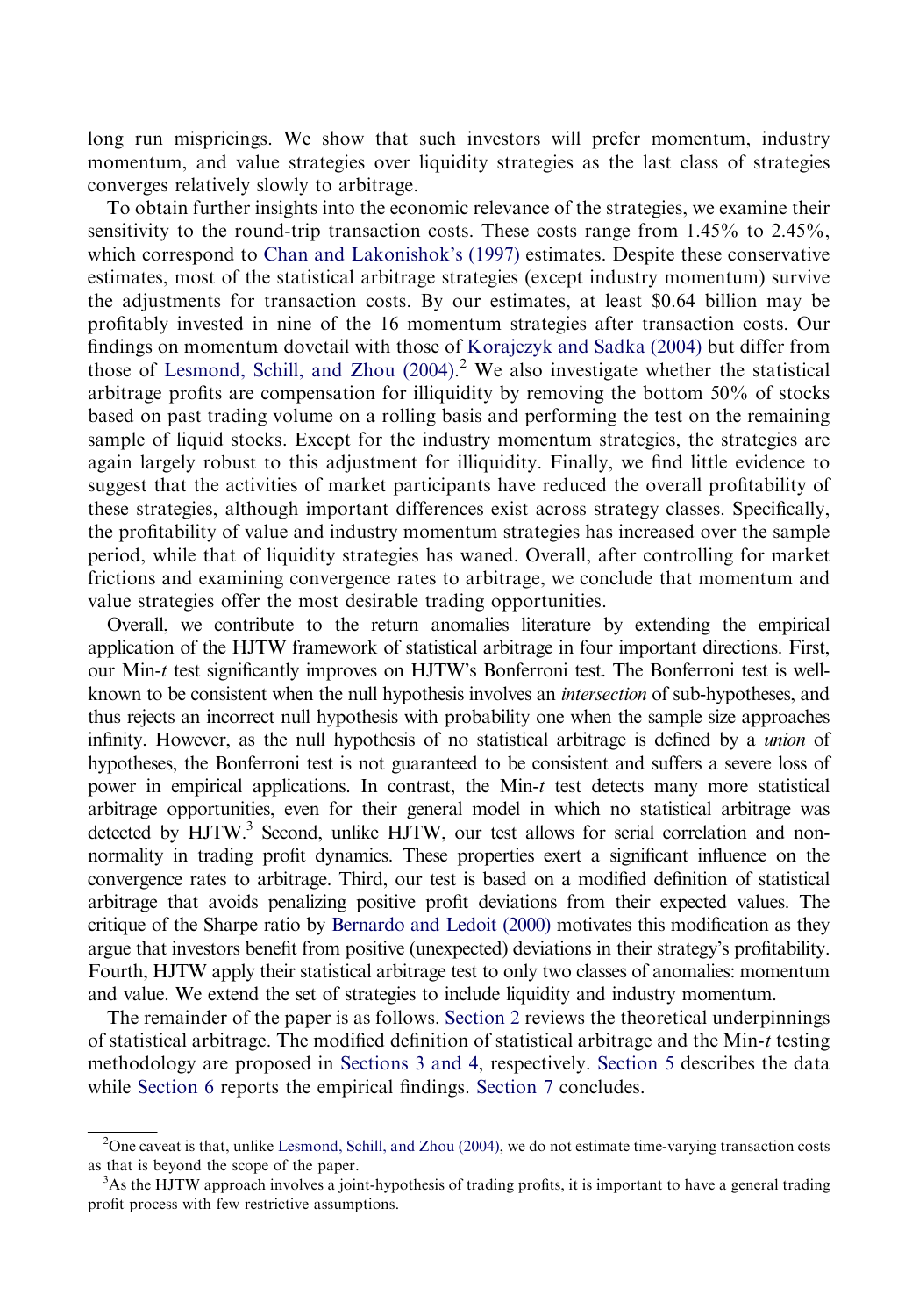# <span id="page-5-0"></span>2. Review of statistical arbitrage

A statistical arbitrage opportunity is a zero cost, self-financing trading strategy that has positive expected cumulative trading profits with a declining time-averaged variance and a probability of loss that converges to zero.4 The strategies evaluated in our empirical application are known to have a positive cumulative trading profit. Let  $\{v_i\}$ , for  $i=1,\dots,n$ , be a sequence of discounted portfolio values generated by a self-financing trading strategy. We denote  $v(n) = \sum_{i=1}^{n} \Delta v_i$  as the trading strategy's cumulative discounted trading profit, with its incremental components represented by  $\Delta v_i$ . The following definition is found in HJTW.

Definition 1. A statistical arbitrage is a zero initial cost, self-financing trading strategy with cumulative discounted trading profits  $v(n)$  such that:

1. 
$$
v(0)=0
$$
,  
2.  $\lim_{x \to 0} F(x) \ge 0$ 

2. 
$$
\lim_{n \to \infty} E^P[v(n)] > 0,
$$

- 3. lim  $P(v(n) < 0) = 0$  and
- 4.  $\lim_{n \to \infty} \frac{Var^{P}[v(n)]}{n} = 0$  if  $P(v(n) < 0) > 0 \quad \forall n < \infty$ .

To test for statistical arbitrage, we begin by assuming the following process for incremental trading profits<sup>5</sup>:

$$
\Delta v_i = \mu i^{\theta} + \sigma i^{\lambda} z_i,
$$
\n<sup>(1)</sup>

where  $z_i$  are i.i.d.  $N(0,1)$  random variables (the assumptions of normality and independence are subsequently relaxed). The initial quantities  $z_0 = 0$  and  $\Delta v_0$  are both zero by definition. The parameters  $\sigma$  and  $\lambda$  determine the volatility of incremental trading profits while the parameters  $\mu$  and  $\theta$  determine their corresponding expectations. In addition, observe that the process for incremental trading profits is non-stationary when  $\theta$  or  $\lambda$  is nonzero. More importantly, Eq. (1) does not impose assumptions on investor preferences or utility since both are irrelevant to the definition of statistical arbitrage, which converges to arbitrage as n approaches infinity.

[Appendix A](#page-31-0) contains more information on the  $\theta$  and  $\lambda$  parameters by detailing the conversion of cross-sectional returns into trading profits. Over time, a statistical arbitrage opportunity converges to a riskless asset whose incremental trading profits, and their volatility, may be reduced as a consequence.

Under the assumption that trading profit innovations are uncorrelated and normally distributed, we implement two tests of statistical arbitrage. Eq. (1) represents the unconstrained mean (UM) model, which allows for time-varying expected trading profits. We also consider a more restrictive constrained mean (CM) model that assumes constant expected trading profits by setting  $\theta$  equal to zero. Consequently, the CM version of

<sup>4</sup> A trading strategy that rapidly decreases its exposure to the risky long/short portfolio is inappropriate since the persistence of the underlying anomaly is not addressed.

<sup>&</sup>lt;sup>5</sup>A geometric Brownian motion (lognormal distribution) that prevents negative values is inappropriate for modeling cumulative or incremental trading profits. Instead, an arithmetic Brownian motion is suitable for the difference between two portfolios (long minus short) over a  $\Delta$  time interval. For a profitable strategy, the functions  $i^{\theta}$  and  $i^{\lambda}$  alter this arithmetic process to account for the increasing investment in the risk-free asset over time. Further justification for this process is found in HJTW.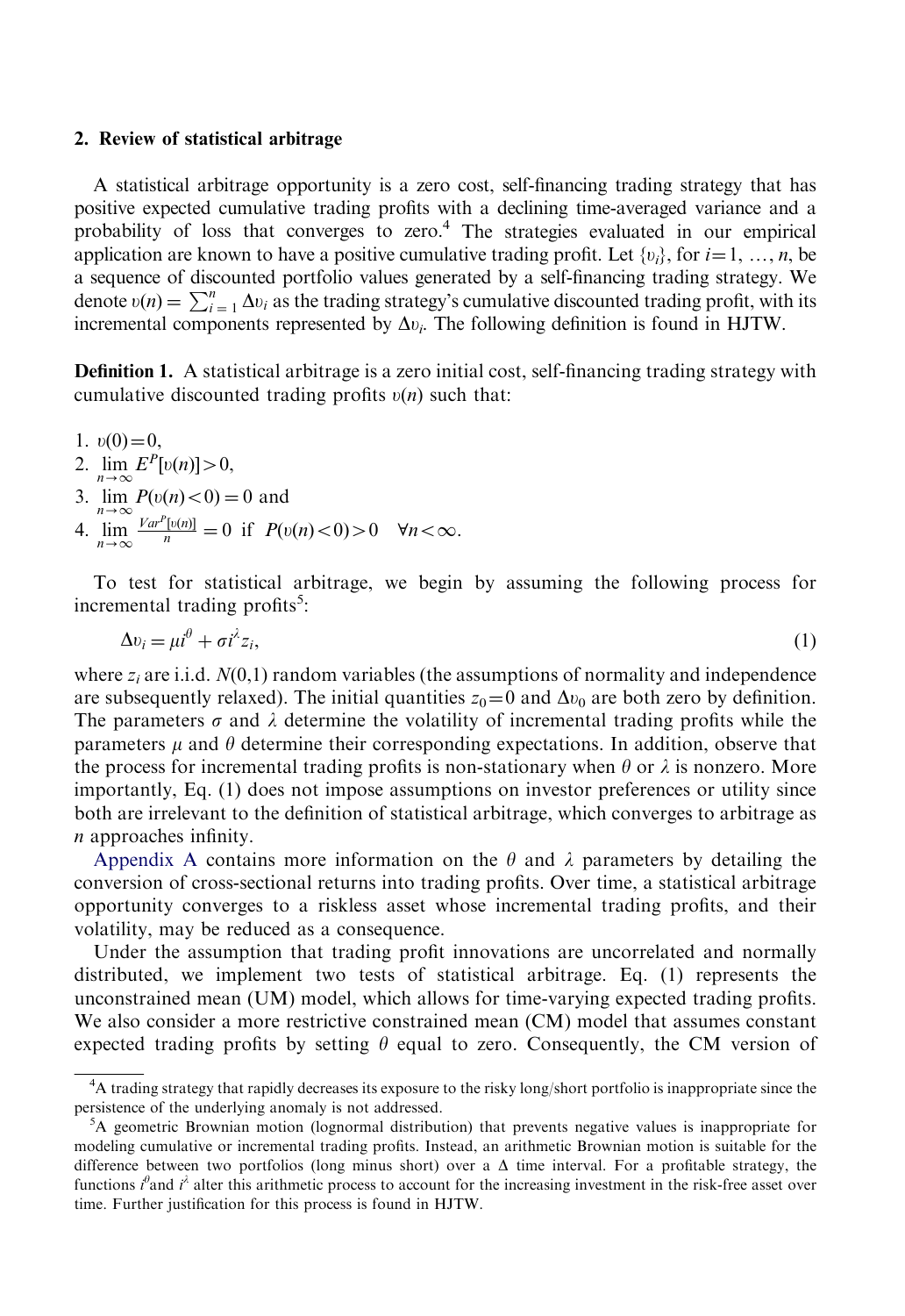statistical arbitrage has incremental trading profits evolving as:

$$
\Delta v_i = \mu + \sigma i^{\lambda} z_i. \tag{2}
$$

According to HJTW, statistical arbitrage opportunities exist under the UM model when the following sub-hypotheses hold jointly:

- 1. H1:  $\mu > 0$ ,
- 2. H2:  $\lambda < 0$ ,
- 3. H3:  $\theta$  > max $\{\lambda-(1/2), -1\}$ .

The first sub-hypothesis tests for positive expected profits while the second sub-hypothesis tests for a declining time-averaged variance. This sub-hypothesis is expected to be satisfied in our empirical implementation involving existing anomalies that are known to produce positive trading profits. Nonetheless, the first axiom of a statistical arbitrage opportunity cannot be ignored. The third sub-hypothesis ensures that any potential decline in expected trading profits does not prevent convergence to arbitrage. This restriction involves the trend in expected profits and the trend in volatility. For emphasis, statistical arbitrage requires the volatility of incremental (not cumulative) trading profits to decline. This property is consistent with profitable trading strategies placing more accumulated profit in the risk-free asset over time, as emphasized in [Appendix A](#page-31-0). Under the CM model, the third subhypothesis is not required for statistical arbitrage; a statistical arbitrage opportunity exists when the first two sub-hypotheses hold jointly. This special case addresses the loss of statistical power that occurs when estimating  $\theta$  is unnecessary. Implementing both the UM and CM models allows us to investigate our methodology's improvement over the Bonferroni approach, which cannot examine the UM model due to a loss of power. Nonetheless, it is important to emphasize that no model selection is conducted before testing for statistical arbitrage. Instead, testing for statistical arbitrage involves multiple hypotheses.

Given the manner in which portfolios used to test financial anomalies are typically constructed, autocorrelation may be manifest in their incremental trading profits.<sup>6</sup> To address this issue, we allow the innovations of Eq.  $(1)$  to follow an MA $(1)$  process given by:

$$
z_i = \varepsilon_i + \phi \varepsilon_{i-1},\tag{3}
$$

where  $\varepsilon_i$  are i.i.d.  $N(0,1)$  random variables. We label the model with time-varying expected profits and serially correlated innovations as the unconstrained mean with correlation (UMC) model. Analogously, we label the model with constant expected profits and serially correlated innovations as the constrained mean with correlation (CMC) model. The UMC model is a combination of Eqs. (1) and (3) while the CMC model is a combination of Eqs. (2) and (3). As proved in HJTW, the presence of an  $MA(1)$  process neither alters the conditions for statistical arbitrage nor increases the number of sub-hypotheses. However, including the additional parameter  $\phi$  may improve the statistical efficiency of the remaining parameter estimates and avoid inappropriate standard errors. The probability of a trading strategy generating a loss after n periods is as follows:

$$
\Pr\{\text{Loss after } n \text{ periods}\} = \Phi\left(\frac{-\mu \sum_{i=1}^{n} i^{\theta}}{\sigma(1+\phi)\sqrt{\sum_{i=1}^{n} i^{2\lambda}}}\right),\tag{4}
$$

<sup>6</sup> This property may arise from negative serial correlation in stocks or cross-autocorrelation among stocks.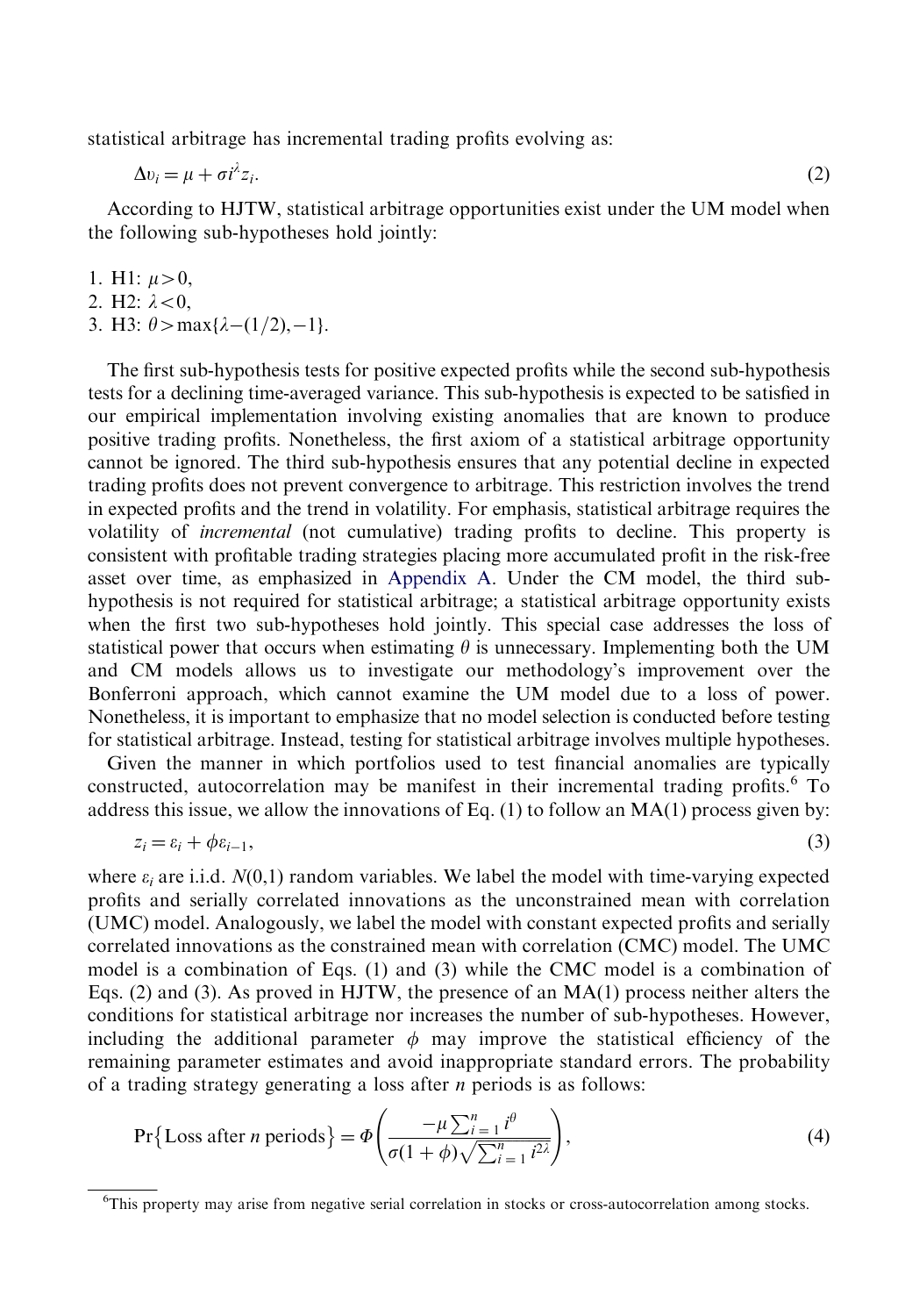<span id="page-7-0"></span>where  $\Phi(\cdot)$  is the cumulative standard normal distribution function. This probability converges to zero at a rate that is faster than exponential, as shown in HJTW. This loss probability finds the dominate strategy within each class of return anomaly. The dominate strategy is defined as the permutation that converges to arbitrage most rapidly

### 3. A modified definition of statistical arbitrage

This section proposes a modified definition of statistical arbitrage. This is motivated by the overly conservative nature of the original statistical arbitrage definition in HJTW, which penalizes positive trading profit deviations from expected value. The problem stems from the asymmetry between desirable positive deviations and undesirable negative deviations, which compromises the ability of variance to properly account for risk. This shortcoming motivates the use of semi-variance instead of variance in the modified fourth axiom of the following definition for statistical arbitrage:

Definition 2. A statistical arbitrage is a zero initial cost, self-financing trading strategy with cumulative discounted trading profits  $v(n)$  such that:

- 1.  $v(0) = 0$ .
- 2.  $\lim_{n\to\infty} E^P[v(n)] > 0,$
- 3. lim  $P(v(n) < 0) = 0$  and
- 4.  $\lim_{n\to\infty} Var[\Delta v(n)|\Delta v(n)\langle 0] = 0$

Observe that only the fourth axiom,

$$
\lim_{n \to \infty} Var[\Delta v(n) | \Delta v(n) < 0] = 0,\tag{5}
$$

is altered; the first three axioms are identical to those in [Definition 1](#page-5-0). Under Definition 2, investors are only concerned about the variance of a potential ''drawdown'' in wealth. Provided the incremental trading profits are non-negative, their variability is not penalized. To facilitate empirical tests of statistical arbitrage under Definition 2, we turn to the following proposition:

**Proposition 1.** Under the modified fourth axiom in Eq.  $(5)$ , a trading strategy generates statistical arbitrage if incremental trading profits satisfy the following conditions:

- 1. H1:  $\mu > 0$ ,
- 2. H2:  $\lambda < 0$  or  $\theta > \lambda$ ,
- 3. H3:  $\theta$  > max $\{\lambda-(1/2), -1\}$ .

[Appendix B](#page-32-0) provides the details verifying the  $\theta > \lambda$  condition in addition to H2 in HJTW. Observe that our proposed modification only applies to the UM and UMC models, and may detect additional statistical arbitrage opportunities when  $\theta > 0$ . Conversely, a negative point estimate for  $\theta$  implies that H2 reverts to the original hypothesis that  $\lambda$  < 0. Intuitively, positive  $\theta$  estimates are consistent with right-skewness in the incremental trading profits. [Fig. 1](#page-8-0) illustrates the modified fourth axiom by showing the boundary between no statistical arbitrage and statistical arbitrage under both definitions. Note that the upper half of the first quadrant (above the  $45^{\circ}$  line) is classified as a statistical arbitrage opportunity under the modified, but not under the original definition.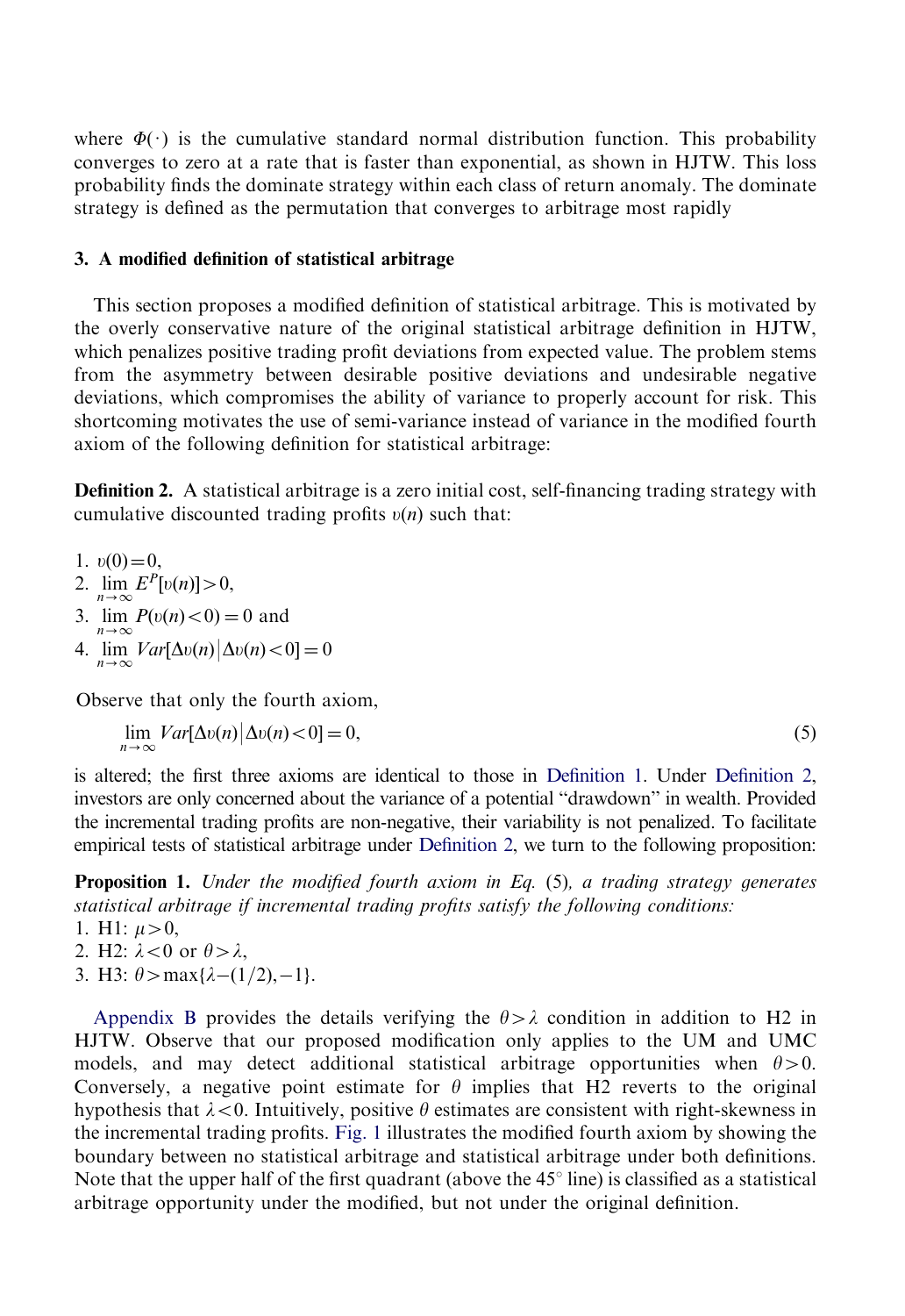<span id="page-8-0"></span>

Fig. 1. Comparing the HJTW and our definition of statistical arbitrage. This figure illustrates the region where the null of no statistical arbitrage is accepted and the region where it is rejected. This is done for both the HJTW [\(Hogan, Jarrow, Teo, and Warachka, 2004\)](#page-35-0) definition and our modified definition of statistical arbitrage. Unlike the HJTW version of statistical arbitrage, our modified version of statistical arbitrage does not penalize positive deviations in trading profits from the mean. The parameters  $\theta$  and  $\lambda$  denote the rate of change of the expectation and volatility of the strategy's incremental profits, respectively.

As a final observation, the probability of a loss in Eq. (4) is unaltered by the modified fourth axiom. Furthermore, the economic consequences of a statistical arbitrage opportunity, in terms of its Sharpe ratio and contribution to expected utility, are preserved. Thus, under [Definition 2,](#page-7-0) statistical arbitrage continues to contradict market efficiency.

#### 4. Improved implementation of statistical arbitrage

In this section, we provide an improved methodology to test for statistical arbitrage. Although statistical tests may be conducted with either statistical arbitrage or no statistical arbitrage as the null, the accepted paradigm has market efficiency as the null.

The hypothesis of market inefficiency, namely the existence of statistical arbitrage, consists of joint restrictions on the parameters underlying the evolution of trading profits. For the UM model, the following restrictions have to be satisfied simultaneously for a statistical arbitrage opportunity to exist<sup>7</sup>:

1.  $R_1$ :  $\mu > 0$ ,

- 2.  $R_2$ :  $-\lambda > 0$  or  $\theta \lambda > 0$ ,
- 3.  $R_3$ :  $\theta \lambda + (1/2) > 0$  and
- 4.  $R_4$ :  $\theta + 1 > 0$ .

Thus, statistical arbitrage is defined by an intersection of sub-hypotheses. Conversely, the no statistical arbitrage null hypothesis involves a union of sub-hypotheses (as a consequence of DeMorgan's Laws). In particular, the no statistical arbitrage null hypothesis

<sup>&</sup>lt;sup>7</sup>A slight change of notation is adopted to separate H3 into two restrictions to facilitate the exposition of the proposed test.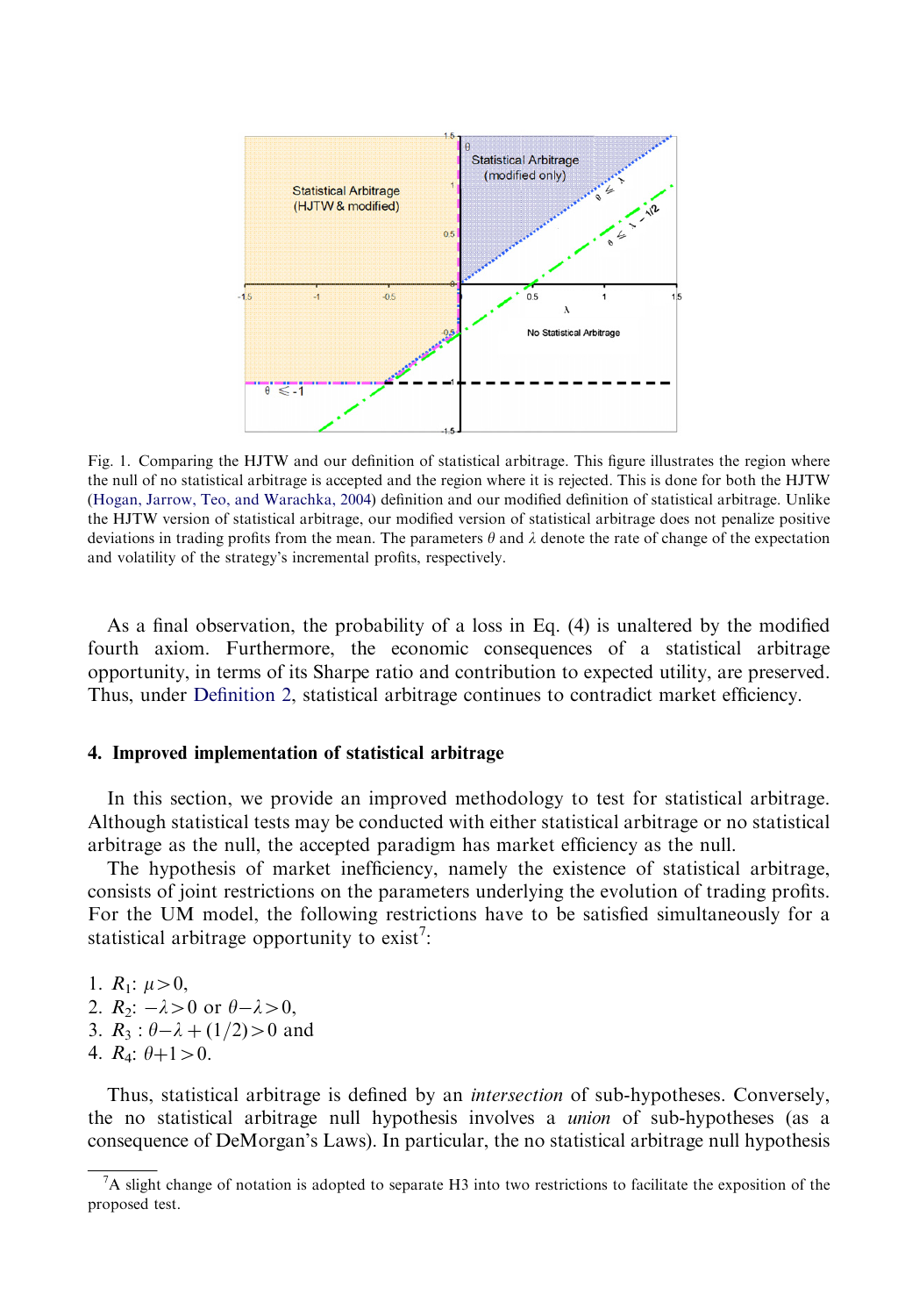<span id="page-9-0"></span>is written as:

1.  $R_1^c$ :  $\mu \le 0$  or 2.  $R_2^c$ :  $-\lambda \le 0$  and  $\theta - \lambda \le 0$ , or 3.  $R_3^c$ :  $\theta - \lambda + (1/2) \le 0$  or 4.  $R_4^c$ :  $\theta + 1 \le 0$ .

Therefore, the null cannot be rejected provided a single sub-hypothesis  $R_t^c$  is satisfied. Statistically, the no statistical arbitrage null hypothesis presents a challenge as the Bonferroni procedure applies to an intersection, not union, of sub-hypotheses.<sup>8</sup> [Appendix C](#page-33-0) examines the Bonferroni approach in HJTW and highlights its lack of power as the number of sub-hypotheses increase. For emphasis, each sub-hypothesis arises from (at least) one of the statistical arbitrage axioms. Although certain axioms may appear to be redundant or obvious (such as the constraint on  $\mu$ ), our statistical procedure must ensure that all four axioms are satisfied.

Given the limitations of the Bonferroni approach in testing for statistical arbitrage, this section proposes a new methodology centered on the Min-t statistic. We adopt Eq. (1) as the maintained parametric specification of the trading-profit process for testing the four axioms of statistical arbitrage. We first assume that the trading profit innovations are normally distributed and serially uncorrelated. The model is estimated using maximum likelihood estimation (MLE). Robust standard errors are also computed, from which we obtain the  $t$ ratios required for computing the Min-t statistic. The critical values of the Min-t statistic are estimated using a Monte Carlo procedure to facilitate inferences regarding the null hypothesis of no statistical arbitrage. We then allow the trading profit innovations to be nonnormal, as well as serially dependent. In this case, there are nuisance parameters in the model and Monte Carlo estimates of the critical values are not obtainable. To overcome this problem, we estimate the p-values for the Min-t statistics using a bootstrap procedure.

Although other specifications (e.g., stochastic volatility) besides Eq. (1) are possible, additional enhancements would complicate the link with the statistical arbitrage axioms. Overall, there is a tradeoff between the statistical accuracy of any description for trading profits and the ease at which its specification represents these four axioms. This tradeoff highlights the dependence of the statistical arbitrage methodology on a parametric process for trading profits.

#### 4.1. Monte Carlo procedure for uncorrelated normal errors

We estimate the parameters of the CM, UM, CMC, and UMC models using maximum likelihood estimation  $(MLE)$ .<sup>9</sup> Our inference concerning the null hypothesis of no

<sup>8</sup> See [Gourieroux and Monfort \(1995\)](#page-35-0), Chapter 19, for an exposition of testing joint hypotheses using the Bonferroni procedure.

<sup>9</sup> [Phillips and Xu \(2006\)](#page-35-0) examine the asymptotic properties of the MLE for an autoregressive process with heteroscedastic errors  $g(\cdot)z_i$ , where  $g(\cdot)$  is a deterministic or stochastic function with  $g(\cdot) > 0$ . They prove the asymptotic normality of the MLE for the autoregressive coefficients and provide a consistent estimator for the integrated variance of the residuals. Our model has an error process that is nested within the [Phillips and Xu](#page-35-0) [\(2006\)](#page-35-0) model, with a deterministic mean. While a consistent estimator of the integrated volatility function  $\int g(\cdot)^2$ can be obtained using the [Phillips and Xu \(2006, p. 296\)](#page-35-0) method,  $\sigma$  cannot be estimated consistently if  $\lambda$  is negative. Furthermore, [Xu and Phillips \(2008\)](#page-35-0) propose an improved methodology to estimate the autoregressive coefficients.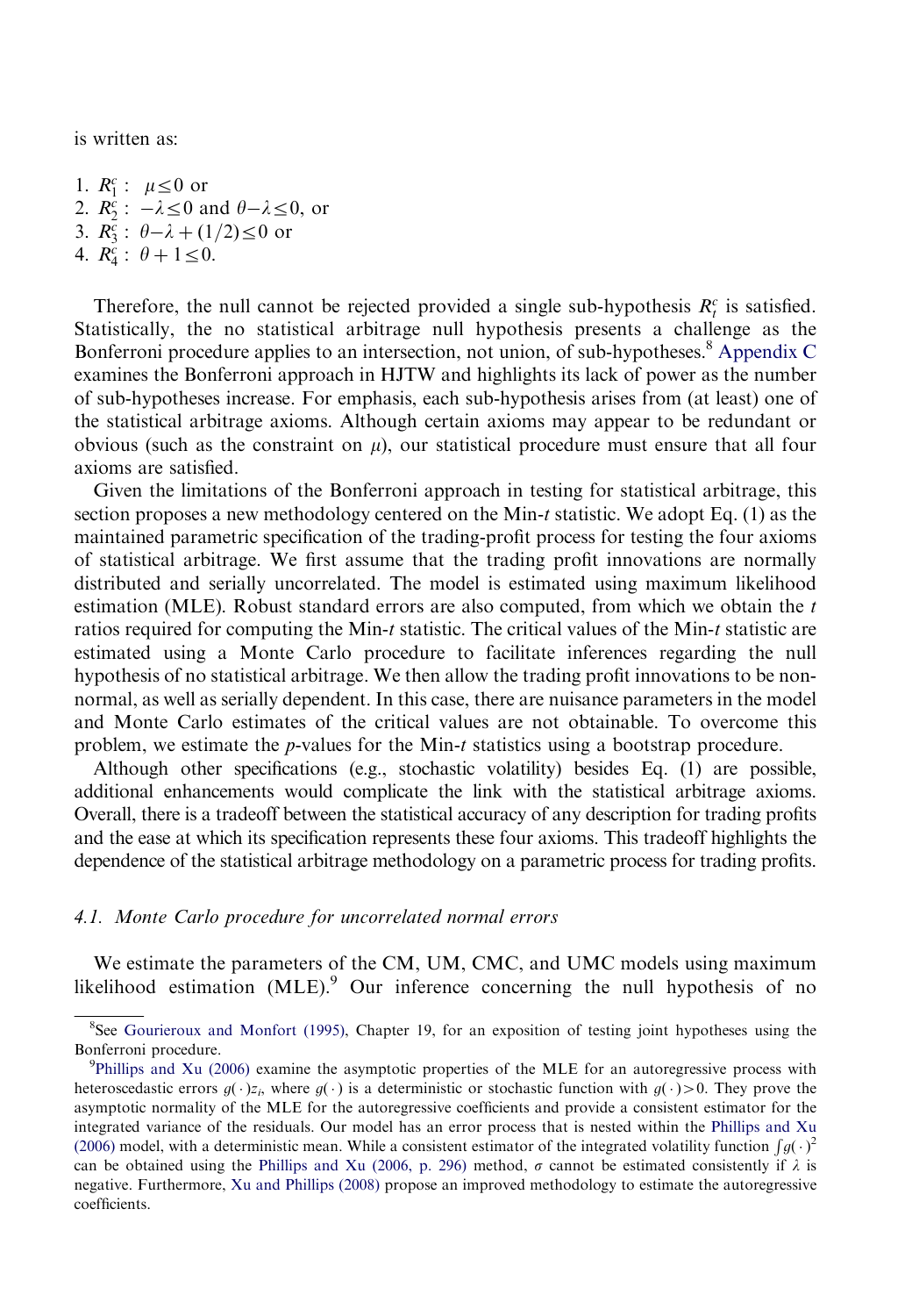statistical arbitrage is based on the proposed Min-t statistic. In this subsection, we discuss the case when the errors of the models are independently and normally distributed, so that the finite-sample critical values of the test statistic can be estimated by Monte Carlo simulation. In the next subsection, we describe the bootstrap methodology for the estimation of the p-values when the errors may be serially correlated and non-normally distributed.

When each  $R_i$  is considered separately, the *t*-statistics  $t(\hat{\mu})$ ,  $t(-\hat{\lambda})$ ,  $t(\hat{\theta} - \hat{\lambda})$ ,  $t(\hat{\theta} - \hat{\lambda} + 0.5)$ , and  $t(\hat{\theta} + 1)$  may be used (the hats denote the MLE of the parameters). Since all four restrictions in [Proposition 1](#page-7-0) must be simultaneously satisfied to reject the null hypothesis of no statistical arbitrage, the minimum of their associated t-statistics serves as the rejection criterion. Thus, we consider the Min-t statistic defined as  $10$ .

Min-t = Min{
$$
t(\hat{\mu}), t(\hat{\theta}-\hat{\lambda}+0.5), t(\hat{\theta}+1), \text{Max}[t(-\hat{\lambda}), t(\hat{\theta}-\hat{\lambda})]
$$
} (6)

Intuitively, the Min-t statistic evaluates the ''weakest'' element in the union by focusing on the sub-hypothesis that is ''closest'' to being accepted. Thus, the null of no statistical arbitrage is rejected if Min-t  $\geq t_c$ , where the critical value  $t_c$  depends on the test's significance level  $\alpha$ . This approach is equivalent to evaluating a Max-t statistic after reversing each of the inequalities that define the null hypothesis.

Under the statistical arbitrage axioms of [Definition 1,](#page-5-0) the Min-t statistic in Eq.  $(6)$  is simplified to:

$$
\text{Min}\{t(\hat{\mu}), t(\hat{\theta} - \hat{\lambda} + 0.5), t(\hat{\theta} + 1), t(-\hat{\lambda})\}.
$$
\n<sup>(7)</sup>

Therefore, Eqs. (6) and (7) facilitate a direct comparison between the fourth axioms of [Definitions 1 and 2.](#page-5-0)

For the CM models with  $\theta = 0$ , Eq. (6) becomes:

$$
\text{Min-}t = \text{Min}\{t(\hat{\mu}), t(-\hat{\lambda})\},\tag{8}
$$

regardless of the fourth axiom examined. Indeed, as alluded to in the previous section, [Definitions 1 and 2](#page-5-0) have identical implementations in the CM and CMC models.

As the null of no statistical arbitrage is a composite hypothesis rather than a simple hypothesis, the probability of rejecting the null varies across different parameter values within the null. However, the probability of rejecting the null cannot exceed  $\alpha$ . In other words, we require:

$$
\Pr{\text{Min-}t > t_c | \mu, \lambda, \theta, \sigma} \le \alpha \tag{9}
$$

for all  $(\mu,\lambda,\theta,\sigma)$  combinations satisfying the null. Thus, two issues have to be addressed. First, the derivation of the distribution of Min-t requires solving for the distribution of an order statistic of a multivariate distribution of correlated random variables. Thus, the theoretical distribution of Min-t is intractable. We propose to overcome this difficulty using Monte Carlo simulation. Second, to achieve a size- $\alpha$  test as in Eq. (9), we need to maximize  $t_c$  over the null's parameter space.

We first consider the CM model whose two statistical arbitrage sub-hypotheses are  $R_1$ and  $R_2$ . Obviously,  $t_c$  is maximized when  $(\mu,\lambda)=(0,0)$ . Furthermore, as the t-statistics are scale free, we are able to select an arbitrary value of  $\sigma$  when estimating  $t_c$ . We assume  $\sigma = 0.01$ , which approximates its sample MLE estimate in our later empirical study.

<sup>&</sup>lt;sup>10</sup>The original sub-hypotheses for [Definition 1](#page-5-0) may be tested using a special case of Eq. (6).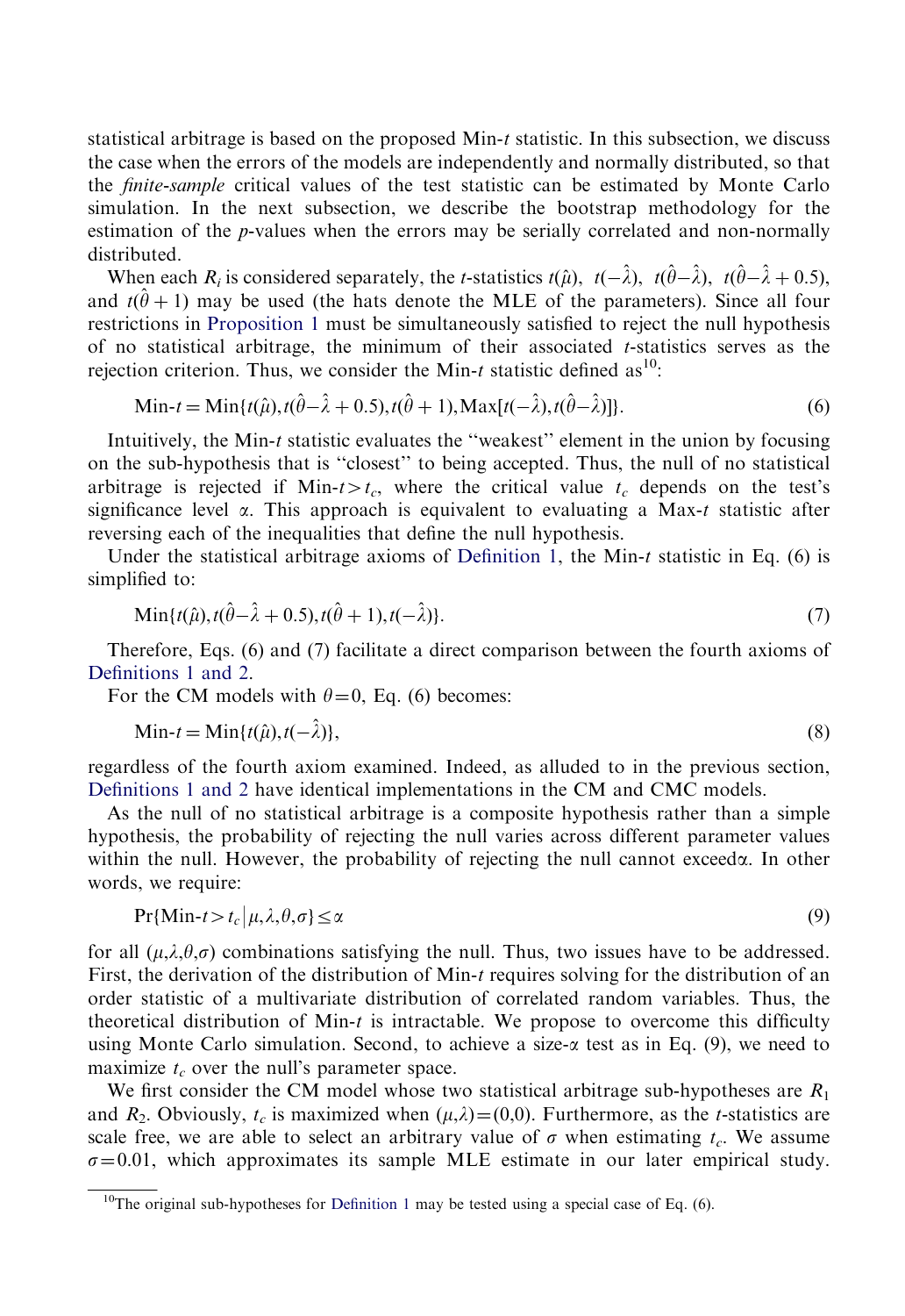<span id="page-11-0"></span>To estimate  $t_c$ , residuals  $z_i$  are obtained from a normal random number generator to form the incremental trading profits  $\Delta v_i$  in Eq. (2) based on assumed model parameters  $(\mu,\lambda,\sigma)=(0,0,0.01)$ . The estimated parameters, their individual t-statistics, and the corresponding Min-t statistic are then computed. This procedure is repeated  $5,000$  times, from which  $t_c$  is estimated as the  $100(1-\alpha)$  percentile of the Min-t statistics.

Note that the distribution of Min-t is a function of the sample size  $n$ . As the series of trading profits used in our empirical study vary from 288 to 414 observations, sample sizes of 300 and 400 are examined. However, the results for both values of  $n$  are similar. Overall, the critical values of 0.4754, 0.7484, and 1.2694 at the  $10\%$ ,  $5\%$ , and  $1\%$  significance levels are utilized in subsequent tests of the CM model. These critical values correspond to the largest estimates in the Monte Carlo simulations.

For the UM model, there are five inequality restrictions involving three parameters and not all the restrictions are necessarily binding. Thus, a model within the null family and on the boundary of all the inequality restrictions is not available. Nonetheless, as the  $t$ -statistics that comprise the Min- $t$  statistic are monotonic in the underlying restrictions, it is appropriate to focus on their boundaries. Consequently,  $\mu$  is set to  $-10^{-6}$  while the  $\lambda$  and  $\theta$  parameters are varied along the boundary of the no statistical arbitrage/statistical arbitrage region, as depicted in Fig.  $1.^{11}$ 

To control the probability of the Type I error at the stated nominal level, the maximum simulated critical values across different parameters are utilized in subsequent UM tests. These are 0.4034, 0.6004, and 0.9074 at the  $10\%$ ,  $5\%$ , and  $1\%$  significance levels, respectively.<sup>12</sup>

#### 4.2. Bootstrap procedure for correlated non-normal errors

The previous section assumes the innovations in incremental profits are normally distributed and serially uncorrelated. However, both assumptions have been shown to be dubious in empirical finance (e.g., [Lo and MacKinlay, 1988](#page-35-0); [Affleck-Graves and](#page-34-0) [McDonald, 1989\)](#page-34-0). We now relax these assumptions by allowing the trading profit innovations to be non-normal and serially correlated. In particular, we assume that the innovations follow an  $MA(1)$  process, as defined in Eq. (3). Thus, there is an unspecified nuisance parameter  $\phi$  in the model when testing the null hypothesis of no statistical arbitrage. As the influence of  $\phi$  on the individual components of the Min-t statistic is unknown, searching for the maximum critical values for the test statistic using the Monte Carlo method is intractable. To overcome this difficulty, we employ a bootstrap procedure to estimate the p-values.

[Brock, Lakonishok, and LeBaron \(1992\)](#page-35-0) introduce the bootstrap technique to the empirical finance literature to study the profitability of technical trading rules. Since then, this procedure has been adopted by many authors including [Bessembinder and Chan](#page-34-0) [\(1998\)](#page-34-0) and [Sullivan, Timmermann, and White \(1999\).](#page-35-0) [Ruiz and Pascual \(2002\)](#page-35-0) provide an excellent survey of the bootstrap method in empirical finance.

<sup>&</sup>lt;sup>11</sup>Note that the influence of  $\theta$  disappears when  $\mu$  = 0. We also vary the values of  $\mu$  from -0.01 to -0.0001 and obtain similar results.<br><sup>12</sup>Since Monte Carlo simulation is employed to estimate the critical values of the Min-t statistic in finite

samples, the nonstationarity of the UM model when  $\theta \neq 0$  bears no consequence on our test procedure.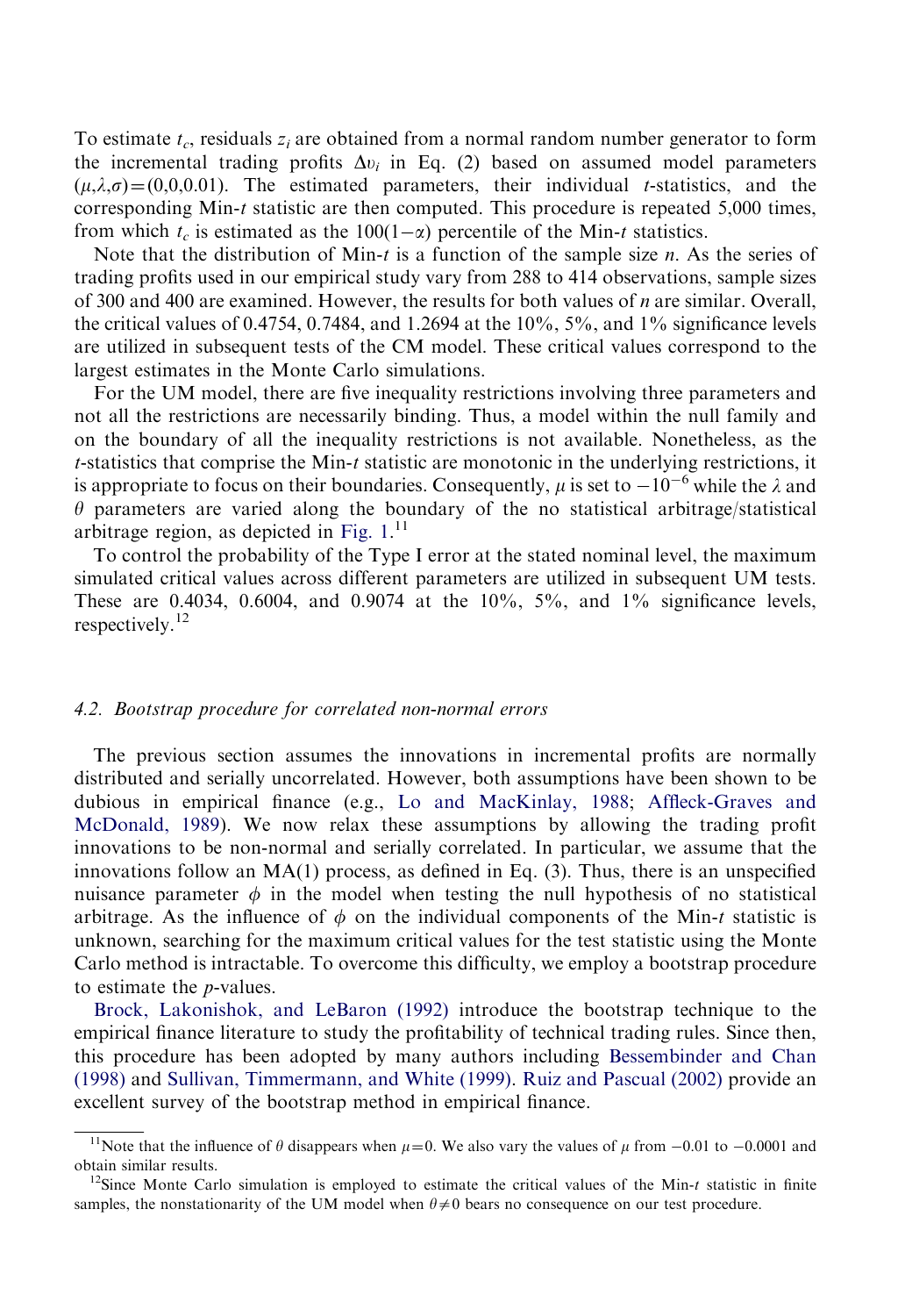We adopt the parametric bootstrap procedure ([Berkowitz and Kilian, 2000\)](#page-34-0) to allow for time dependence in the residuals. The steps we employ for the UMC model are:

1. Estimate the parameters of the UM model with MA(1) errors using QMLE and calculate the residuals  $\hat{z}_i$  using the following equation:

$$
\hat{z}_i = \frac{\Delta v_i - \hat{\mu} i \hat{\theta}}{\hat{\sigma} i \hat{\lambda}}\tag{10}
$$

In addition, the Min-t statistic in Eq.  $(6)$  is calculated.

- 2. Sample with replacement blocks of  $\hat{z}_i$  of random length, where the length of each block has a geometric distribution, to form a sample of residuals  $\{z_1^*,...,z_n^*\}$ .
- 3. Generate a bootstrap sample of trading profits  $\Delta v_i^*$  from  $\{z_1^*, \ldots, z_n^*\}$  with the parameter values ( $\mu$ ,  $\lambda$ ,  $\theta$ ,  $\sigma$ ) = (-10<sup>-6</sup>, -0.5, -1, 0.01) so that:<sup>13</sup>

$$
\Delta v_i^* = \mu i^{\theta} + \sigma i^{\lambda} z_i^*.
$$

- 4. Calculate the MLE for the data  $\Delta v_i^*$ ,  $i=1, \ldots, n$ , and hence the Min-t statistic, denoted Min- $t^{\#}$ .
- 5. Repeat Steps  $2-4$  a total of 1,000 times. The estimated p-value of the Min-t statistic is given by the empirical percentage of the bootstrapped Min- $t^{\#}$  values that are larger than Min-t calculated in Step 1.

A similar bootstrap procedure for the CMC model is implemented with  $(\mu, \lambda) = (0, 0)$ . Our procedure adheres to the guidelines in [Hall and Wilson \(1991\)](#page-35-0) and [Horowitz \(2001\).](#page-35-0) For the CM and UM models with uncorrelated errors, the bootstrap estimates of the *p*-values are also computed using the parametric bootstrap procedure. Thus, they provide robust estimates of the p-values even when the independent error assumption is mispecified.

Depending on the complexity of the model assumptions, the bootstrap procedure can be adjusted to improve the robustness of the estimates. Before reporting our results, we now discuss some possible alternative bootstrap methods that may be adopted. First, we use a parametric bootstrap method assuming the innovations follow an MA(1) process. [Karolyi](#page-35-0) [and Kho \(2004\)](#page-35-0) used a parametric bootstrap method assuming AR(1) errors. If no specific time series process is assumed for the innovation process, we may use nonparametric approaches, such as the stationary bootstrap method of [Politis and Romano \(1994\)](#page-35-0) or the block bootstrap method of [K](#page-35-0)ü[nsch \(1989\)](#page-35-0). However, as pointed out by [Karolyi and Kho](#page-35-0) [\(2004\),](#page-35-0) the block bootstrap procedure has problems with unbalanced panel data due to differences in exit and entry. Second, re-sampling can be performed across stocks to account for their cross correlation. This is not performed in our study due to our problem's increased dimension. Third, to address data-snooping, the reality-check bootstrap method may be used, as in [Sullivan, Timmermann, and White \(1999\).](#page-35-0) However, this method requires the computation of the profit processes over the universe of trading strategies under consideration. Thus, as we investigate four classes of trading strategies involving fundamental (accounting) variables, the dimension of the problem renders the use of reality-check bootstrap computationally very intensive in comparison to the [Sullivan,](#page-35-0) [Timmermann, and White \(1999\)](#page-35-0) study that evaluates technical trading strategies.

<sup>&</sup>lt;sup>13</sup>Under the null of no statistical arbitrage with normally and serially uncorrelated errors, these parameter values provide the largest critical value  $t_c$  in the Monte Carlo simulation.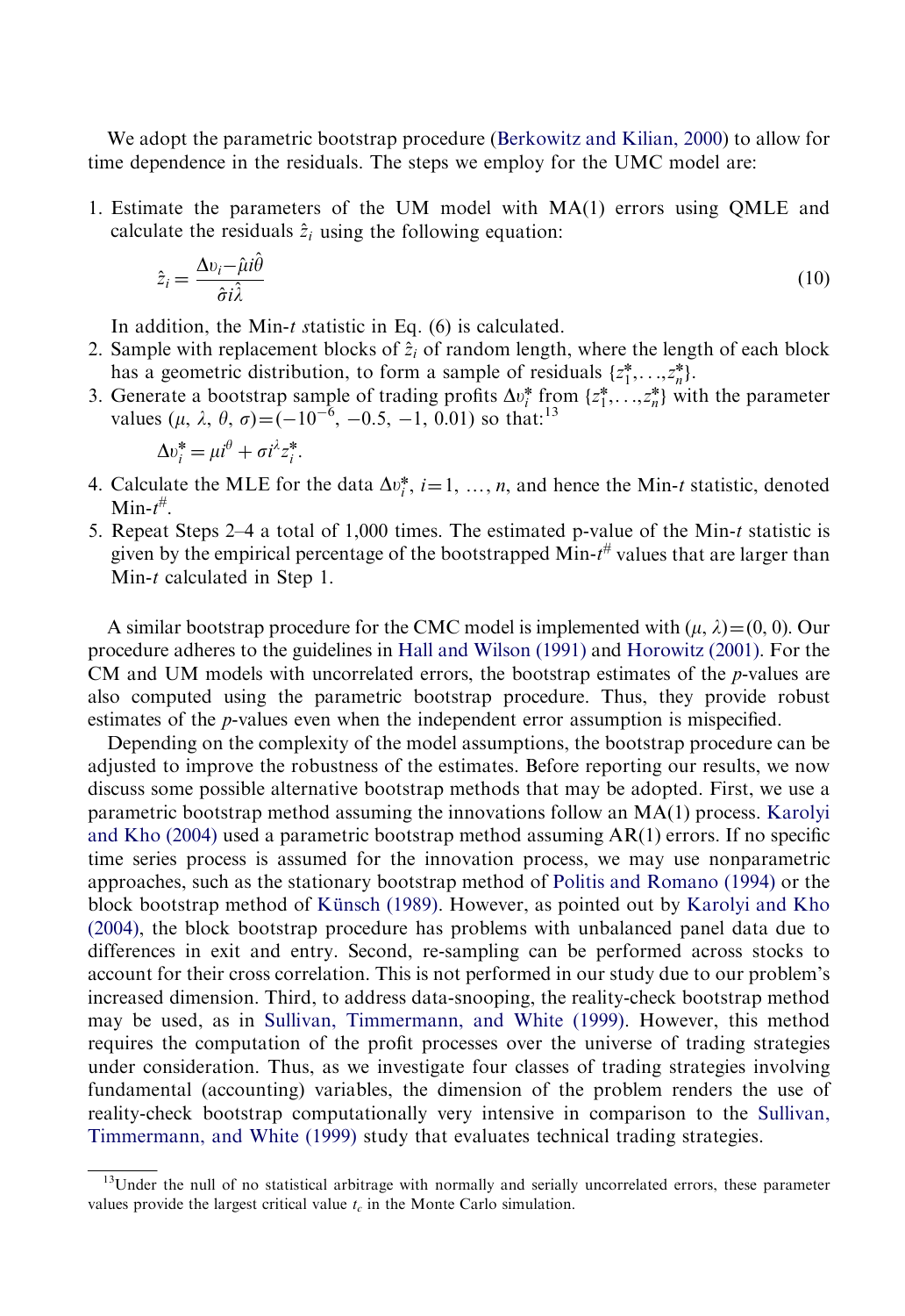<span id="page-13-0"></span>Finally, different bootstrap methods may have different rates of convergence to the unknown true values being estimated, if they converge. A rigorous asymptotic convergence theory for models with serially correlated errors is beyond the scope of this paper. However, [Xu \(2008\)](#page-35-0) proposes the use of a recursive wild bootstrap method for an autoregressive process with non-stationary variance and proves its asymptotic validity.

# 5. Data and terminology

Our sample period starts in January 1965 and ends in December 2000.<sup>14</sup> Monthly equity returns data are derived from the Center for Research in Security Prices at the University of Chicago (CRSP). Our analysis covers all stocks traded on the NYSE, AMEX, and NASDAQ that are ordinary common shares (CRSP sharecodes 10 and 11), excluding ADRs, SBIs, certificates, units, REITs, closed-end funds, companies incorporated outside the U.S., and Americus Trust Components.

The stock characteristics underlying the trading strategies include book-to-market equity, cash flow-to-price ratio, earnings-to-price ratio, annual sales growth, and monthly trading volume. To calculate book-to-market equity, book value per share is taken from the CRSP/Compustat price, dividend, and earnings database. We treat all negative book values as missing. We take the sum of Compustat data item 123 [income before extraordinary items (SCF)] and data item 125 [depreciation and amortization (SCF)] as cash flow. Only data item 123 is used to calculate the cash flow if data item 125 is missing. To compute earnings, we draw on Compustat data item 58 [earnings per share (basic) excluding extraordinary items] and to compute sales we utilize Compustat data item 12 [sales(net)]. Share volume is the number of shares traded divided by the number of shares outstanding. All price and number of outstanding common shares information employed in the calculation of the ratios are computed at the end of the year.

To ensure that the accounting variables are known beforehand and to accommodate variation in fiscal year ends among firms, sorting on stock characteristics is performed in July of year t using the accounting information from year  $t-1$ . Hence, following [Fama and French](#page-35-0) [\(1993\),](#page-35-0) to construct the book-to-market deciles from July 1 of year t to June 30 of year  $t+1$ , stocks are sorted into deciles based on their book-to-market equity (BE/ME), where the book equity is in the fiscal year ending in year  $t-1$  and the market equity is calculated in December of year  $t-1$ . Similarly, to construct the cash flow-to-price deciles from July 1 of year t to June 30 of year  $t+1$ , the stocks are sorted into deciles based on their cash flow-to-price, where cash flow is in the fiscal year ending in year  $t-1$  and the price is the closing price in December of year  $t-1$ . Earnings-to-price is calculated in a similar fashion. All portfolios are rebalanced every month as some firms disappear from the sample over the evaluation period.

The momentum strategies we implement follow [Jegadeesh and Titman \(1993\).](#page-35-0) These strategies buy the top return decile and short the bottom return decile based on formation and holding period combinations of 3, 6, 9, and 12 months. The individual value strategies follow [Lakonishok, Shleifer, and Vishny \(1994\)](#page-35-0) and buy the top decile and short the bottom decile of stocks based on book-to-market, cash flow-to-price, or earnings-to-price ratios of the past year, along with past sales growth over the past three years. These portfolios are then held for one, three, and five years. The individual liquidity strategies are based on volume (share volume over number of shares outstanding) and buy the bottom

<sup>&</sup>lt;sup>14</sup>We choose the same sample period as HJTW to facilitate an easier comparison with their results.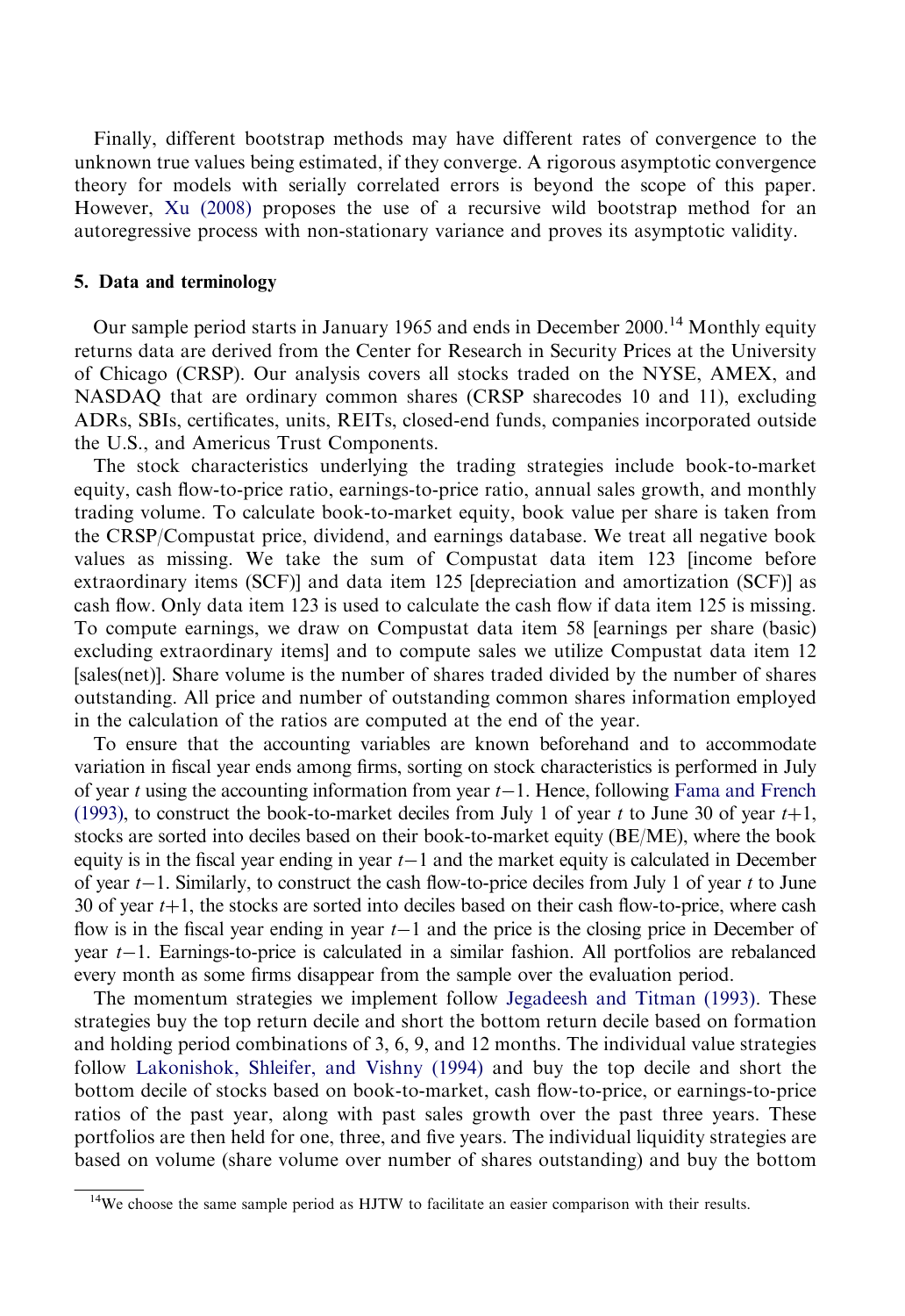<span id="page-14-0"></span>trading volume decile and short the top trading volume decile of stocks in the spirit of [Brennan, Chordia, and Subrahmanyam \(1998\).](#page-34-0) The industry momentum strategies follow [Grinblatt and Moskowitz \(1999\)](#page-35-0). Stocks are first classified into 20 industries based on SIC Codes.<sup>15</sup> The industry momentum strategy buys the top three return industries and shorts the bottom three return industries as in [Grinblatt and Moskowitz \(1999\).](#page-35-0) Like the momentum strategies, the liquidity and industry momentum strategies are based on formation and holding period combinations of 3, 6, 9, and 12 months. For all strategies, once the long and short portfolio returns are generated, a self-financing condition is enforced by investing (borrowing) trading profits (losses) at the risk-free rate. Risk-free rate data are obtained from Kenneth French's website.

Given the possible permutations of formation and holding periods, we investigate 16 momentum, 12 volume, 16 liquidity, and 16 industry momentum strategies. We adopt the notational convention of JTx y for the momentum strategy, with a formation period of x months and a holding period of  $y$  months. The book-to-market, cash flow-to-price, earnings-to-price, and sales growth based value portfolios with a holding period of  $\nu$  years are denoted BMy,  $CPy$ , EPy, and SALEy respectively. The formation period for all the sales growth strategies is three years while that for the other value strategies is one year. The liquidity and industry momentum portfolios with a formation period of  $x$  months and a holding period of y months are abbreviated VOL $x$  y and IND $x$  y, respectively.

## 6. Empirical results

In this section, we apply the statistical arbitrage methodology developed in this paper to four broad classes of anomalies: momentum, value, liquidity, and industry momentum. In our empirical analysis, we implement the four trading profit models introduced in [Section 2:](#page-5-0) the constrained mean model (CM), the unconstrained mean model (UM), the constrained mean model with correlation (CMC), and the unconstrained mean model with correlation (UMC). The UM and UMC models allow for time variation in expected trading profits while the CM and CMC models assume this expectation is constant. In addition, unlike the CM and UM models, the CMC and UMC models permit autocorrelation and non-normality in trading profits. The Schwartz information criterion and the Akaike information criterion determine the preferred trading profit model and streamline the presentation of our results.

For emphasis, our objective is not to find the parametric specification for each trading strategy that produces normally distributed error terms. Instead, obtaining reliable p-values for our joint-hypothesis is important. When estimating the critical values for the CM model, we operate on the boundary of the alternative hypothesis. This approach maximizes the critical value across different alternatives to ensure a size-a test. Likewise, in the bootstrap simulations, we also operate on the boundary.

In addition to testing anomaly-based trading strategies for statistical arbitrage, we leverage on our methodology's ability to explore their economic relevance. Concretely, we compute the convergence rates of the loss probabilities to zero and compare them across strategies. These probabilities are particularly relevant for investors like mutual fund and

<sup>&</sup>lt;sup>15</sup>The 20 industries are mining, food, apparel, paper, chemical, petroleum, construction, primary metals, fabricated metals, machinery, electrical equipment, transport equipment, manufacturing, railroads, other transportation, utilities, department stores, retail, financial, and others. We refer the interested reader to [Grinblatt and Moskowitz \(1999\)](#page-35-0) for further details.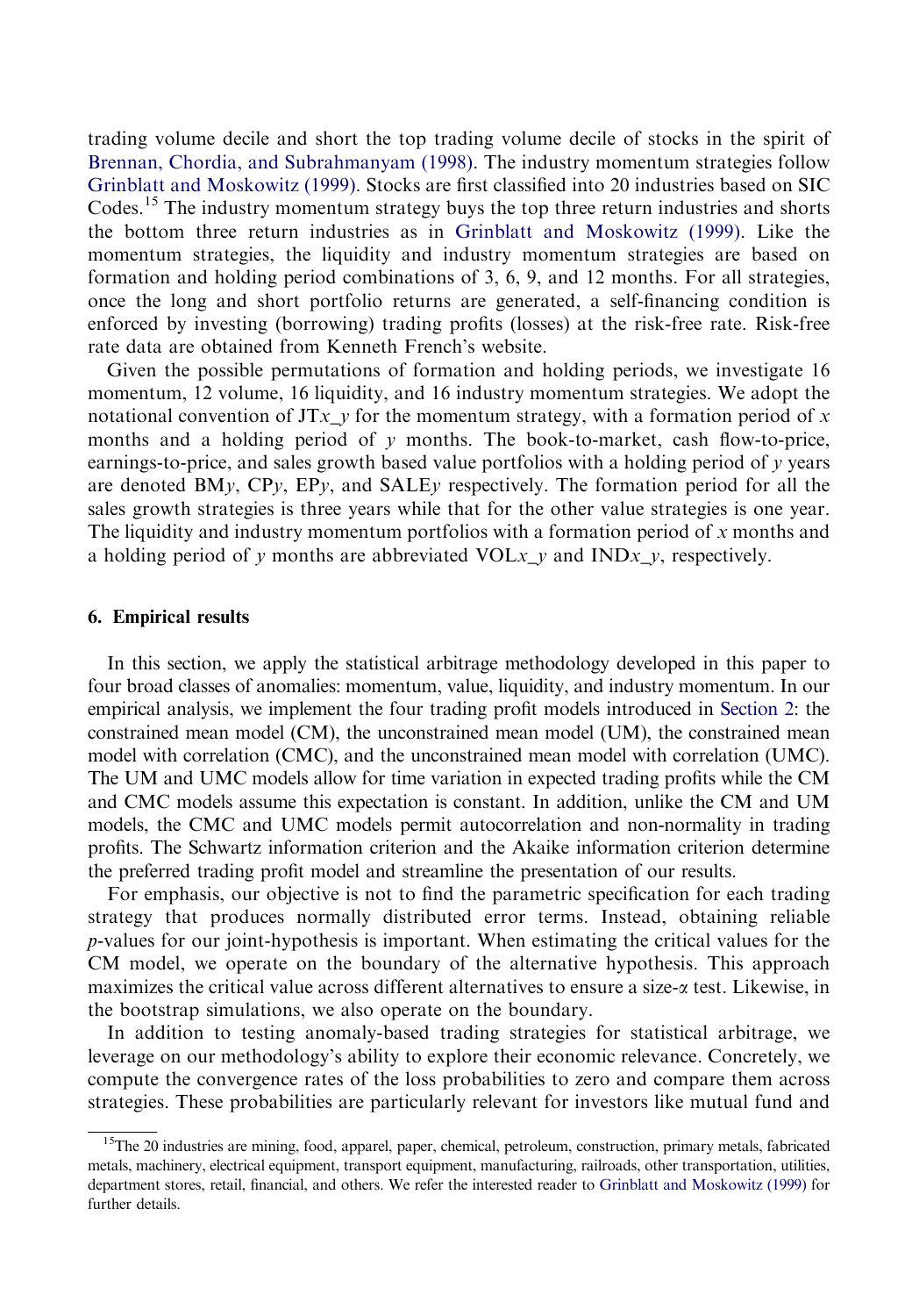hedge fund managers who have short (e.g., quarterly) evaluation horizons. We also test whether the statistical arbitrage profits are sensitive to transaction costs and market frictions, to removing the least liquid stocks, and to the sample period.

# 6.1. Basic empirical results

First, we make the assumption that the trading profit increments are normally distributed and serially uncorrelated, and test the CM and UM models. [Table 1](#page-16-0) displays the results from the CM and UM tests of statistical arbitrage. The statistical significance of the Min-t statistics (relative to critical values obtained from Monte Carlo simulations described in [Section 4.1\)](#page-9-0) indicates that for the CM model, 41 of the 60 strategies generate statistical arbitrage opportunities at the 5% level of significance. For the more general UM model, 30 of the 60 strategies generate statistical arbitrage opportunities at this significance level. Hence, at least half of the strategies under each trading profit model generate statistical arbitrage.

The results in [Table 1](#page-16-0) also indicate that the various anomaly classes differ markedly in their sensitivity to the trading profit model. Sales growth and volume strategies consistently test for statistical arbitrage under both models. In contrast, more industry momentum-based strategies test for statistical arbitrage under the UM model than under the CM model. The reverse holds for the momentum-based strategies. Of the 16 momentum strategies, 15 test for statistical arbitrage at the 5% level under the CM model while only one strategy tests for statistical arbitrage at the 5% level under the UM model. This disparity motives our later use of model specification tests.

We note that the statistical arbitrage test results for the value strategies illustrate the greater statistical power of our Min-t test approach vis à vis the HJTW Bonferroni test approach. Unlike the HJTW Bonferroni test, which cannot detect any UM statistical arbitrage opportunities amongst the value strategies, the Min- $t$  test detects six UM statistical arbitrage opportunities within the same set of strategies. Indeed, without our procedure's enhanced statistical power, more complex trading profit formulations (e.g., the CMC and UMC models) cannot be reliably examined.

As discussed in [Section 4.1,](#page-9-0) the critical Min-t values in [Table 1](#page-16-0) are estimated from a large scale Monte Carlo experiment, since the errors are normally distributed and uncorrelated in the CM and UM models. To check these assumptions, we test the residuals for normality and serial correlation using the Jacque-Bera test and the Q-statistic. The test statistics reveal that departures from normality and serial independence are detected at the 5% level of significance for many strategies. Hence, to test the robustness of the results with respect to the assumption of normality and to cross-validate the bootstrap methodology developed in [Section 4.2](#page-11-0) for the CMC and UMC models, we apply the methodology to the CM and UM models by constraining the autocorrelation coefficient  $\phi$ to zero. With minor exceptions, the resulting bootstrapped  $p$ -value estimates for the CM and UM models reported in [Table 1](#page-16-0) agree with those from the Monte Carlo procedure (which assumes  $\phi = 0$  as well as normality). This reassuring result demonstrates convergence of the bootstrap procedure, and the robustness of the Min-t statistic with respect to the assumption of normality.

Next, we relax the assumption that the trading profit innovations are normally distributed and serially uncorrelated, and examine the CMC and UMC models. The statistical arbitrage results for the CMC model are reported in [Table 2.](#page-18-0) In the interest of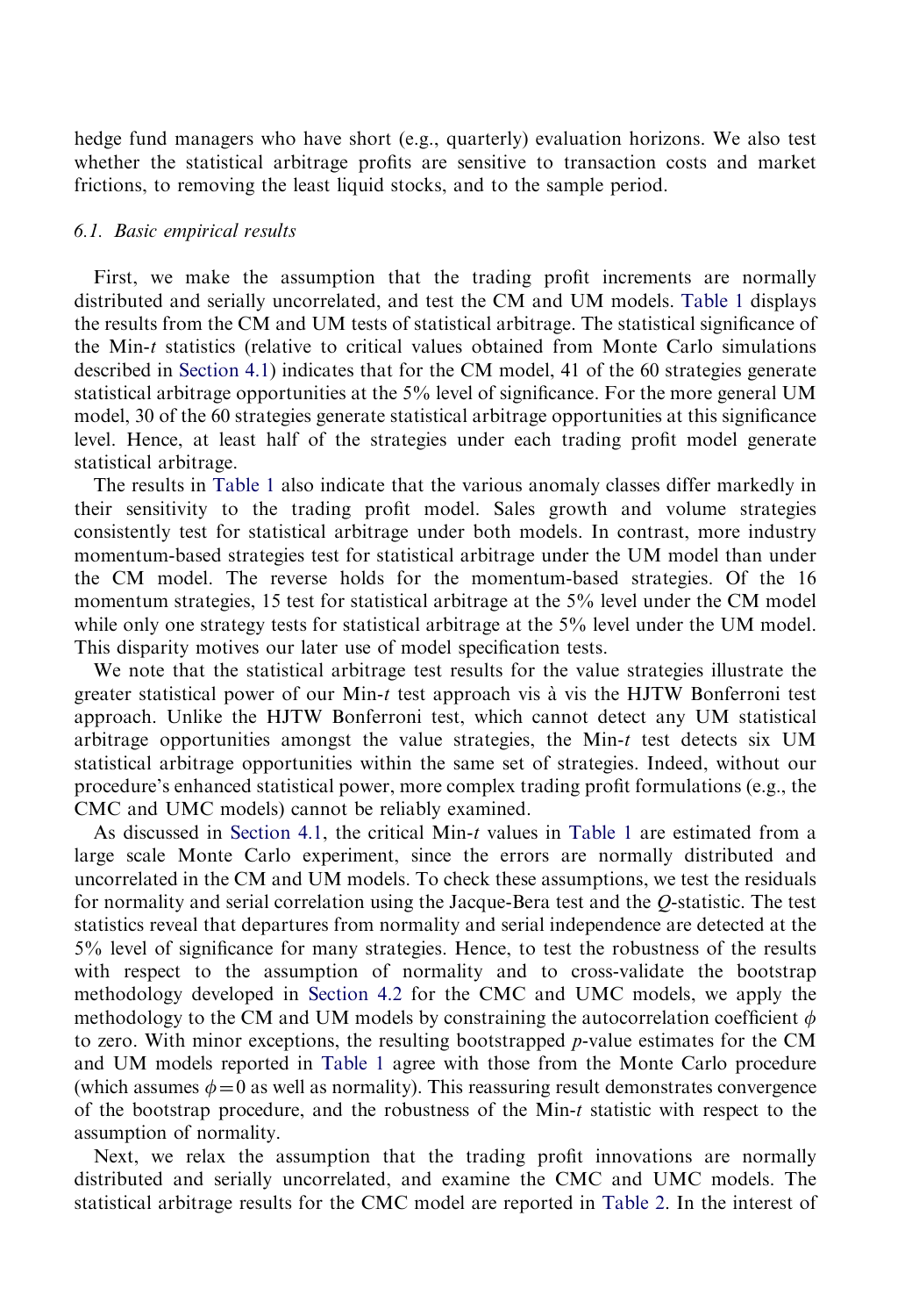<span id="page-16-0"></span>Tests of statistical arbitrage with CM (constrained mean) and UM (unconstrained mean) models.

Min-t statistics and bootstrapped  $p$ -values from tests of statistical arbitrage are presented for all four classes of trading strategies and for the UM and CM models. The sample period is from Jan 1965–Dec 2000. The UM model allows for time-varying expected trading profits. The CM model constrains expected trading profits to a constant. The JT portfolios are [Jegadeesh and Titman \(1993\)](#page-35-0) stock momentum portfolios. The BM, CP, EP, and SALE portfolios are [Lakonishok, Shleifer, and Vishny \(1994\)](#page-35-0) value portfolios based on book-to-market equity, cash flow-to-price, earnings-to-price, and sales growth, respectively. The VOL portfolios are liquidity-based portfolios. The IND portfolios are [Grinblatt and Moskowitz \(1999\)](#page-35-0) industry momentum portfolios. JTx  $\gamma$  denotes a stock momentum portfolio with a formation period of x months and an evaluation period of y months. The VOLx y and INDx y portfolios are defined analogously. BMy, CPy, EPy, and SALEy denote value portfolios with an evaluation period of y years. The Min-t statistics are defined in Eqs. (6) and (8) for the UM and CM models respectively. Asterisks in parentheses denote statistical significance associated with bootstrapped p-values while those without parentheses denote statistical significance generated from Monte Carlo simulation. \*significant at the 10% level; \*\* significant at the 5% level; \*\* significant at the 1% level.

| Portfolio                 | Sample size                  |                             | CM model                                | UM model                     |                                    |  |  |
|---------------------------|------------------------------|-----------------------------|-----------------------------------------|------------------------------|------------------------------------|--|--|
|                           |                              | $Min-t$                     | bstrap $p$ -value                       | $Min-t$                      | bstrap $p$ -value                  |  |  |
|                           | Panel A: Momentum strategies |                             |                                         |                              |                                    |  |  |
| $JT3_3$                   | 398                          | $-1.128$                    | 0.608                                   | $-0.439$                     | 0.468                              |  |  |
| JT3 6                     | 398                          | 2.294***                    | $0.001$ (***)                           | 0.099                        | 0.261                              |  |  |
| $JT3_9$                   | 398                          | $3.803***$                  | $0.000$ $(^{\rm kobs})$                 | 0.119                        | 0.231                              |  |  |
| $JT3_12$                  | 398                          | $2.508***$                  | $0.000$ (***)                           | 0.348                        | $0.087$ (*)                        |  |  |
| JT6 3                     | 398                          | $1.760^{\mbox{\tiny~keas}}$ | $0.005$ (**                             | $0.796***$                   | $0.021$ (**)                       |  |  |
| JT6 6                     | 398                          | $4.162***$                  | $0.000$ (***)                           | 0.119                        | 0.245                              |  |  |
| $JT6_9$                   | 398                          | $3.049***$                  | $0.000$ (***)                           | 0.367                        | $0.095$ (*)                        |  |  |
| JT6_12                    | 398                          | $1.928***$                  | $0.000$ $(^{\rm kobs})$                 | 0.375                        | $0.078$ (*)                        |  |  |
| JT9 3                     | 398                          | $3.153***$                  | $0.000$ (***)                           | 0.025                        | 0.309                              |  |  |
| JT9 6                     | 398                          | $3.207***$                  | $0.000\ (^{\rm kobs})$                  | 0.371                        | $0.091$ $(*)$                      |  |  |
| JT9 9                     | 398                          | 2.239***                    | $0.000$ (***)                           | $0.430*$                     | $0.061$ (*)                        |  |  |
| $JT9_12$                  | 398                          | $1.491***$                  | $0.000$ $\binom{\text{kink}}{k}$        | $0.445*$                     | $0.042$ (**)                       |  |  |
| JT12 3                    | 398                          | $2.924***$                  | $0.000$ $(^{\rm kobs})$                 | 0.323                        | $0.098$ (*)                        |  |  |
| JT12_6                    | 398                          | 2.344***                    | $0.000$ (***)                           | $0.405*$                     | $0.062$ (*)                        |  |  |
| JT12 9                    | 398                          | $1.700*$                    | $0.000$ $(^{\rm *}{\rm \, *}{\rm \, *}$ | $0.485*$                     | $0.029$ (**)                       |  |  |
| $JT12_12$                 | 398                          | $1.167***$                  | $0.006$ (***)                           | $0.404*$                     | $0.021$ (**)                       |  |  |
| Panel B: Value strategies |                              |                             |                                         |                              |                                    |  |  |
| BM1                       | 414                          | 0.110                       | 0.158                                   | $1.005***$                   | $0.001$ (***)                      |  |  |
| BM3                       | 372                          | 0.233                       | 0.169                                   | $0.993***$                   | $0.009$ (***)                      |  |  |
| BM5                       | 324                          | $1.293***$                  | $0.025$ (**)                            | $1.157***$                   | $0.010$ (***)                      |  |  |
| CP1                       | 414                          | $-0.266$                    | 0.466                                   | $-0.637$                     | 0.629                              |  |  |
| CP3                       | 372                          | $0.827***$                  | $0.075$ $(^{*})$                        | $0.451*$                     | $0.095$ (*)                        |  |  |
| CP <sub>5</sub>           | 324                          | $1.016***$                  | $0.020$ (**)                            | 0.371                        | 0.128                              |  |  |
| EP1                       | 414                          | $-5.320$                    | 0.995                                   | $-0.662$                     | 0.866                              |  |  |
| EP3                       | 372                          | $-1.413$                    | 0.701                                   | $-0.140$                     | 0.439                              |  |  |
| EP5                       | 324                          | $-0.191$                    | 0.285                                   | $-1.371$                     | 0.761                              |  |  |
| SALE1                     | 378                          | $1.336***$                  | $0.007$ (***)                           | $1.198^{\mbox{\tiny{kept}}}$ | $0.004$ $\binom{\text{select}}{ }$ |  |  |
| SALE3                     | 336                          | $1.530***$                  | $0.010$ (***)                           | $1.362***$                   | $0.003$ (***)                      |  |  |
| SALE5                     | 288                          | $2.627***$                  | $0.001$ (***)                           | $1.073***$                   | $0.003$ (***)                      |  |  |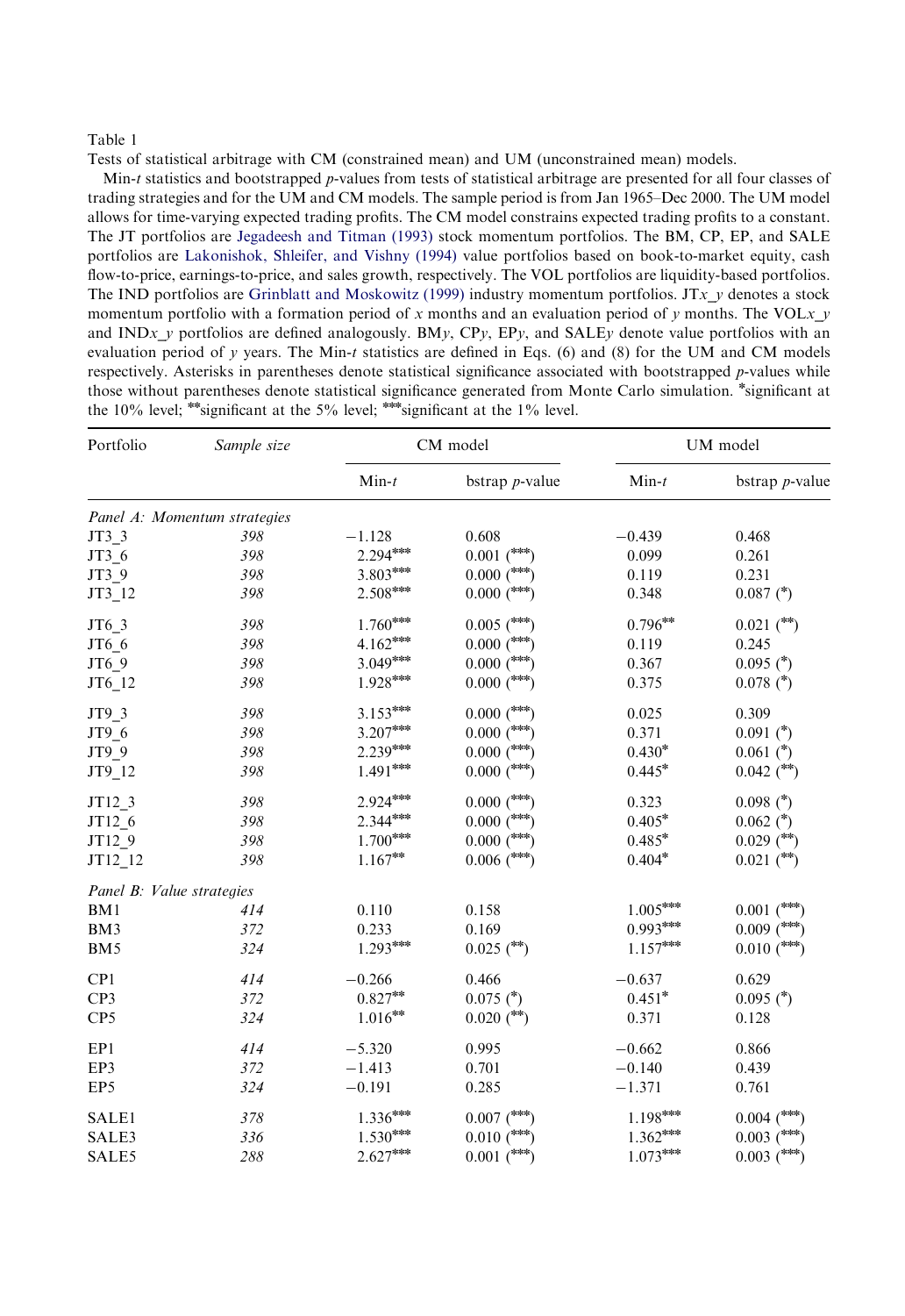| Portfolio                  | Sample size                           |                        | CM model          |                    | UM model                |
|----------------------------|---------------------------------------|------------------------|-------------------|--------------------|-------------------------|
|                            |                                       | $Min-t$                | bstrap $p$ -value | $Min-t$            | bstrap $p$ -value       |
| Panel C: Volume strategies |                                       |                        |                   |                    |                         |
| VOL3 3                     | 398                                   | $0.897***$             | $0.082$ (*)       | $0.896***$         | $0.019$ (**)            |
| VOL3 6                     | 398                                   | $0.881***$             | $0.070$ (*)       | $0.882***$         | $0.025$ (**)            |
| <b>VOL3 9</b>              | 398                                   | $0.973***$             | $0.074$ (*)       | $0.977***$         | $0.019$ (**)            |
| <b>VOL3 12</b>             | 398                                   | $1.121***$             | $0.050$ (**)      | $1.126***$         | $0.003$ (***)           |
| VOL6 3                     | 398                                   | $0.974***$             | $0.050$ (**)      | $0.980***$         | $0.023$ (**)            |
| VOL6 6                     | 398                                   | $1.027***$             | $0.060$ (*)       | $1.034***$         | $0.005$ (***)           |
| <b>VOL6 9</b>              | 398                                   | $1.109^{*\!\times\!*}$ | $0.050$ (**)      | $1.120***$         | $0.003$ (***)           |
| <b>VOL6 12</b>             | 398                                   | $1.245***$             | $0.041$ (**)      | $1.234***$         | $0.004$ (***)           |
| VOL9 3                     | 398                                   | $1.035***$             | $0.050$ (**)      | $0.414*$           | $0.047$ (**)            |
| VOL9 6                     | 398                                   | $1.098***$             | $0.041$ (**)      | $1.094***$         | $0.003$ (***)           |
| <b>VOL9 9</b>              | 398                                   | $1.219***$             | $0.035$ (**)      | $0.870***$         | $0.025$ (**)            |
| VOL9_12                    | 398                                   | $1.347***$             | $0.038$ (**)      | $1.244***$         | $0.006\ (^{\rm 400\%})$ |
| $VOL12_3$                  | 398                                   | $1.166***$             | $0.039$ (**)      | $1.174***$         | $0.005$ (***)           |
| VOL12 6                    | 398                                   | $1.214***$             | $0.034$ (**)      | $0.960***$         | $0.010$ (***)           |
| VOL12 9                    | 398                                   | $1.331***$             | $0.029$ (**)      | $1.141***$         | $0.003$ (***)           |
| VOL12 12                   | 398                                   | $1.455***$             | $0.024$ (**)      | $1.362***$         | $0.000$ (***)           |
|                            | Panel D: Industry momentum strategies |                        |                   |                    |                         |
| IND3 <sub>3</sub>          | 398                                   | $0.791***$             | $0.042$ (**)      | $0.808***$         | $0.018$ (**)            |
| $IND3_6$                   | 398                                   | $0.829***$             | $0.058$ (*)       | $0.836***$         | $0.042$ (**)            |
| IND3 9                     | 398                                   | $1.174***$             | $0.009$ (***)     | $0.934***$         | $0.021$ (**)            |
| IND3_12                    | 398                                   | $-0.065$               | 0.221             | $0.852***$         | $0.027$ (**)            |
| $IND6_3$                   | 398                                   | 0.350                  | 0.126             | 0.353              | 0.135                   |
| IND6 6                     | 398                                   | 0.366                  | 0.143             | $0.715***$         | $0.047$ (**)            |
| IND6 9                     | 398                                   | $-0.899$               | 0.496             | $0.692**$          | $0.040$ (**)            |
| IND6 12                    | 398                                   | $-0.823$               | 0.459             | $0.426*$           | $0.093$ (*)             |
| $IND9_3$                   | 398                                   | $1.870***$             | $0.003$ (***)     | $0.626^{\ast\ast}$ | $0.054$ (*)             |
| IND9 6                     | 398                                   | $-0.321$               | 0.315             | $0.556***$         | $0.065$ (*)             |
| IND9 9                     | 398                                   | $-0.793$               | 0.487             | 0.392              | 0.103                   |
| IND9_12                    | 398                                   | $-0.561$               | 0.367             | 0.269              | 0.164                   |
| IND12 3                    | 398                                   | $-0.596$               | 0.441             | $0.440*$           | $0.100$ (*)             |
| IND12_6                    | 398                                   | $-0.728$               | 0.451             | 0.055              | 0.227                   |
| IND12 9                    | 398                                   | $-0.518$               | 0.378             | $-0.174$           | 0.262                   |
| IND12 12                   | 398                                   | 0.152                  | 0.192             | $-0.091$           | 0.281                   |

Table 1 (continued )

brevity, we do not report the results for the UMC model<sup>16</sup> but note that the  $\lambda$ ,  $\sigma$  and  $\phi$ estimates are very similar across both models. A comparison of the statistical arbitrage results in [Tables 1 and 2](#page-16-0) reveals a strong congruence between the results for the CM model and those for the CMC model. Strategies that test positively for statistical arbitrage under the CM model usually do so for the CMC model as well. A similar relationship exists

<sup>&</sup>lt;sup>16</sup>These results are available from the authors upon request.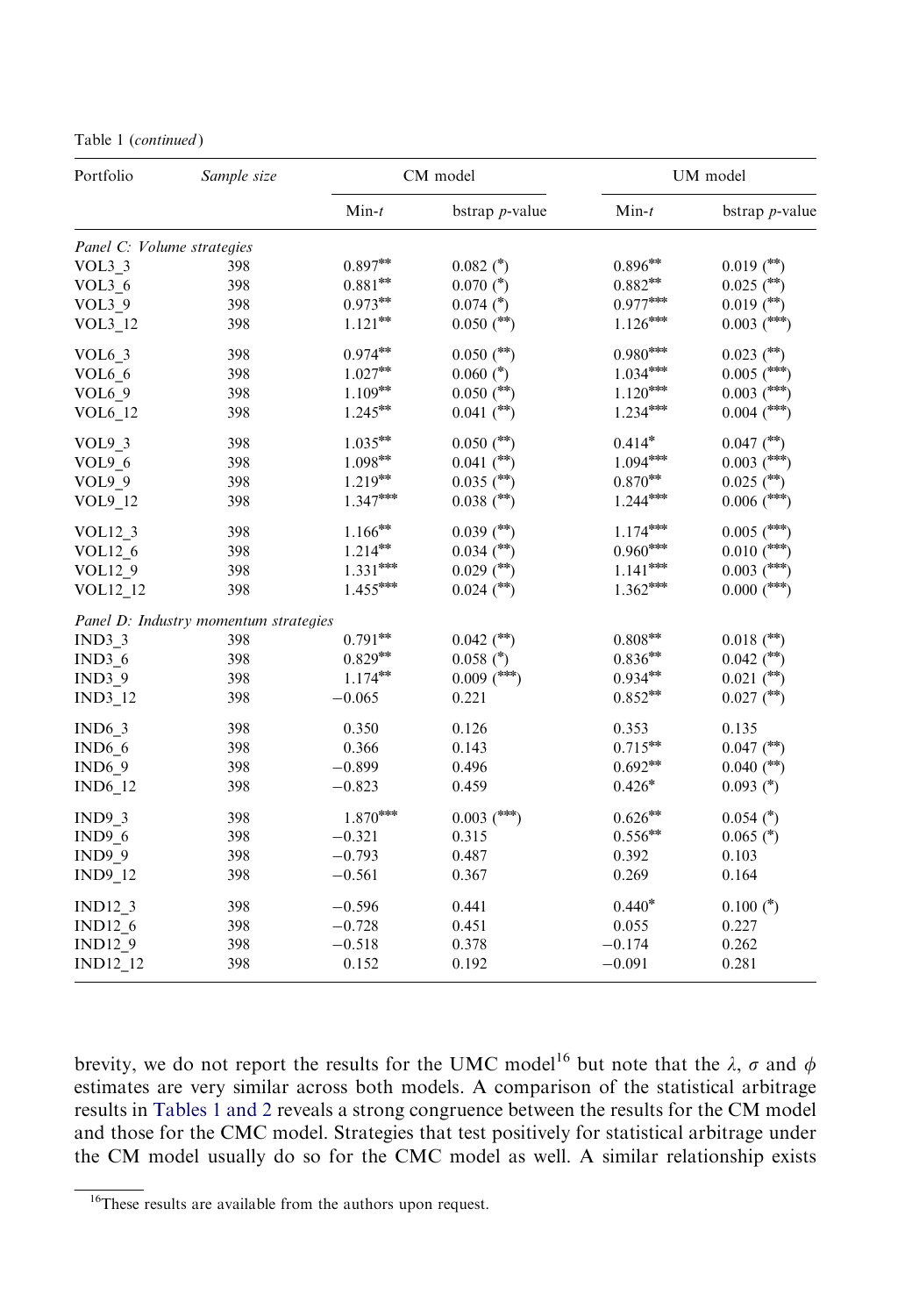<span id="page-18-0"></span>Tests of statistical arbitrage with CMC (constrained mean with correlation) model.

Results from tests of statistical arbitrage are presented for all four classes of trading strategies and for the CMC model. The sample period is from Jan 1965–Dec 2000. The CMC model features correlated trading profit innovations that follow an MA(1) process and constant expected trading profits as in Eqs. (2) and (3). The JT portfolios are [Jegadeesh and Titman \(1993\)](#page-35-0) stock momentum portfolios. The BM, CP, EP, and SALE portfolios are [Lakonishok, Shleifer, and Vishny \(1994\)](#page-35-0) value portfolios based on book-to-market equity, cash flow-to-price, earnings-to-price, and sales growth, respectively. The VOL portfolios are liquidity-based portfolios. The IND portfolios are [Grinblatt and Moskowitz \(1999\)](#page-35-0) industry momentum portfolios. JT $x_y$  denotes a stock momentum portfolio with a formation period of x months and an evaluation period of y months. The VOLx y and INDx y portfolios are defined analogously. BMy, CPy, EPy, and SALEy denote value portfolios with an evaluation period of y years. The Min-t statistic is defined in Eq. (8). \*significant at the 10% level; \*\*significant at the 5% level; \*\*significant at the 1% level.

| Portfolio       |                              | $Min-t$          | $p$ -value                                               |                 |          |                  |
|-----------------|------------------------------|------------------|----------------------------------------------------------|-----------------|----------|------------------|
|                 | Mean profit $\mu$            | Std dev $\sigma$ | Growth rate of std dev $\lambda$ Auto-correlation $\phi$ |                 |          |                  |
|                 | Panel A: Momentum strategies |                  |                                                          |                 |          |                  |
| JT3 3           | $-0.002(-1.11)$              | 0.086(3.51)      | $-0.183(-3.59)$                                          | 0.022(0.41)     | $-1.107$ | 0.635            |
| $JT3_6$         | 0.003(2.37)                  | 0.085(3.50)      | $-0.208(-3.96)$                                          | $-0.031(-0.50)$ | 2.374    | $0.000$ (***)    |
| JT3 9           | 0.005(4.16)                  | 0.070(3.65)      | $-0.191(-3.83)$                                          | $-0.043(-0.64)$ | 3.831    | $0.000$ (***)    |
| $JT3_12$        | 0.006(5.32)                  | 0.045(3.84)      | $-0.122(-2.53)$                                          | $-0.066(-0.81)$ | 2.534    | $0.000$ (***)    |
| $JT6_3$         | 0.004(1.81)                  | 0.125(3.49)      | $-0.220(-4.21)$                                          | $-0.026(-0.45)$ | 1.811    | $0.006$ (***)    |
| JT6 6           | 0.008(4.37)                  | 0.108(3.66)      | $-0.209(-4.19)$                                          | $-0.043(-0.68)$ | 4.190    | $0.000$ (***)    |
| JT6 9           | 0.009(5.59)                  | 0.073(3.86)      | $-0.147$ $(-3.07)$                                       | $-0.053(-0.71)$ | 3.073    | $0.000$ (***)    |
| JT6 12          | 0.008(5.04)                  | 0.055(3.56)      | $-0.101(-1.96)$                                          | $-0.069(-0.80)$ | 1.961    | $0.000$ (***)    |
| JT9 3           | 0.007(3.30)                  | 0.125(3.63)      | $-0.203(-4.11)$                                          | $-0.040(-0.63)$ | 3.298    | $0.000$ (***)    |
| JT9 6           | 0.010(5.20)                  | 0.090(3.87)      | $-0.153(-3.22)$                                          | $-0.053(-0.71)$ | 3.221    | $0.000$ (***)    |
| $JT9_9$         | 0.009(4.95)                  | 0.071(3.59)      | $-0.116(-2.27)$                                          | $-0.067(-0.78)$ | 2.270    | $0.000$ (***)    |
| $JT9_12$        | 0.007(4.09)                  | 0.057(3.35)      | $-0.084(-1.54)$                                          | $-0.074(-0.78)$ | 1.540    | $0.002$ (***)    |
| JT12 3          | 0.009(4.12)                  | 0.097(3.71)      | $-0.144(-2.93)$                                          | $-0.060(-0.74)$ | 2.928    | $0.000$ (***)    |
| JT12 6          | 0.009(4.35)                  | 0.084(3.49)      | $-0.124(-2.37)$                                          | $-0.069(-0.79)$ | 2.373    | $0.000$ (***)    |
| JT12 9          | 0.008(3.82)                  | 0.069(3.37)      | $-0.095(-1.75)$                                          | $-0.071(-0.76)$ | 1.750    | $0.001$ (***)    |
| JT12_12         | 0.006(2.95)                  | 0.058(3.14)      | $-0.070(-1.22)$                                          | $-0.074(-0.77)$ | 1.221    | $0.004$ (***)    |
|                 | Panel B: Value strategies    |                  |                                                          |                 |          |                  |
| BM1             | 0.015(5.51)                  | 0.052(2.78)      | $-0.004(-0.06)$                                          | 0.094(1.41)     | 0.055    | 0.181            |
| BM3             | 0.012(5.38)                  | 0.040(2.70)      | $-0.017(-0.23)$                                          | 0.139(2.38)     | 0.234    | 0.143            |
| BM <sub>5</sub> | 0.011(5.36)                  | 0.043(3.55)      | $-0.069(-1.23)$                                          | 0.194(3.06)     | 1.227    | $0.023$ (**)     |
| CP1             | $-0.001(-0.25)$              | 0.209(3.74)      | $-0.200(-3.40)$                                          | 0.189(2.33)     | $-0.251$ | 0.396            |
| CP3             | 0.002(0.77)                  | 0.111(3.55)      | $-0.168(-2.40)$                                          | 0.077(1.52)     | 0.768    | $0.100$ $(^{*})$ |
| CP <sub>5</sub> | 0.002(0.96)                  | 0.125(3.13)      | $-0.233(-2.73)$                                          | 0.080(1.33)     | 0.956    | $0.068$ (*)      |
| EP1             | $-0.000(-0.06)$              | 0.013(4.23)      | 0.291(5.00)                                              | 0.205(3.03)     | $-4.998$ | 0.989            |
| EP3             | $-0.001(-0.19)$              | 0.024(2.76)      | 0.116(1.36)                                              | 0.118(2.09)     | $-1.359$ | 0.673            |
| EP5             | $-0.001(-0.19)$              | 0.044(3.17)      | $-0.047(-0.63)$                                          | 0.173(2.60)     | $-0.155$ | 0.297            |
| SALE1           | 0.009(5.23)                  | 0.050(2.57)      | $-0.092(-1.30)$                                          | 0.066(0.92)     | 1.301    | $0.009$ (***)    |
| SALE3           | 0.006(3.94)                  | 0.046(2.44)      | $-0.127(-1.60)$                                          | 0.103(1.47)     | 1.598    | $0.000$ (***)    |
| SALE5           | 0.005(3.20)                  | 0.049(3.43)      | $-0.169(-2.85)$                                          | 0.148(2.36)     | 2.846    | $0.000$ (***)    |
|                 | Panel C: Volume strategies   |                  |                                                          |                 |          |                  |
| VOL3 3          | 0.005(1.68)                  | 0.065(5.07)      | $-0.040(-1.03)$                                          | 0.111(2.00)     | 1.025    | $0.050$ (**)     |
| VOL3 6          | 0.006(2.00)                  | 0.063(5.12)      | $-0.039(-1.01)$                                          | 0.115(2.09)     | 1.010    | $0.048$ (**)     |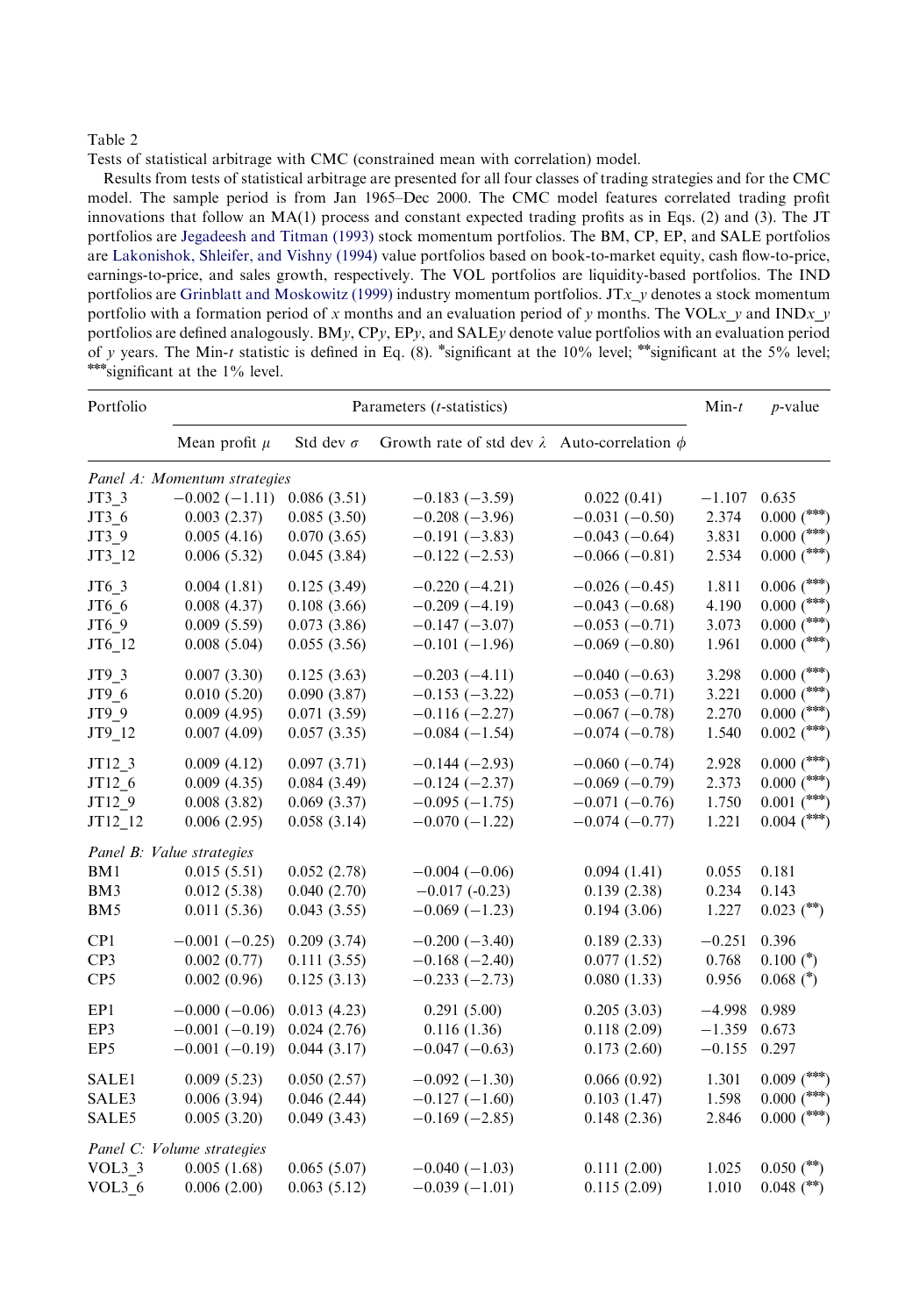Table 2 (continued )

| Portfolio           |                                       | $Min-t$          | $p$ -value                                               |             |          |               |
|---------------------|---------------------------------------|------------------|----------------------------------------------------------|-------------|----------|---------------|
|                     | Mean profit $\mu$                     | Std dev $\sigma$ | Growth rate of std dev $\lambda$ Auto-correlation $\phi$ |             |          |               |
| <b>VOL3 9</b>       | 0.006(2.14)                           | 0.063(4.98)      | $-0.043(-1.09)$                                          | 0.123(2.27) | 1.094    | $0.039$ (**)  |
| <b>VOL3 12</b>      | 0.006(2.23)                           | 0.064(4.87)      | $-0.049(-1.23)$                                          | 0.130(2.41) | 1.230    | $0.032$ (**)  |
| VOL6 3              | 0.006(2.07)                           | 0.067(5.14)      | $-0.043(-1.11)$                                          | 0.112(2.04) | 1.112    | $0.035$ (**)  |
| VOL <sub>6</sub> _6 | 0.007(2.26)                           | 0.066(4.98)      | $-0.045(-1.15)$                                          | 0.118(2.16) | 1.149    | $0.030$ (**)  |
| <b>VOL6 9</b>       | 0.007(2.30)                           | 0.067(4.81)      | $-0.050$ (-1.22)                                         | 0.127(2.36) | 1.223    | $0.034$ (**)  |
| <b>VOL6 12</b>      | 0.007(2.30)                           | 0.067(4.73)      | $-0.056(-1.35)$                                          | 0.133(2.47) | 1.349    | $0.024$ (**)  |
| VOL9 3              | 0.007(2.19)                           | 0.068(4.89)      | $-0.046(-1.14)$                                          | 0.110(2.03) | 1.136    | $0.046$ (**)  |
| VOL9 6              | 0.007(2.28)                           | 0.068(4.76)      | $-0.049(-1.19)$                                          | 0.121(2.24) | 1.193    | $0.037$ (**)  |
| VOL9 9              | 0.007(2.28)                           | 0.069(4.66)      | $-0.054(-1.30)$                                          | 0.129(2.41) | 1.303    | $0.023$ (**)  |
| <b>VOL9 12</b>      | 0.007(2.31)                           | 0.069(4.64)      | $-0.060(-1.43)$                                          | 0.134(2.47) | 1.426    | $0.009$ (***) |
| <b>VOL12 3</b>      | 0.007(2.24)                           | 0.070(4.79)      | $-0.051(-1.26)$                                          | 0.121(2.24) | 1.126    | $0.034$ (**)  |
| VOL12 6             | 0.007(2.25)                           | 0.069(4.70)      | $-0.053(-1.28)$                                          | 0.125(2.31) | 1.283    | $0.027$ (**)  |
| <b>VOL12 9</b>      | 0.007(2.27)                           | 0.070(4.65)      | $-0.058(-1.40)$                                          | 0.130(2.40) | 1.398    | $0.024$ (**)  |
| <b>VOL12 12</b>     | 0.007(2.29)                           | 0.070(4.63)      | $-0.064(-1.52)$                                          | 0.135(2.46) | 1.522    | $0.008$ (***) |
|                     | Panel D: Industry momentum strategies |                  |                                                          |             |          |               |
| IND3 <sub>3</sub>   | 0.008(4.41)                           | 0.040(3.74)      | $-0.049(-0.97)$                                          | 0.121(2.19) | 0.975    | $0.034$ (**)  |
| $IND3_6$            | 0.006(3.66)                           | 0.036(3.62)      | $-0.058(-1.11)$                                          | 0.187(3.50) | 1.114    | $0.018$ (**)  |
| IND39               | 0.006(4.35)                           | 0.032(4.10)      | $-0.063(-1.31)$                                          | 0.211(3.89) | 1.313    | $0.010$ (***) |
| IND3 12             | 0.006(4.43)                           | 0.023(3.90)      | $-0.012(-0.23)$                                          | 0.223(3.79) | 0.233    | 0.130         |
| IND6 <sub>3</sub>   | 0.008(3.66)                           | 0.042(4.17)      | $-0.031(-0.67)$                                          | 0.175(3.34) | 0.672    | $0.071$ (*)   |
| IND66               | 0.008(3.94)                           | 0.036(4.51)      | $-0.023(-0.53)$                                          | 0.217(4.44) | 0.531    | $0.094$ (*)   |
| <b>IND69</b>        | 0.008(4.14)                           | 0.026(4.09)      | 0.025(0.51)                                              | 0.267(5.14) | $-0.514$ | 0.408         |
| IND6 12             | 0.006(3.37)                           | 0.025(3.45)      | 0.026(0.46)                                              | 0.256(4.53) | $-0.457$ | 0.388         |
| IND9 3              | 0.009(3.86)                           | 0.054(4.46)      | $-0.080(-1.87)$                                          | 0.233(4.76) | 1.874    | $0.000$ (***) |
| IND96               | 0.009(3.84)                           | 0.033(4.54)      | 0.010(0.23)                                              | 0.259(5.23) | $-0.255$ | 0.296         |
| <b>IND9 9</b>       | 0.007(3.39)                           | 0.028(3.72)      | 0.033(0.63)                                              | 0.253(4.84) | $-0.629$ | 0.405         |
| IND9 12             | 0.005(2.53)                           | 0.029(3.84)      | 0.018(0.36)                                              | 0.239(4.38) | $-0.356$ | 0.335         |
| <b>IND12 3</b>      | 0.010(4.15)                           | 0.036(4.03)      | 0.010(0.19)                                              | 0.261(5.11) | $-0.193$ | 0.285         |
| IND12 6             | 0.008(3.49)                           | 0.032(3.81)      | 0.021(0.41)                                              | 0.251(4.91) | $-0.409$ | 0.358         |
| IND12 9             | 0.006(2.74)                           | 0.033(4.18)      | 0.010(0.22)                                              | 0.252(4.85) | $-0.220$ | 0.293         |
| IND12_12            | 0.004(1.90)                           | 0.036(4.00)      | $-0.020(-0.43)$                                          | 0.234(4.49) | 0.429    | $0.094$ (*)   |

between the UM and the UMC results. Overall, non-normality and serial correlation in trading profit innovations do not alter our earlier conclusions regarding statistical arbitrage.

[Table 3](#page-20-0) reports the number of statistical arbitrage opportunities, identified using the bootstrap, for each strategy class and trading profit model. As noted earlier, the value and volume strategies display the greatest consistency in generating statistical arbitrage across trading profit models. The industry-based strategies generate statistical arbitrage more often when expected profits are allowed to be time-varying, while momentum strategies generate statistical arbitrage more frequently when they are assumed to be constant. More importantly, regardless of the assumed trading profit model, at least 50% of the trading strategies yield statistical arbitrage at the 5% level of significance. Therefore, [Table 3](#page-20-0)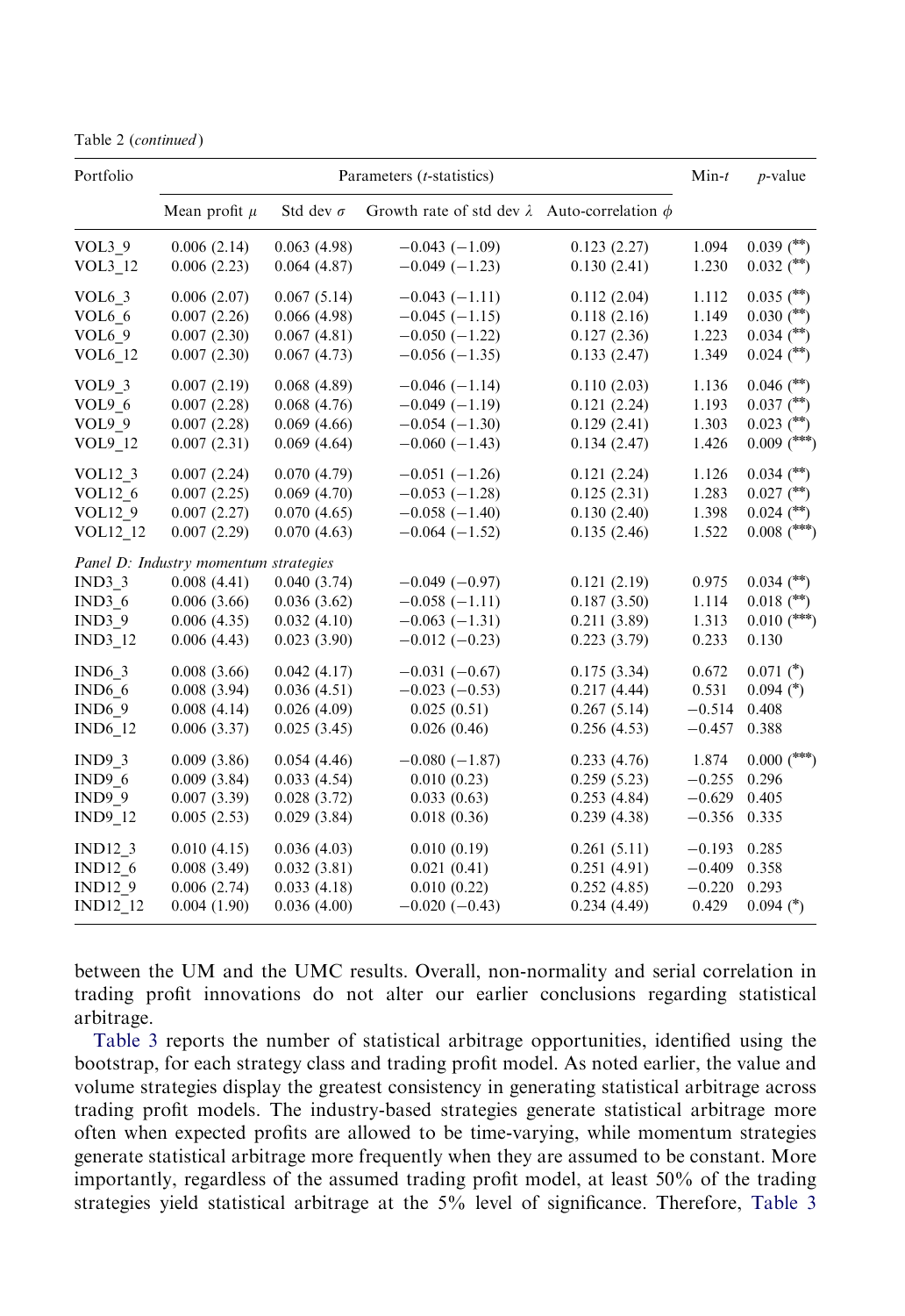<span id="page-20-0"></span>Summary of statistical arbitrage opportunities.

The number of statistical arbitrage opportunities is reported for each strategy class and trading profit model. The sample period is from Jan 1965–Dec 2000. The trading profit models include CM (constrained mean), UM (unconstrained mean), CMC (constrained mean with correlation), and UMC (unconstrained mean with correlation). The UM and UMC models allow for time-varying expected trading profits. The CMC and UMC models allow for correlated trading profit increments that follow an MA(1) process as in Eq. (3). The classes of strategies include stock momentum, stock value, stock liquidity, and industry momentum. The stock momentum strategies buy the top decile and short the bottom decile of stocks based on past returns as in [Jegadeesh and](#page-35-0) [Titman \(1993\)](#page-35-0). The stock value strategies buy the top and short the bottom decile of stocks based on book-tomarket, cash flow-to-price, and earnings-to-price, as in [Lakonishok, Shleifer, and Vishny \(1994\).](#page-35-0) They also buy the bottom and short the top decile of stocks based on past sales growth. The stock liquidity strategies buy the bottom and short the top decile of stocks based on trading volume, in the spirit of [Brennan, Chordia, and](#page-34-0) [Subrahmanyam \(1998\).](#page-34-0) The industry momentum strategies buy the top three industries and short the bottom three industries based on past returns as in [Grinblatt and Moskowitz \(1999\)](#page-35-0).

| Class of trading strategy                                                                                             | Portfolios tested | Trading profit model |              |              |            |  |
|-----------------------------------------------------------------------------------------------------------------------|-------------------|----------------------|--------------|--------------|------------|--|
|                                                                                                                       |                   | CM -                 | <b>UM</b>    | CMC          | <b>UMC</b> |  |
| Panel A: Statistical arbitrage opportunities at the 10% level of significance                                         |                   |                      |              |              |            |  |
| Stock momentum (Jegadeesh and Titman, 1993)                                                                           | 16                | 15                   | 11           | 15           | 10         |  |
| Stock value (Lakonishok, Shleifer, and Vishny, 1994)                                                                  | 12                | 6                    | $\tau$       | 6            | 7          |  |
| Stock liquidity (Brennan, Chordia, and Subrahmanyam, 1998)                                                            | 16                | 16                   | 16           | 16           | 15         |  |
| Industry momentum (Grinblatt and Moskowitz, 1999)                                                                     | 16                | 4                    | 10           | 7            | 11         |  |
| Total                                                                                                                 | 60                | 41                   | 44           | 44           | 43         |  |
| <b>Panel B:</b> Statistical arbitrage opportunities at the 5% level of significance                                   |                   |                      |              |              |            |  |
| Stock momentum (Jegadeesh and Titman, 1993)                                                                           | 16                | 15                   | 4            | 15           | 5          |  |
| Stock value (Lakonishok, Shleifer, and Vishny, 1994)                                                                  | 12                | 5                    | 6            | 4            | 6          |  |
| Stock liquidity (Brennan, Chordia, and Subrahmanyam, 1998)                                                            | 16                | 12                   | 16           | 16           | 15         |  |
| Industry momentum (Grinblatt and Moskowitz, 1999)                                                                     | 16                | 3                    | 6            | 4            | 5          |  |
| Total                                                                                                                 | 60                | 35                   | 32           | 39           | 31         |  |
| Panel C: Statistical arbitrage opportunities, using the Bonferroni approach of HJTW, at the 10% level of significance |                   |                      |              |              |            |  |
| Stock momentum (Jegadeesh and Titman, 1993)                                                                           | 16                | 5                    | $\theta$     | 13           | $^{(1)}$   |  |
| Stock value (Lakonishok, Shleifer, and Vishny, 1994)                                                                  | 12                | 1                    | $\mathbf{0}$ | 1            | $\Omega$   |  |
| Stock liquidity (Brennan, Chordia, and Subrahmanyam, 1998)                                                            | 16                | $\bf{0}$             | $\mathbf{0}$ | $\mathbf{0}$ | $^{(1)}$   |  |
| Industry momentum (Grinblatt and Moskowitz, 1999)                                                                     | 16                | 1                    | $\theta$     | 1            | 0          |  |
| Total                                                                                                                 | 60                | 7                    | $\theta$     | 15           | $\theta$   |  |
| Panel D: Statistical arbitrage opportunities, using the Bonferroni approach of HJTW, at the 5% level of significance  |                   |                      |              |              |            |  |
| Stock momentum (Jegadeesh and Titman, 1993)                                                                           | 16                | 3                    | $\mathbf{0}$ | 11           | $\Omega$   |  |
| Stock value (Lakonishok, Shleifer, and Vishny, 1994)                                                                  | 12                | 1                    | $\theta$     | 1            | 0          |  |
| Stock liquidity (Brennan, Chordia, and Subrahmanyam, 1998)                                                            | 16                | $\theta$             | $\Omega$     | $\mathbf{0}$ | $\Omega$   |  |
| Industry momentum (Grinblatt and Moskowitz, 1999)                                                                     | 16                | $\theta$             | $\Omega$     | $\mathbf{0}$ | 0          |  |
| Total                                                                                                                 | 60                | 4                    | $\theta$     | 12           | $\theta$   |  |

summarizes the improved power of our Min-t statistic when testing for statistical arbitrage. The number of statistical arbitrage opportunities cannot be attributed to the procedure's Type I error (even if the strategies are not independent).

The statistical arbitrage results are even stronger when we confine our attention to the trading profit models chosen by the Akaike Information Criterion (AIC) and the Schwartz Information Criterion (SC). The two leftmost columns in [Table 4](#page-21-0) report the preferred trading profit model for each trading strategy chosen using the AIC and the SC,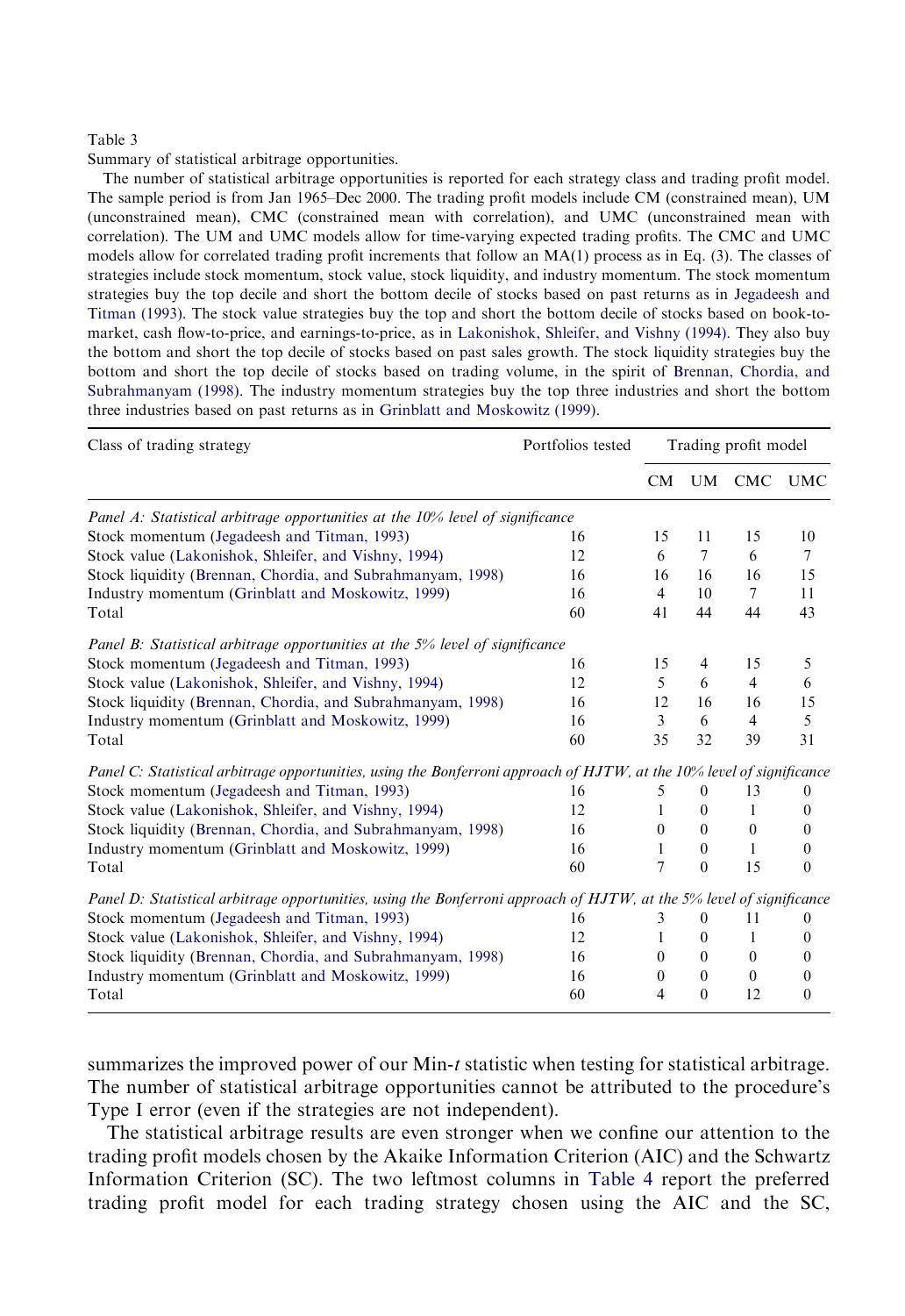<span id="page-21-0"></span>Comparing loss probabilities across strategies.

The number of months till loss probability falls below 5% and 1% are reported for all strategies that test positively for statistical arbitrage at the 5% level. The sample period is from Jan 1965–Dec 2000. The JT portfolios are [Jegadeesh](#page-35-0) and Titman (1993) stock momentum portfolios. The BM, CP, EP, and SALE portfolios are [Lakonishok,](#page-35-0) Shleifer, and Vishny (1994) value portfolios based on book-to-market equity, cash flow-to-price, earnings-to-price, and sales growth, respectively. The VOL portfolios are liquidity-based portfolios. The IND portfolios are Grinblatt and [Moskowitz](#page-35-0) (1999) industry momentum portfolios. JTx y denotes a stock momentum portfolio with a formation period of x months and an evaluation period of y months. The VOLx y and INDx y portfolios are defined analogously. BMy,  $CPy$ , EPy, and SALEy denote value portfolios with an evaluation period of y years. For each strategy, we report the most appropriate model for describing the incremental trading profit dynamics, according to the Akaike information criterion (AIC) and the Schwartz information criterion (SC). The four trading profit models are CM, UM, CMC, and UMC. The UM and UMC models allow for time-varying expected trading profits. The CMC and UMC models allow for correlated trading profit increments that follow an MA(1) process as in Eq. (3).

| Portfolio | Preferred model (AIC)        | Preferred model (SC) |     |                   | Months till loss probability $\langle 5\%$ |                   | Months till loss probability $\lt 1\%$ |                                       |            |            |
|-----------|------------------------------|----------------------|-----|-------------------|--------------------------------------------|-------------------|----------------------------------------|---------------------------------------|------------|------------|
|           |                              |                      | CM  | <b>UM</b>         | CMC                                        | <b>UMC</b>        | CM                                     | <b>UM</b>                             | <b>CMC</b> | <b>UMC</b> |
|           | Panel A: Momentum strategies |                      |     |                   |                                            |                   |                                        |                                       |            |            |
| $JT3_3$   | CM                           | CM                   |     |                   |                                            |                   |                                        |                                       |            |            |
| JT3 6     | CM                           | <b>CM</b>            | 286 | $\qquad \qquad$   | 273                                        | -                 | 468                                    | $\overline{\phantom{0}}$              | 447        |            |
| $JT3_9$   | <b>CM</b>                    | <b>CM</b>            | 123 | $\qquad \qquad -$ | 116                                        | —                 | 205                                    | $\qquad \qquad -$                     | 192        |            |
| $JT3_12$  | <b>CM</b>                    | <b>CM</b>            | 73  | -                 | 64                                         | -                 | 128                                    |                                       | 112        |            |
| $JT6_3$   | <b>CM</b>                    | CM                   | 423 | 117               | 408                                        | 117               | 688                                    | 278                                   | 663        | 278        |
| JT6_6     | CM                           | CM                   | 122 | -                 | 113                                        | $\qquad \qquad -$ | 200                                    | $\qquad \qquad -$                     | 185        |            |
| JT6_9     | <b>CM</b>                    | <b>CM</b>            | 71  | $\qquad \qquad -$ | 65                                         | $\qquad \qquad -$ | 121                                    | -                                     | 112        |            |
| JT6_12    | <b>CM</b>                    | CM                   | 74  | -                 | 66                                         | —                 | 132                                    | $\qquad \qquad -$                     | 117        |            |
| JT9 3     | CM                           | CM                   | 177 | -                 | 158                                        | -                 | 292                                    |                                       | 276        |            |
| $JT9_6$   | <b>CM</b>                    | CM                   | 81  | $\qquad \qquad -$ | 73                                         | -                 | 138                                    | $\qquad \qquad -$                     | 125        |            |
| JT9 9     | <b>CM</b>                    | CM                   | 79  | -                 | 71                                         | 113               | 139                                    | $\overline{\phantom{0}}$              | 124        | 173        |
| $JT9_12$  | <b>CM</b>                    | CM                   | 100 | 129               | 86                                         | 115               | 182                                    | 211                                   | 156        | 188        |
| $JTI2_3$  | CM                           | CM                   | 112 | $\qquad \qquad -$ | 102                                        | $\qquad \qquad -$ | 193                                    | -                                     | 175        |            |
| $JT12_6$  | <b>CM</b>                    | CM                   | 99  | $\qquad \qquad -$ | 88                                         | —                 | 173                                    | $\hspace{1.0cm} \rule{1.5cm}{0.15cm}$ | 154        |            |
| $JT12_9$  | CM                           | <b>CM</b>            | 114 | 135               | 101                                        | 121               | 204                                    | 226                                   | 180        | 202        |
| JT12_12   | <b>CM</b>                    | <b>CM</b>            | 170 | 190               | 149                                        | 167               | 313                                    | 325                                   | 273        | 286        |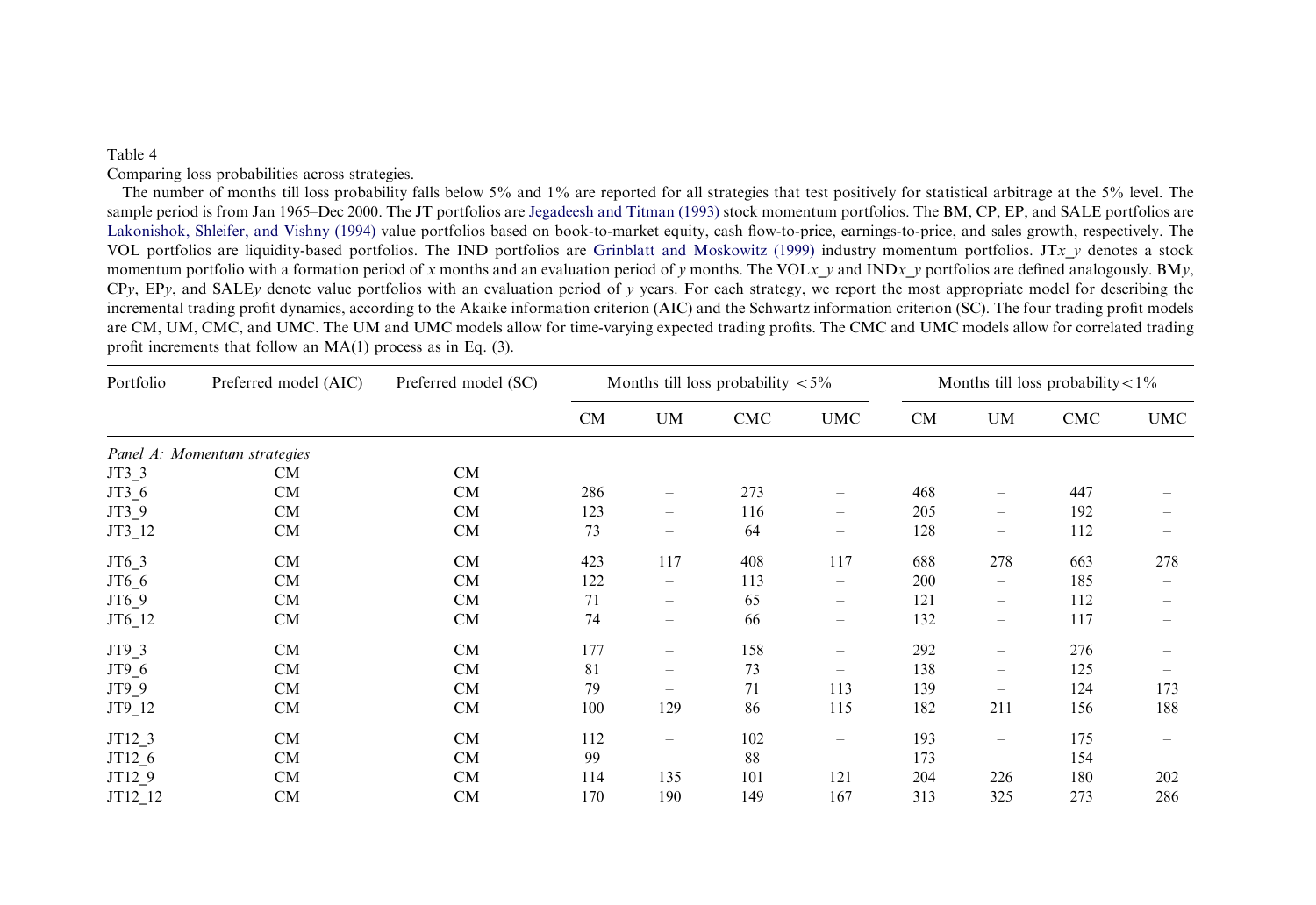| Panel B: Value strategies |                                     |                             |                          |                          |                          |                          |                          |                          |                          |                          |
|---------------------------|-------------------------------------|-----------------------------|--------------------------|--------------------------|--------------------------|--------------------------|--------------------------|--------------------------|--------------------------|--------------------------|
| BM1                       | <b>CMC</b>                          | CM                          |                          | 60                       | $\overline{\phantom{0}}$ | 69                       |                          | 101                      | $\qquad \qquad -$        | 116                      |
| BM3                       | <b>CMC</b>                          | CMC                         | $\qquad \qquad -$        | 53                       | $\overline{\phantom{m}}$ | 63                       | $\qquad \qquad -$        | 88                       | $\overline{\phantom{m}}$ | 106                      |
| BM5                       | CMC                                 | $\ensuremath{\mathrm{CMC}}$ | 31                       | 43                       | 41                       | 55                       | 58                       | 73                       | 76                       | 93                       |
| CP1                       | CMC                                 | <b>CMC</b>                  |                          | $\overline{\phantom{m}}$ | $\overline{\phantom{0}}$ | $\overline{\phantom{0}}$ |                          |                          | $\overline{\phantom{m}}$ | $\overline{\phantom{m}}$ |
| CP3                       | <b>CMC</b>                          | CM                          | $\overline{\phantom{0}}$ | $\overline{\phantom{0}}$ | $\equiv$                 | $\overline{\phantom{0}}$ | $\overline{\phantom{0}}$ | $\overline{\phantom{0}}$ | $\overline{\phantom{0}}$ |                          |
| CP <sub>5</sub>           | CMC                                 | ${\rm CM}$                  | 703                      | $\overline{\phantom{m}}$ | $\overline{\phantom{0}}$ | $\qquad \qquad$          | 1137                     | $\qquad \qquad$          |                          | $\qquad \qquad -$        |
| EP1                       | <b>CMC</b>                          | <b>CMC</b>                  | $\overline{\phantom{0}}$ | $\overline{\phantom{0}}$ |                          | $\equiv$                 | $\overline{\phantom{0}}$ | $\equiv$                 | $\overline{\phantom{0}}$ | $\qquad \qquad -$        |
| EP3                       | CMC                                 | CMC                         | $\overline{\phantom{0}}$ | $\overline{\phantom{0}}$ | $\overline{\phantom{0}}$ | $\overline{\phantom{0}}$ |                          |                          | $\overline{\phantom{0}}$ |                          |
| EP5                       | CMC                                 | $\ensuremath{\mathrm{CMC}}$ | $\overline{\phantom{0}}$ | $\overline{\phantom{m}}$ | $\qquad \qquad -$        | $\qquad \qquad$          | $\qquad \qquad -$        | $\overline{\phantom{0}}$ |                          |                          |
| SALE1                     | CM                                  | <b>CM</b>                   | 50                       | 49                       | 55                       | 55                       | 90                       | 89                       | 99                       | 99                       |
| SALE3                     | CMC                                 | ${\rm CM}$                  | 78                       | 40                       | 92                       | 49                       | 137                      | 85                       | 160                      | 106                      |
| SALE5                     | CMC                                 | $\ensuremath{\mathrm{CMC}}$ | 97                       | 42                       | 119                      | 55                       | 165                      | 97                       | 201                      | 128                      |
|                           | Panel C: Liquidity based strategies |                             |                          |                          |                          |                          |                          |                          |                          |                          |
| $VOL3_3$                  | <b>CMC</b>                          | CM                          | $\overline{\phantom{0}}$ | 317                      | 385                      | 388                      | $\overline{\phantom{m}}$ | 584                      | 731                      | 711                      |
| VOL3 6                    | <b>CMC</b>                          | CM                          | $\qquad \qquad -$        | 232                      | 279                      | 282                      | $\overline{\phantom{m}}$ | 432                      | 530                      | 522                      |
| <b>VOL3 9</b>             | CMC                                 | CM                          | $\overline{\phantom{0}}$ | 202                      | 249                      | 252                      | $\overline{\phantom{m}}$ | 375                      | 470                      | 465                      |
| $VOL3_12$                 | CMC                                 | $\ensuremath{\mathrm{CMC}}$ | 185                      | 187                      | 230                      | 234                      | 350                      | 347                      | 432                      | 428                      |
| $VOL6_3$                  | <b>CMC</b>                          | CM                          | 213                      | 217                      | 265                      | 264                      | 405                      | 407                      | 502                      | 493                      |
| VOL6 6                    | <b>CMC</b>                          | CM                          | $\overline{\phantom{a}}$ | 183                      | 224                      | 227                      | $\overline{\phantom{a}}$ | 342                      | 422                      | 422                      |
| $VOL6_9$                  | CMC                                 | CMC                         | 174                      | 178                      | 221                      | 222                      | 328                      | 334                      | 415                      | 410                      |
| VOL6_12                   | CMC                                 | CMC                         | 174                      | 176                      | 222                      | 225                      | 326                      | 328                      | 414                      | 414                      |
| VOL9 3                    | <b>CMC</b>                          | <b>CM</b>                   | 193                      | 61                       | 239                      | 236                      | 366                      | 115                      | 451                      | 440                      |
| VOL9 6                    | <b>CMC</b>                          | CM                          | 177                      | 182                      | 223                      | 224                      | 334                      | 342                      | 418                      | 416                      |
| VOL9 9                    | <b>CMC</b>                          | <b>CMC</b>                  | 178                      | 177                      | 225                      | 223                      | 333                      | 330                      | 421                      | 412                      |
| VOL9_12                   | CMC                                 | $\ensuremath{\mathrm{CMC}}$ | 173                      | 176                      | 219                      | 222                      | 322                      | 325                      | 408                      | 407                      |
| <b>VOL12 3</b>            | <b>CMC</b>                          | CM                          | 184                      | 187                      | 231                      | 229                      | 346                      | 348                      | 433                      | 424                      |
| <b>VOL12 6</b>            | <b>CMC</b>                          | CMC                         | 183                      | 184                      | 231                      | 231                      | 344                      | 344                      | 432                      | 427                      |
| VOL12_9                   | <b>CMC</b>                          | <b>CMC</b>                  | 179                      | 184                      | 226                      | $\equiv$                 | 334                      | 341                      | 420                      | $\overline{\phantom{m}}$ |
| VOL12 12                  | CMC                                 | <b>CMC</b>                  | 179                      | 176                      | 222                      | 228                      | 332                      | 326                      | 410                      | 418                      |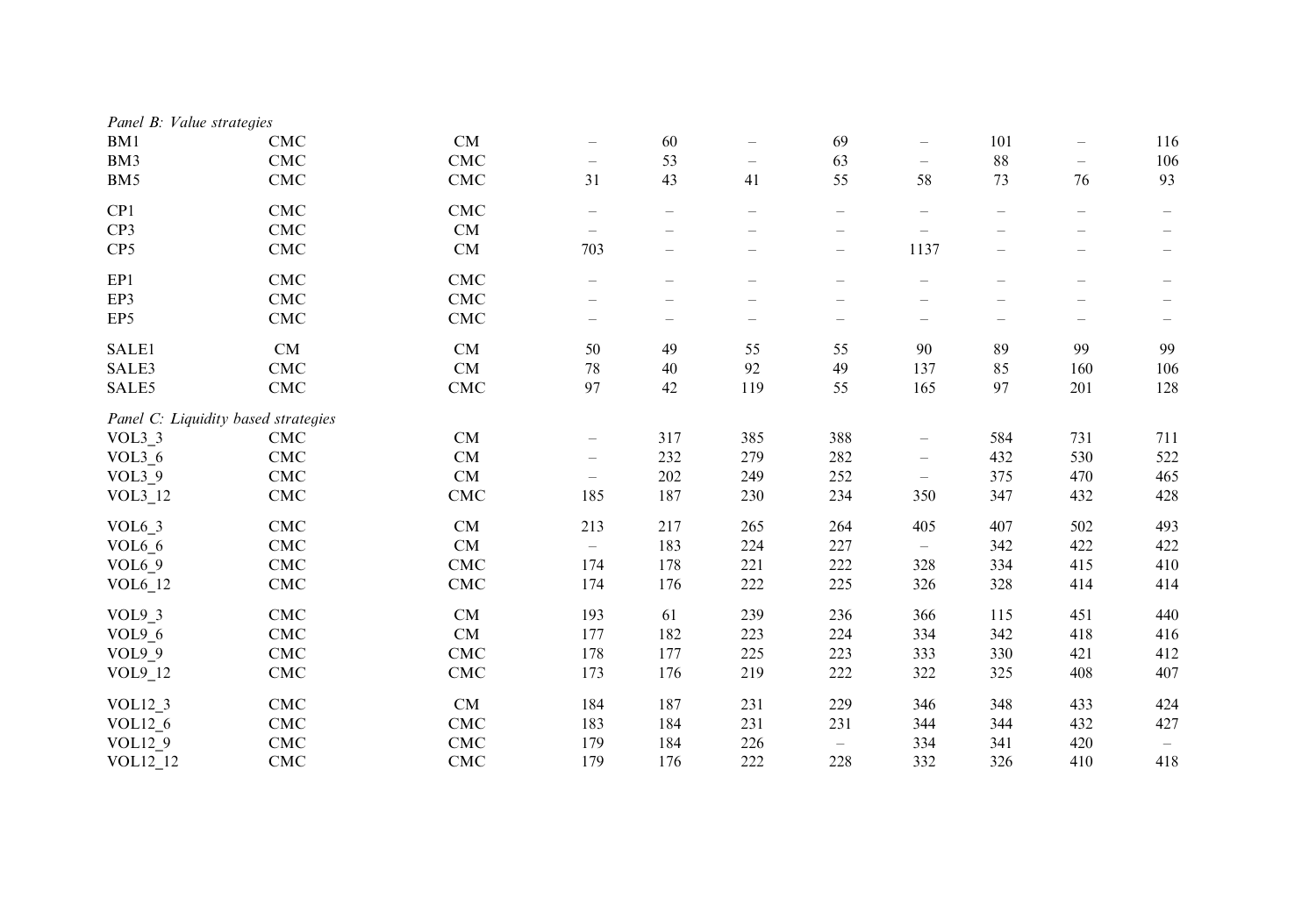| Portfolio         | Preferred model (AIC)                 | Preferred model (SC) |                          |                          | Months till loss probability $\langle 5\%$ |                          | Months till loss probability $\lt 1\%$ |                          |            |            |
|-------------------|---------------------------------------|----------------------|--------------------------|--------------------------|--------------------------------------------|--------------------------|----------------------------------------|--------------------------|------------|------------|
|                   |                                       |                      | CM                       | <b>UM</b>                | <b>CMC</b>                                 | <b>UMC</b>               | CM                                     | <b>UM</b>                | <b>CMC</b> | <b>UMC</b> |
|                   | Panel D: Industry momentum strategies |                      |                          |                          |                                            |                          |                                        |                          |            |            |
| IND3 <sub>3</sub> | <b>CMC</b>                            | CM                   | 52                       | 48                       | 66                                         | 63                       | 99                                     | 93                       | 123        | 120        |
| IND36             | <b>CMC</b>                            | <b>CMC</b>           | $\overline{\phantom{m}}$ | 68                       | 95                                         | 98                       | $\hspace{1.0cm} \rule{1.5cm}{0.15cm}$  | 130                      | 177        | 180        |
| IND39             | <b>CMC</b>                            | <b>CMC</b>           | 52                       | 81                       | 73                                         | 108                      | 97                                     | 134                      | 134        | 175        |
| $IND3_12$         | <b>CMC</b>                            | <b>CMC</b>           | $\overline{\phantom{m}}$ | 68                       | $\qquad \qquad -$                          | 93                       | $\overline{\phantom{m}}$               | 116                      |            | 155        |
| IND6 <sub>3</sub> | <b>CMC</b>                            | <b>CMC</b>           | -                        |                          | -                                          | 90                       | -                                      |                          | -          | 171        |
| IND66             | <b>CMC</b>                            | <b>CMC</b>           | -                        | 85                       | $\qquad \qquad -$                          | $\overline{\phantom{m}}$ | $\qquad \qquad -$                      | 142                      |            |            |
| $IND6_9$          | <b>CMC</b>                            | <b>CMC</b>           | $\overline{\phantom{0}}$ | 86                       |                                            | $\overline{\phantom{m}}$ | $\qquad \qquad -$                      | 138                      |            |            |
| IND6 12           | <b>CMC</b>                            | <b>CMC</b>           |                          | $\overline{\phantom{m}}$ |                                            |                          |                                        | $\qquad \qquad -$        |            |            |
| IND9 <sub>3</sub> | <b>CMC</b>                            | <b>CMC</b>           | 68                       | 109                      | 93                                         | $\overline{\phantom{m}}$ | 125                                    | 171                      | 168        |            |
| IND96             | <b>CMC</b>                            | <b>CMC</b>           | $\overline{\phantom{m}}$ | $\overline{\phantom{m}}$ | $\qquad \qquad -$                          | $\overline{\phantom{m}}$ | $\overline{\phantom{0}}$               | $\overline{\phantom{0}}$ | -          |            |
| IND9 <sub>9</sub> | <b>CMC</b>                            | <b>CMC</b>           |                          | $\qquad \qquad -$        | $\qquad \qquad -$                          | $\qquad \qquad -$        |                                        |                          |            |            |
| IND9_12           | <b>CMC</b>                            | <b>CMC</b>           |                          |                          |                                            |                          |                                        |                          |            |            |
| <b>IND12 3</b>    | <b>CMC</b>                            | <b>CMC</b>           |                          |                          |                                            |                          |                                        |                          |            |            |
| <b>IND12 6</b>    | <b>CMC</b>                            | <b>CMC</b>           |                          | $\overline{\phantom{m}}$ | $\qquad \qquad -$                          | $\qquad \qquad =$        |                                        |                          |            |            |
| <b>IND12 9</b>    | <b>CMC</b>                            | <b>CMC</b>           |                          | $\qquad \qquad -$        | $\qquad \qquad -$                          | $\qquad \qquad =$        |                                        |                          |            |            |
| IND12 12          | <b>CMC</b>                            | <b>CMC</b>           |                          |                          |                                            |                          |                                        |                          |            |            |

Table 4 (continued )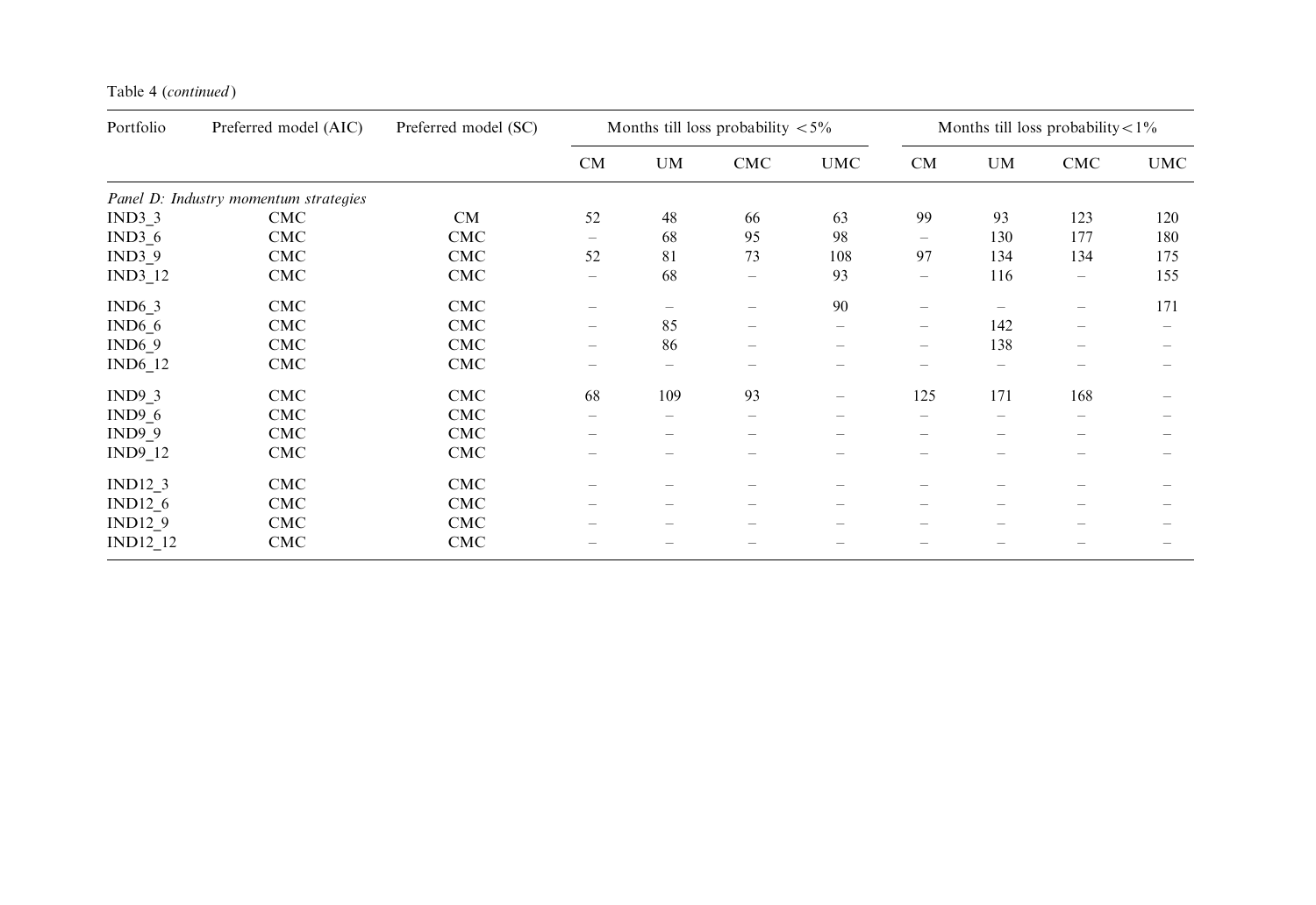respectively. A few observations are noteworthy. First, the preferred models chosen by the AIC and SC usually coincide. Second, when differences exist, preference should be given to the SC given the AIC's lack of consistency. Third, only the CM and CMC models are chosen. This is consistent with the lack of significance for  $\theta$ , which captures the rate of change in expected profits, in the UM and UMC models across all trading strategies. Fourth, for momentum-based strategies, the CM model is always preferred, while for industry momentum-based strategies, the CMC is usually the most appropriate specification. The last observation reinforces the statistically insignificant (significant) autocorrelation estimates,  $\phi$ , for stock (industry) momentum strategies in [Table 2.](#page-18-0)<sup>17</sup>

When we restrict the trading profit model for each trading strategy to the model chosen using the SC, the number of statistical arbitrage opportunities at the 5% level is 15, 5, 12, and 4 for momentum, value, volume, and industry momentum strategies, respectively. This implies that 60% of the trading strategies yield statistical arbitrage under the preferred model specification.

As a final note, for the strategies that we implement, the trading profits are not sufficiently right-skewed for the modified fourth axiom in [Definition 2](#page-7-0) to be consequential. When we compare the statistical arbitrage test results under [Definition 1](#page-5-0) [using the test statistic in Eq. (8)] to those under [Definition 2](#page-7-0), we find that the conclusions are the same for the SC preferred model for all strategies. Only for the UMC model do we find a few strategies that test positive for statistical arbitrage at the 10% level under [Definition 2](#page-7-0) but not under [Definition 1.](#page-5-0) Recall that the test statistics are equivalent under the CM and CMC models as  $\theta = 0$ .

# 6.2. Economic relevance of statistical arbitrage opportunities

Our previous results have shown that over 50% of the simple anomaly-based trading strategies generate statistical arbitrage opportunities. However, in itself, this may not be of much relevance to investors if the trading profits are compensation for risk that has not been considered, if their profits take too long to materialize, if the strategies are not exploitable given market frictions and transaction costs, if the trading profits are compensation for liquidity, or if arbitrageurs are likely to reduce these profits going forward. In this section, we explore the economic significance of the anomaly-based trading profits along these lines.

## 6.2.1. Relevance to short horizon investors

Another concern is that the anomaly-based trading strategies may not be relevant to many investors if the profits take too long to materialize. Such investors include institutional fund managers who typically face the risk of retrenchment after a few years, or even a few quarters, of poor performance (see [Brown, Harlow, and Starks, 1996;](#page-35-0) [Khorana, 1996;](#page-35-0) [Shleifer and Vishny, 1997;](#page-35-0) [Chevalier and Ellison, 1999](#page-35-0)). [Stein \(2005\)](#page-35-0) argues that, as a consequence, open-ended fund managers ''will stick primarily to short horizon strategies'' that pay off quickly instead of attacking long run mispricings in the market.

<sup>&</sup>lt;sup>17</sup>The negative  $\phi$  estimates for stock momentum in [Table 2](#page-18-0) may stem from negative serial correlation in stock returns over monthly horizons. In particular, the stocks held in the long and short portfolios remain in these respective portfolios over several months, which could induce negative serial correlation in their returns. [Karolyi](#page-35-0) [and Kho \(2004\)](#page-35-0) also find evidence of negative serial correlation in stock momentum returns.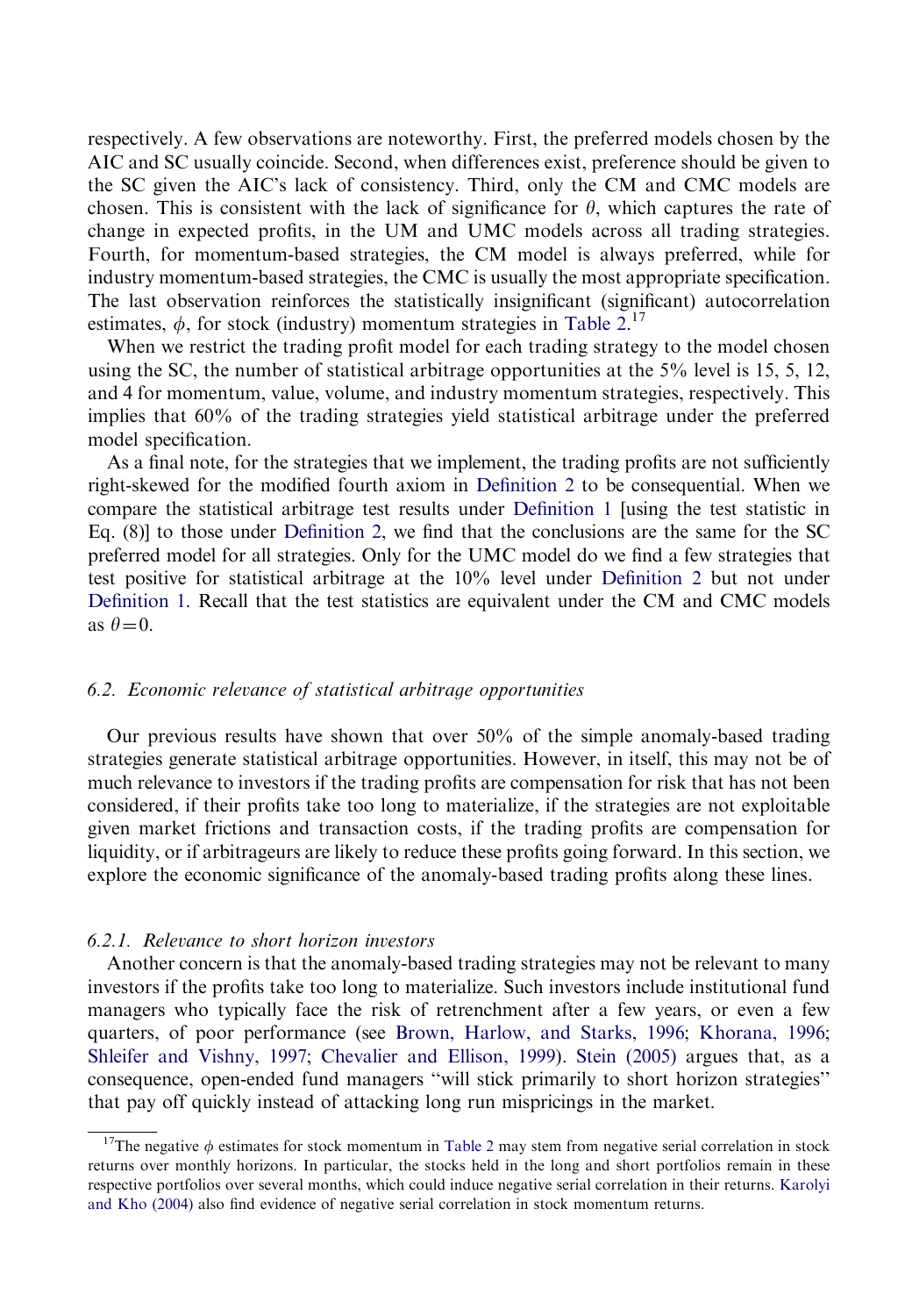By leveraging on the statistical arbitrage framework and computing the probability of loss for each trading strategy, as in Eq. (4), one can gain a unique perspective on the issue. [Table 4](#page-21-0) reports for each strategy that test for statistical arbitrage at the 5% level, the number of months before the probability of loss declines below 5% and 1%. The results reveal systematic differences in the rates of decline in loss probability across strategy classes. The volume-based strategies require on average 214 months before the probability of loss declines below 5%. In contrast, momentum, value, and industry momentum-based strategies require on average<sup>18</sup> only 140, 72, and 78 months, respectively, before the probability of loss declines below 5%. Some of these strategies are immensely relevant for investors with a strong preference for strategies that payoff in the short run. For example, the momentum strategy with a formation period of six months and a holding horizon of nine months needs just 71 months under its SC preferred model before its probability of loss declines below 5%. The sales growth-based value strategy with a holding horizon of one year and the industry momentum strategy with a formation and holding period of three months are even more impressive in this regard. They only need 50 and 52 months, respectively, to generate profits with high probability. Thus, investors who prefer to attack short run mispricings in the market will favor momentum, value, and industry momentum strategies.

# 6.2.2. Transaction costs and market frictions

Yet another concern is that the statistical arbitrage trading profits may not be sufficient to overcome transaction costs and market frictions. This concern is particularly relevant given that many of the statistical arbitrage opportunities (see [Table 4\)](#page-21-0) feature short (e.g., three months) formation and holding periods. To account for the effects of transaction costs, we adjust the trading profits downwards using conservative estimates of institutional investor round-trip transaction costs from [Chan and Lakonishok \(1997\)](#page-35-0). Specifically, we use transaction costs of 1.45%, 1.71%, and 2.45%, which correspond to [Chan and Lakonishok's](#page-35-0) [\(1997\)](#page-35-0) estimates for NASDAQ trade packages with complexity (package size relative to outstanding equity) levels between the 75th and 90th percentiles, between the 90th and 95th percentiles, and above the 95th percentile, respectively. We use estimates for NASDAQ stocks as opposed to NYSE stocks because there are more NASDAQ stocks than NYSE stocks in the portfolios. Moreover, estimates of transaction costs for NASDAQ stocks tend to be more conservative than those for NYSE stocks. Next, we adjust the trading profits downwards for a short sales liquidity buffer (10%), a levy on the margin accounts (27.5 bps), a margin rate  $(50\%)$ , and a borrowing rate that is  $2\%$  higher than the lending rate, as in [Jacobs and Levy \(1995\)](#page-35-0) and [Alexander \(2000\)](#page-34-0). Then, we re-test the resultant post-transaction costs portfolios for statistical arbitrage. For brevity, we confine our analysis to strategies that test for statistical arbitrage (under the model chosen by the SC) at the 5% level of significance and to strategies that require less than 400 months before their probability of loss falls below 5%. Since we find that volume-based strategies in general may not be particularly relevant to short-term investors, given their relatively slow rate of decline in loss probability, we limit the analysis to volume strategies with a nine-month formation period. This yields a total of 26 strategies on which we apply the transaction costs adjustment.<sup>19</sup>

<sup>&</sup>lt;sup>18</sup>The average number of months is calculated using the preferred model determined by the Schwartz Information Criterion. In the calculation of the stock value-based strategy average, we exclude the cash flow-toprice strategy with a five-year holding horizon so as to avoid the effect of this outlier.

<sup>&</sup>lt;sup>19</sup>The rest of our analysis focuses on this set of strategies.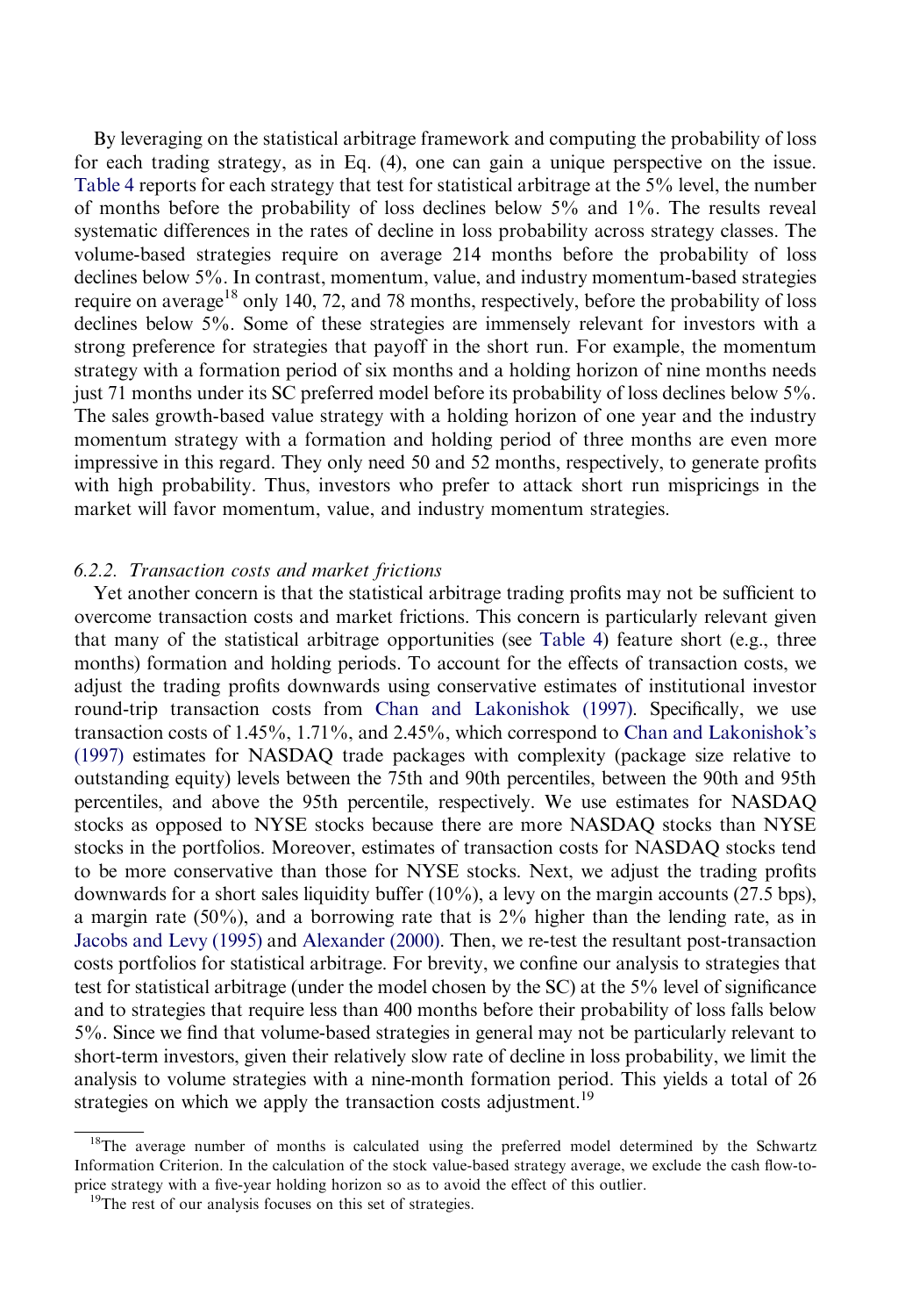[Table 5](#page-27-0) reports the annual turnover for the 26 strategies, as well as their statistical arbitrage test results under the various transaction costs regimes. Of the 26 strategies, 23 test for statistical arbitrage at the 5% level with the 1.45% round-trip transaction costs adjustment. Even with the very conservative estimate of 2.45% per round-trip transaction, we find that 17 of the 26 strategies still test for statistical arbitrage at the 5% level of significance. Value and volume strategies are highly robust to the transaction costs adjustments. Out of the four value and four volume strategies tested, all four value strategies and three volume strategies test for statistical arbitrage at the 5% level with the 2.45% estimate of transaction costs. Momentum strategies are also robust to transaction costs. Of the 14 momentum strategi es tested, 9 remain statistical arbitrage opportunities at the 5% level with the 2.45% estimate of transaction costs. In contrast, the industry momentum strategies display the most sensitivity to transaction costs with only one of the four strategies surviving the final adjustment for transaction costs. This is not surprising given the short formation periods (e.g., three months), and consequently high turnover, of the industry momentum strategies tested. On the other hand, the low turnover of the annually rebalanced value strategies render them almost impervious to the effects of transaction costs.

In addition, we can leverage on the results in [Table 5](#page-27-0) and estimates from [Chan and](#page-35-0) [Lakonishok \(1997\)](#page-35-0) to determine the amount that may be invested under the various transaction costs regimes. The rightmost column of Panel B, Table III in [Chan and](#page-35-0) [Lakonishok \(1997\)](#page-35-0) provides estimates of the number of trade packages and the dollar value traded for NASDAQ stocks with market capitalization below the 30th NYSE percentile, and for each complexity group. From those estimates we can infer the average size of the trade packages for the smallest stocks in the NASDAQ. This together with the average number of stocks in the long/short momentum portfolios (e.g., 412) allows us to derive an estimate of the amount of funds that may be profitably invested in momentum strategies under each transaction costs regime. For example, the average trade package size is \$1.56m, \$0.81m, and \$0.40m under the 2.45%, 1.71%, and 1.45% transaction cost regimes, respectively, for the smallest stocks. Hence, the statistical arbitrage results in [Table 5](#page-27-0) imply that at least \$0.64bn (= \$1.56m  $\times$  412) may be profitably invested in each of the 17 strategies that test for statistical arbitrage with the 2.45% round-trip estimate of transaction costs. This number is somewhat more optimistic than those from [Korajczyk and Sadka \(2004\)](#page-35-0).<sup>20</sup>

## 6.2.3. Illiquidity

Transaction costs aside, it will be important to also check the sensitivity of the statistical arbitrage trading profits to illiquidity. If the trading profits are driven by highly illiquid stocks, it would be hard for large institutional investors to take advantage of the market inefficiencies uncovered. To gauge the effects of illiquidity, we constrain the stock sample to the top 70% and top 50% of stocks in terms of volume (share volume/number of shares outstanding) averaged over the evaluation period and re-test for statistical arbitrage. The results reported in [Table 6](#page-28-0) indicate that the trading profits from momentum and value strategies are not driven by illiquid stocks. In fact, the rightmost column in [Table 6](#page-28-0) reveals that the loss probabilities often decline faster without the 50% most illiquid stocks than with those stocks in the sample. Indeed, the probability of loss declines more rapidly for 10 of the 14 the momentum and three of the four value strategies without the illiquid stocks. One view is that by removing illiquid stocks, we reduce the overall volatility of the risky

 $20$ See Figs. 4a, 5a, and 6a in [Korajczyk and Sadka \(2004\).](#page-35-0)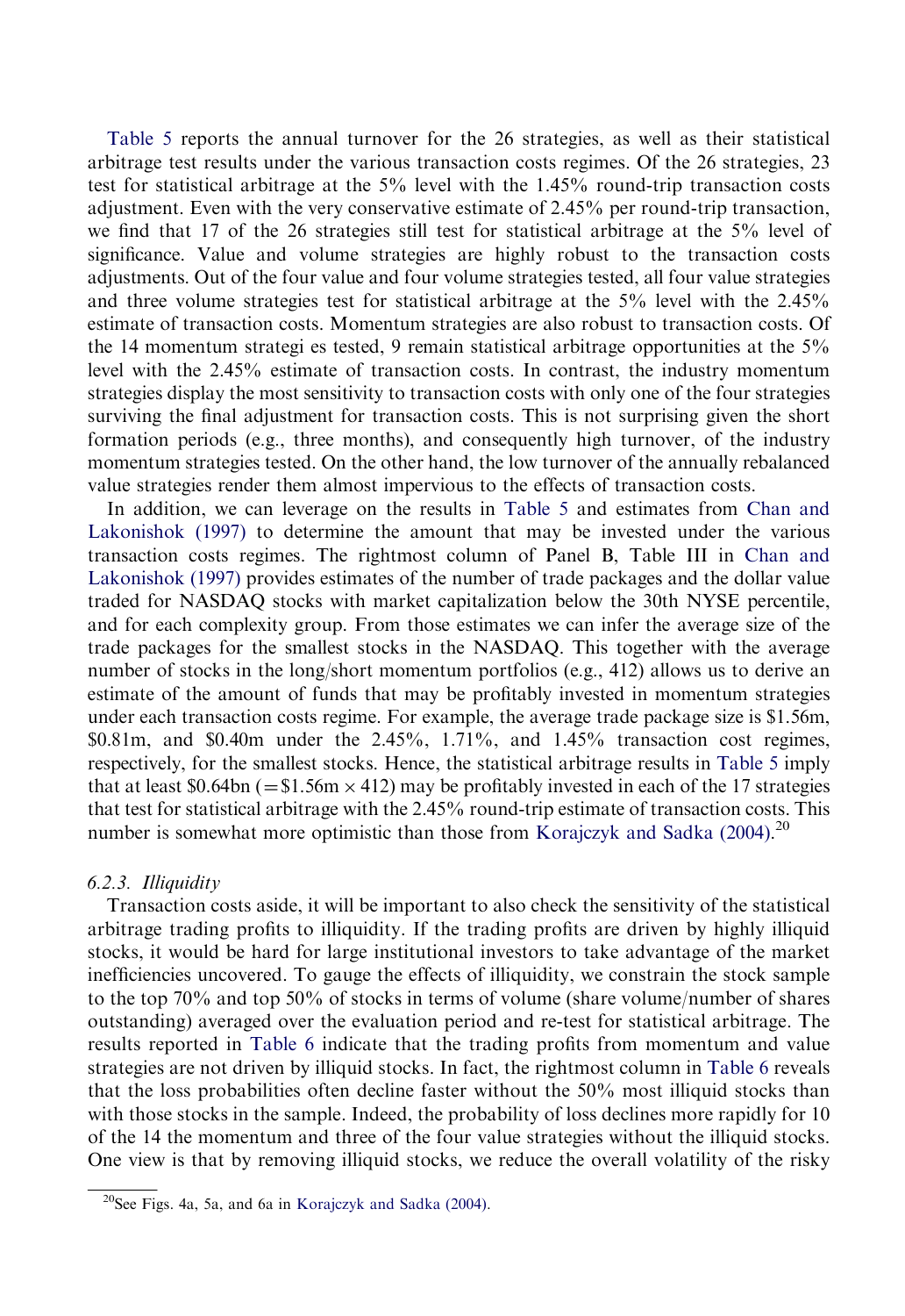<span id="page-27-0"></span>Tests of statistical arbitrage with adjustments for market frictions and transaction costs.

The sample period is from Jan 1965–Dec 2000. The strategies and models are as per defined in the previous tables. The 1.34%, 1.71%, and 2.45% round-trip cost corresponds to the estimated cost for the third, fourth, and highest complexity (trade size over stock size) groups of NASDAQ portfolios for institutional investors, respectively, as in Chan and [Lakonishok](#page-35-0) (1997). Incremental profits are also adjusted downwards for <sup>a</sup> short sales liquidity buffer (10%), <sup>a</sup> levy on the margin accounts (27.5 bps), <sup>a</sup> margin rate (50%) and <sup>a</sup> borrowing rate that is 2% higher than the lending rate, as in [Alexander](#page-34-0) (2000) and Jacobs and Levy [\(1995\)](#page-35-0). Only strategies that test for statistical arbitrage at the 5% level, before transaction costs, are included in the analysis. The preferred model is chosen using the Schwartz information criterion. \*significant at the 10% level; \*\*significant at the 5% level; \*\*significant at the 1% level.

| Portfolio         | Preferred<br>model | Annual<br>turnover |               |                |                                      | Round-trip transaction $costs = 1.34\%$ |               | Round-trip transaction $costs = 1.71\%$ |                                      |                                  | Round-trip transaction $costs = 2.45\%$ |                         |                                      |                                  |
|-------------------|--------------------|--------------------|---------------|----------------|--------------------------------------|-----------------------------------------|---------------|-----------------------------------------|--------------------------------------|----------------------------------|-----------------------------------------|-------------------------|--------------------------------------|----------------------------------|
|                   |                    |                    | Mean<br>$\mu$ | $Min-t$        | $p$ -value                           | Months till loss<br>$prob < 5\%$        | Mean<br>$\mu$ | $Min-t$                                 | <i>p</i> -value                      | Months till loss<br>$prob < 5\%$ | Mean<br>$\mu$                           | $Min-t$                 | $p$ -value                           | Months till loss<br>$prob < 5\%$ |
| JT3 6             | <b>CM</b>          | 1.72               | $-0.001$      | $-1.026$ 0.533 |                                      |                                         |               | $-0.003$ $-2.087$ 0.794                 |                                      |                                  |                                         | $-0.006$ $-4.212$ 0.970 |                                      |                                  |
| JT3 9             | <b>CM</b>          | 1.16               | 0.002         |                | $1.769$ $0.002$ (***)                | 402                                     | 0.001         |                                         | $1.190 \quad 0.013$ <sup>**</sup> )  | 728                              | $-0.000$                                | $-0.278$ 0.258          |                                      |                                  |
| $JT3_12$          | CM                 | 0.89               | 0.003         |                | 2.498 $0.000$ <sup>***</sup> )       | 153                                     | 0.003         |                                         | $2.495 \quad 0.000$ (***)            | 198                              | 0.002                                   |                         | $1.742 \quad 0.000$ (***)            | 391                              |
| JT6 6             | <b>CM</b>          | 1.72               | 0.003         |                | $1.959 \quad 0.001$ (***)            | 350                                     | 0.002         |                                         | 1.364 $0.004$ <sup>***</sup> )       | 585                              | $-0.000$                                | $-0.046$ 0.192          |                                      |                                  |
| JT6 9             | <b>CM</b>          | 1.15               | 0.006         |                | 3.047 $0.000$ <sup>***</sup> )       | 124                                     | 0.005         |                                         | 3.047 $0.000$ <sup>***</sup> )       | 152                              | 0.004                                   |                         | $2.404$ $0.000$ (***)                | 243                              |
| JT6 12            | <b>CM</b>          | 0.89               | 0.005         |                | $1.922 \quad 0.000$ (***)            | 131                                     | 0.004         |                                         | $1.920 \quad 0.000$ <sup>***</sup> ) | 157                              | 0.004                                   |                         | $1.918$ $0.001$ (***)                | 231                              |
| JT9 3             | <b>CM</b>          | 2.11               | 0.002         |                | $0.871$ $0.034$ <sup>**</sup> )      | $\overline{\phantom{0}}$                | 0.000         |                                         | 0.124 0.152                          | $\overline{\phantom{0}}$         | $-0.003$                                | $-1.620$ 0.708          |                                      | $\overline{\phantom{m}}$         |
| JT9 6             | <b>CM</b>          | 1.45               | 0.006         |                | 3.205 $0.000$ <sup>***</sup> )       | 154                                     | 0.005         |                                         | $2.793$ $0.000$ <sup>***</sup> )     | 191                              | 0.004                                   |                         | $1.930 \quad 0.000$ (***)            | 337                              |
| JT9 9             | <b>CM</b>          | 1.15               | 0.006         |                | $2.236 \quad 0.000$ (***)            | 142                                     | 0.005         |                                         | $2.236$ $0.000$ <sup>***</sup> )     | 176                              | 0.004                                   |                         | $0.086$ $0.000$ (***)                | 288                              |
| JT9 12            | <b>CM</b>          | 0.88               | 0.004         |                | 1.485 $0.001$ <sup>(***</sup> )      | 189                                     | 0.004         |                                         | $1.484 \quad 0.002$ <sup>***</sup> ) | 233                              | 0.003                                   |                         | $1.480 \quad 0.001$ (***)            | 388                              |
| $JTI2_3$          | <b>CM</b>          | 1.84               | 0.004         |                | $1.997 \quad 0.000$ <sup>***</sup> ) | 319                                     | 0.003         |                                         | $1.512 \quad 0.002$ (***)            | 488                              | 0.001                                   |                         | $0.511 \quad 0.064$ <sup>*</sup> )   | $\overline{\phantom{m}}$         |
| JT12 6            | <b>CM</b>          | 1.29               | 0.005         |                | $2.348 \quad 0.000$ <sup>***</sup> ) | 200                                     | 0.005         |                                         | $2.284$ $0.000$ <sup>***</sup> )     | 251                              | 0.003                                   |                         | $1.577 \quad 0.000$ <sup>***</sup> ) | 450                              |
| JT12 9            | <b>CM</b>          | 1.04               | 0.005         |                | $1.701 \quad 0.002$ <sup>***</sup> ) | 230                                     | 0.004         |                                         | $1.702 \quad 0.001$ <sup>***</sup> ) | 292                              | 0.003                                   |                         | $1.429 \quad 0.000$ <sup>***</sup> ) | 512                              |
| JT12_12           | CM                 | 0.89               | 0.003         |                | 1.165 $0.007$ <sup>***</sup> )       | 418                                     | 0.003         |                                         | $1.164 \quad 0.008$ <sup>***</sup> ) | 576                              | 0.002                                   |                         | $0.814 \quad 0.014$ <sup>**</sup> )  | 1414                             |
| BM5               | <b>CMC</b>         | 0.17               | 0.010         |                | $1.074 \quad 0.031$ <sup>**</sup> )  | 39                                      | 0.009         |                                         | $1.072 \quad 0.024$ <sup>**</sup> )  | 40                               | 0.009                                   |                         | $1.067$ $0.029$ <sup>**</sup> )      | 41                               |
| SALE1             | CM                 | 0.49               | 0.007         |                | $1.263$ $0.014$ <sup>**</sup> )      | 54                                      | 0.007         |                                         | $1.283$ $0.006$ <sup>***</sup> )     | 58                               | 0.006                                   |                         | $1.316 \quad 0.005$ <sup>***</sup> ) | 70                               |
| SALE3             | CM                 | 0.29               | 0.005         |                | $0.979$ $0.039$ <sup>**</sup> )      | 73                                      | 0.004         |                                         | $0.969$ $0.049$ <sup>**</sup> )      | 79                               | 0.004                                   |                         | $0.943$ $0.039$ <sup>**</sup> )      | 90                               |
| SALE5             | <b>CMC</b>         | 0.18               | 0.004         |                | $2.566 \quad 0.001$ (***)            | 115                                     | 0.004         |                                         | $2.551 \quad 0.001$ (***)            | 121                              | 0.004                                   |                         | $2.519 \quad 0.000$ (***)            | 131                              |
| VOL9 3            | <b>CM</b>          | 0.81               | 0.004         |                | $1.043 \quad 0.061$ <sup>*</sup> )   | 383                                     | 0.004         |                                         | $1.044 \quad 0.056$ <sup>*</sup> )   | 484                              | 0.003                                   |                         | $1.047$ $0.058$ <sup>*</sup> )       | 808                              |
| VOL9 6            | CM                 | 0.67               | 0.005         |                | $1.101 \quad 0.046$ <sup>**</sup> )  | 313                                     | 0.004         |                                         | $1.102 \quad 0.048$ <sup>**</sup> )  | 354                              | 0.004                                   |                         | $1.103 \quad 0.039$ <sup>**</sup> )  | 515                              |
| VOL9 9            | <b>CMC</b>         | 0.58               | 0.005         |                | $1.302 \quad 0.027$ <sup>**</sup> )  | 358                                     | 0.004         |                                         | $1.301 \quad 0.023$ <sup>**</sup> )  | 404                              | 0.004                                   |                         | $1.300 \quad 0.029$ <sup>**</sup> )  | 549                              |
| VOL9_12           | CMC                | 0.49               | 0.005         |                | 1.427 $0.011$ <sup>**</sup> )        | 323                                     | 0.005         |                                         | $1.426$ $0.017$ <sup>**</sup> )      | 362                              | 0.004                                   |                         | $1.409$ $0.015$ <sup>**</sup> )      | 443                              |
| IND3 <sub>3</sub> | <b>CM</b>          | 3.05               | 0.001         |                | $0.522 \quad 0.100$ <sup>*</sup> )   | $\overline{\phantom{0}}$                | $-0.001$      | $-0.793$ 0.491                          |                                      | $\overline{\phantom{a}}$         | $-0.006$                                | $-3.977$ 0.989          |                                      |                                  |
| $IND3_6$          | <b>CMC</b>         | 1.58               | 0.002         |                | $1.112 \quad 0.023$ <sup>**</sup> )  | 622                                     | 0.001         |                                         | $0.699$ $0.051$ <sup>*</sup> )       | $\overline{\phantom{a}}$         | $-0.001$                                | $-0.673$ 0.455          |                                      |                                  |
| IND3 9            | <b>CMC</b>         | 1.04               | 0.003         |                | $1.278$ $0.012$ <sup>**</sup> )      | 182                                     | 0.003         |                                         | $1.267$ $0.016$ <sup>**</sup> )      | 261                              | 0.002                                   |                         | 1.153 $0.014$ <sup>**</sup> )        | 744                              |
| IND9 <sub>3</sub> | <b>CMC</b>         | 1.78               | 0.004         |                | $1.893$ $0.000$ (***)                | 288                                     | 0.003         |                                         | 1.484 $0.010$ <sup>***</sup> )       | 496                              | 0.001                                   | 0.459 0.102             |                                      |                                  |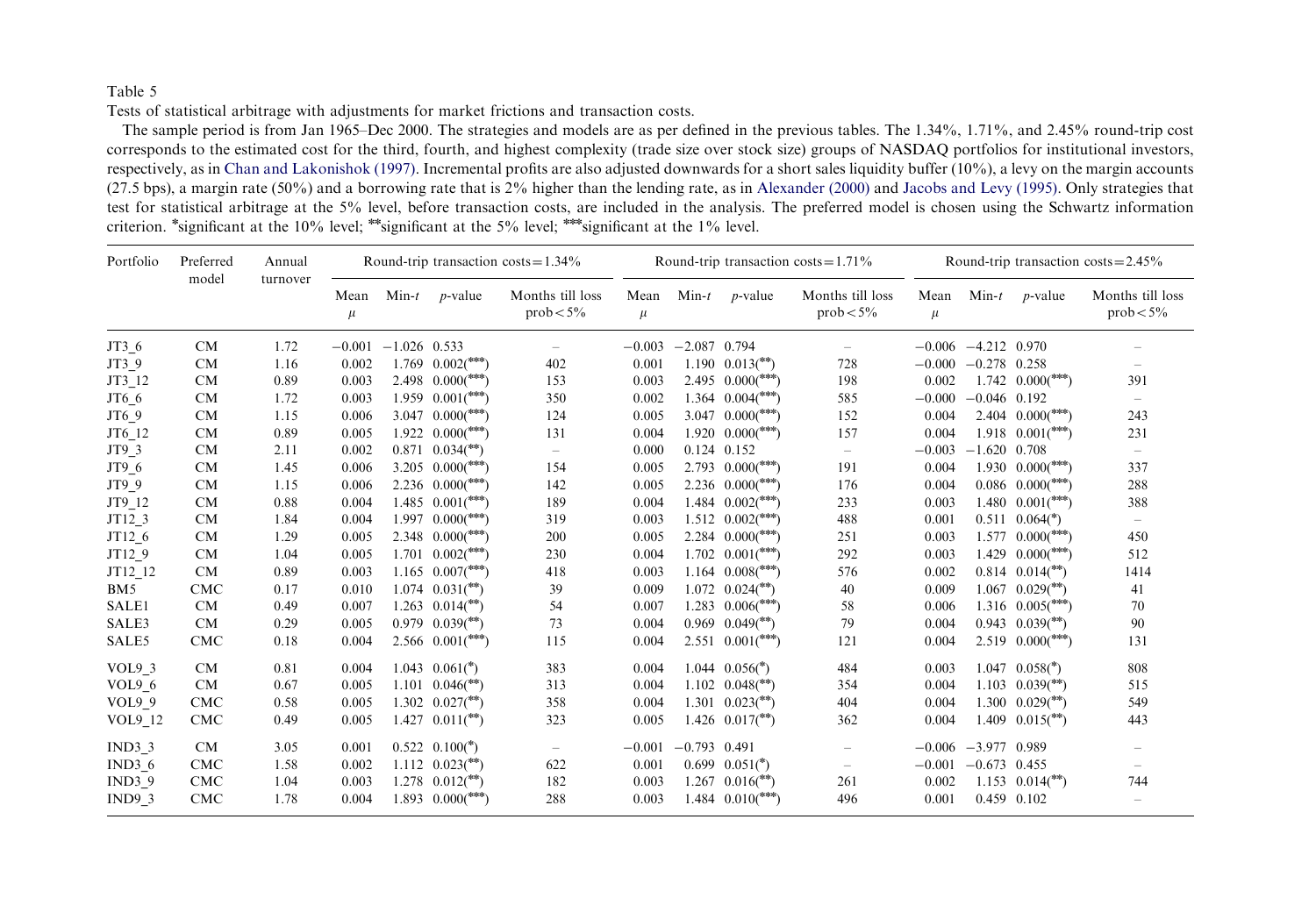<span id="page-28-0"></span>Tests of statistical arbitrage with controls for stock liquidity.

The sample period is from Jan 1965–Dec 2000. The strategies and models are as per defined in the previous tables. The strategies are based on the top 70% and top 50% of stocks in terms of past volume. Only strategies that test for statistical arbitrage at the 5% level, on the full sample, are included in the analysis. The preferred model is chosen using the Schwartz information criterion. \*significant at the 10% level; \*\*significant at the 5% level; \*\*\*significant at the 1% level.

| Portfolio         | Preferred model |              |          | Top 70% of stocks based on volume |                                 | Top 50% of stocks based on volume |          |                            |                                 |  |  |
|-------------------|-----------------|--------------|----------|-----------------------------------|---------------------------------|-----------------------------------|----------|----------------------------|---------------------------------|--|--|
|                   |                 | Mean $(\mu)$ | $Min-t$  | $p$ -value                        | Months till<br>loss prob $<$ 5% | Mean $(\mu)$                      | $Min-t$  | $p$ -value                 | Months till<br>loss prob $<$ 5% |  |  |
| JT3 6             | <b>CM</b>       | 0.006        | 3.151    | $0.000$ <sup>(***</sup> )         | 166                             | 0.008                             | 2.839    | $0.000$ <sup>(***)</sup> ) | 106                             |  |  |
| $JT3_9$           | CM              | 0.007        | 3.333    | $0.000$ <sup>(***</sup> )         | 104                             | 0.009                             | 3.117    | $0.000$ <sup>(***</sup> )  | 77                              |  |  |
| JT3 12            | CM              | 0.007        | 2.532    | $0.000$ (***                      | 68                              | 0.009                             | 2.384    | $0.000$ (***)              | 54                              |  |  |
| JT6 6             | <b>CM</b>       | 0.009        | 3.598    | $0.000(^\mathrm{keck})$           | 109                             | 0.011                             | 3.209    | $0.000(^\mathrm{keke}$     | 82                              |  |  |
| JT6_9             | CM              | 0.010        | 2.861    | $0.000$ <sup>(***</sup> )         | 71                              | 0.012                             | 2.607    | $0.000$ <sup>(***)</sup> ) | 58                              |  |  |
| JT6 12            | CM              | 0.008        | 1.997    | $0.000(^{\rm kobs})$              | 81                              | 0.010                             | 1.908    | $0.001$ (***)              | 68                              |  |  |
| $JT9_3$           | <b>CM</b>       | 0.009        | 3.557    | $0.000$ (***                      | 138                             | 0.011                             | 3.295    | $0.000$ (***)              | 106                             |  |  |
| JT9_6             | <b>CM</b>       | 0.011        | 2.983    | $0.000$ <sup>(***</sup> )         | 79                              | 0.013                             | 2.740    | $0.000$ <sup>(***</sup> )  | 67                              |  |  |
| JT9 9             | <b>CM</b>       | 0.010        | 2.195    | $0.000$ <sup>(***</sup> )         | 85                              | 0.011                             | 2.012    | $0.000$ <sup>(***)</sup> ) | 132                             |  |  |
| JT9_12            | <b>CM</b>       | 0.007        | 1.628    | $0.001$ (***)                     | 122                             | 0.008                             | 1.482    | $0.000$ <sup>(***)</sup> ) | 108                             |  |  |
| JT12 3            | <b>CM</b>       | 0.010        | 2.792    | $0.000$ <sup>****</sup>           | 106                             | 0.012                             | 2.664    | $0.000(^\mathrm{keks}$     | 87                              |  |  |
| JT12 6            | <b>CM</b>       | 0.009        | 2.187    | $0.000$ <sup>(***</sup> )         | 113                             | 0.010                             | 2.150    | $0.000$ (***)              | 96                              |  |  |
| JT12 9            | CM              | 0.007        | 1.599    | $0.002$ <sup>(****)</sup> )       | 151                             | 0.008                             | 1.518    | $0.001($ <sup>***</sup> )  | 129                             |  |  |
| JT12_12           | CM              | 0.005        | 1.207    | $0.002$ <sup>(***</sup> )         | 276                             | 0.005                             | 1.156    | $0.003$ <sup>(***</sup> )  | 226                             |  |  |
| BM5               | <b>CMC</b>      | 0.010        | 1.424    | $0.004$ <sup>(***</sup> )         | 110                             | 0.010                             | 1.317    | $0.017$ <sup>(**)</sup> )  | 48                              |  |  |
| SALE1             | CM              | 0.009        | 0.797    | $0.026$ <sup>**</sup> )           | 39                              | 0.010                             | 0.467    | $0.090(*)$                 | 37                              |  |  |
| SALE3             | CM              | 0.006        | 1.085    | $0.024$ <sup>(**)</sup> )         | 74                              | 0.006                             | 1.086    | $0.034$ <sup>**</sup> )    | 70                              |  |  |
| SALE5             | <b>CMC</b>      | 0.005        | 1.763    | $0.004($ ***                      | 110                             | 0.005                             | 1.541    | $0.012$ <sup>**</sup> )    | 89                              |  |  |
| VOL9 3            | <b>CM</b>       | 0.009        | $-0.368$ | 0.379                             | $\overline{\phantom{0}}$        | 0.008                             | 1.678    | $0.016$ <sup>(**)</sup> )  | 84                              |  |  |
| VOL9 6            | CM              | 0.008        | $-0.709$ | 0.458                             | $\overline{\phantom{m}}$        | 0.008                             | 1.544    | $0.030$ <sup>(**)</sup> )  | 82                              |  |  |
| VOL9 9            | <b>CMC</b>      | 0.008        | $-0.485$ | 0.416                             |                                 | 0.008                             | 1.831    | $0.010$ <sup>(***</sup> )  | 99                              |  |  |
| VOL9_12           | CMC             | 0.008        | $-0.438$ | 0.430                             | $\overline{\phantom{0}}$        | 0.008                             | 1.743    | $0.007$ <sup>(***</sup> )  | 99                              |  |  |
| $IND3_3$          | CM              | 0.010        | $-2.062$ | 0.867                             | $\overline{\phantom{m}}$        | 0.011                             | $-2.377$ | 0.877                      | $\overline{\phantom{0}}$        |  |  |
| IND $36$          | <b>CMC</b>      | 0.008        | $-1.166$ | 0.601                             |                                 | 0.008                             | $-1.341$ | 0.662                      |                                 |  |  |
| IND3 9            | CMC             | 0.007        | $-0.916$ | 0.568                             | $\overline{\phantom{0}}$        | 0.008                             | $-1.187$ | 0.628                      |                                 |  |  |
| IND9 <sub>3</sub> | <b>CMC</b>      | 0.011        | 0.093    | 0.180                             | $\overline{\phantom{0}}$        | 0.013                             | $-1.752$ | 0.772                      |                                 |  |  |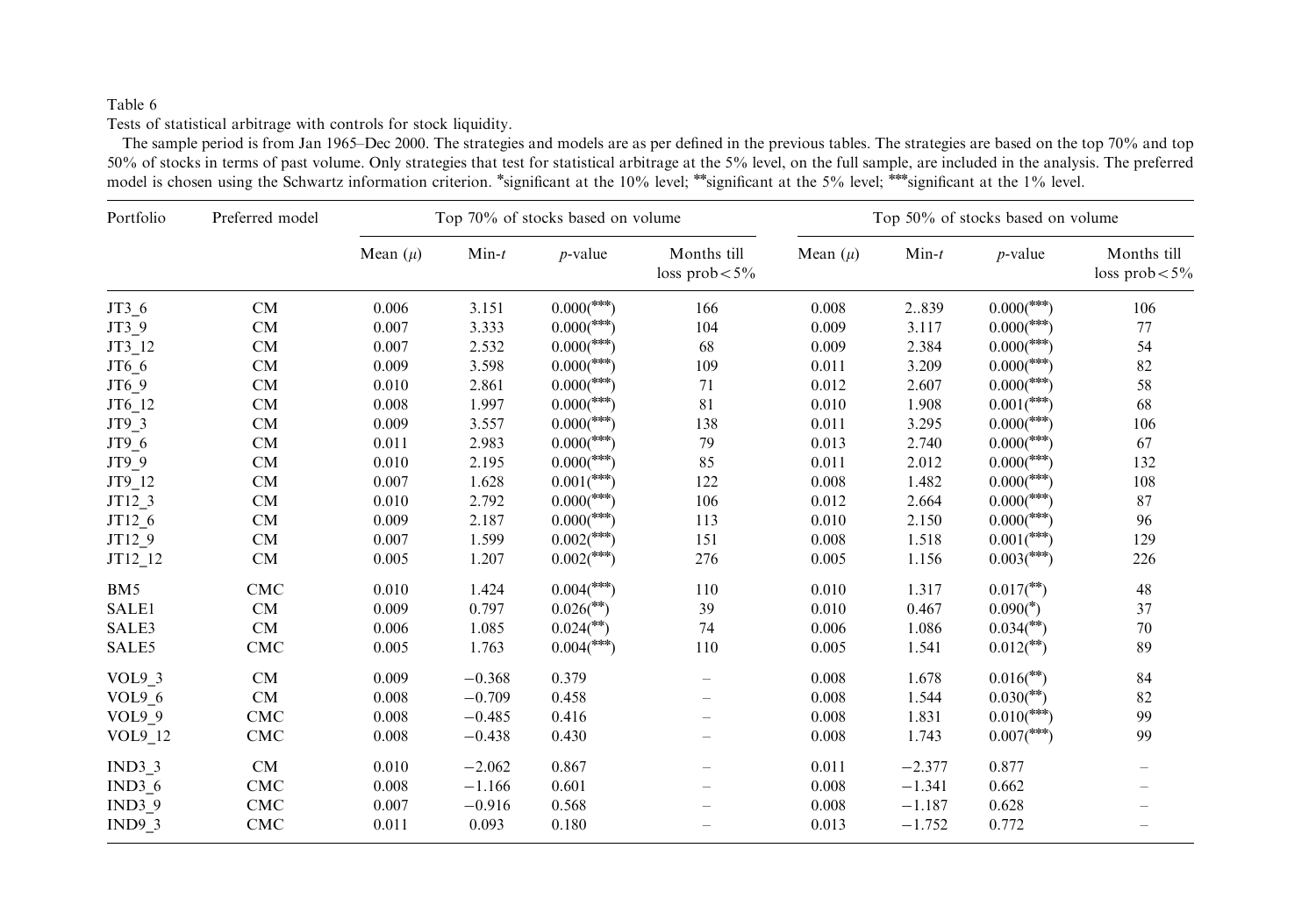<span id="page-29-0"></span>Tests of statistical arbitrage by subperiod.

The sample period is from Jan 1965–Dec 2000. The strategies and models are as per defined in the previous tables. The statistical arbitrage test is applied separately to the first half and the second half of the sample period. Only strategies that test for statistical arbitrage at the 5% level, on the entire sample period, are included in the analysis. The preferred model is chosen using the Schwartz information criterion for each subperiod. \*significant at the 10% level; \*\*significant at the 5% level;  $\frac{1}{2}$ significant at the 1% level.

| Portfolio      |                 |             | 1st half of sample period |                           |                                 | 2nd half of sample period |             |          |                            |                                 |  |  |
|----------------|-----------------|-------------|---------------------------|---------------------------|---------------------------------|---------------------------|-------------|----------|----------------------------|---------------------------------|--|--|
|                | Preferred model | $Mean(\mu)$ | $Min-t$                   | $p$ -value                | Months till<br>loss prob $<$ 5% | Preferred model           | $Mean(\mu)$ | $Min-t$  | $p$ -value                 | Months till<br>loss prob $<$ 5% |  |  |
| $JT3_6$        | <b>CM</b>       | 0.001       | 0.128                     | 0.210                     |                                 | <b>CM</b>                 | 0.004       | $-0.151$ | 0.276                      |                                 |  |  |
| JT3 9          | <b>CM</b>       | 0.002       | 0.688                     | $0.059$ <sup>*</sup> )    | 658                             | <b>CM</b>                 | 0.007       | 0.030    | 0.227                      |                                 |  |  |
| $JT3_12$       | <b>CM</b>       | 0.004       | 1.077                     | $0.019$ <sup>**</sup> )   | 178                             | <b>CM</b>                 | 0.007       | 0.179    | 0.156                      | $\overline{\phantom{a}}$        |  |  |
| JT6 6          | <b>CM</b>       | 0.004       | 0.094                     | $0.029$ <sup>**</sup> )   | 409                             | <b>CM</b>                 | 0.009       | $-0.181$ | 0.294                      | $\overline{\phantom{m}}$        |  |  |
| JT6 9          | <b>CM</b>       | 0.006       | 1.271                     | $0.004$ <sup>(***</sup> ) | 148                             | <b>CM</b>                 | 0.010       | 0.223    | 0.137                      | $\overline{\phantom{a}}$        |  |  |
| JT6 12         | <b>CM</b>       | 0.005       | 0.442                     | $0.094$ <sup>*</sup> )    | 155                             | <b>CM</b>                 | 0.009       | 0.226    | 0.149                      |                                 |  |  |
| $JT9_3$        | <b>CM</b>       | 0.003       | 0.591                     | $0.076$ <sup>*</sup> )    | 881                             | <b>CM</b>                 | 0.009       | 0.311    | 0.141                      | $\qquad \qquad -$               |  |  |
| JT9 6          | <b>CM</b>       | 0.007       | 1.248                     | $0.005$ <sup>***</sup> )  | 151                             | <b>CM</b>                 | 0.011       | 0.361    | 0.119                      |                                 |  |  |
| JT9_9          | <b>CM</b>       | 0.006       | 0.516                     | $0.064$ <sup>*</sup> )    | 149                             | <b>CM</b>                 | 0.010       | 0.490    | $0.084$ <sup>*</sup> )     | 38                              |  |  |
| JT9_12         | <b>CM</b>       | 0.005       | $-0.007$                  | 0.204                     | $\overline{\phantom{m}}$        | <b>CM</b>                 | 0.008       | 0.537    | $0.067$ <sup>*</sup> )     | 58                              |  |  |
| JT12 3         | <b>CM</b>       | 0.007       | 0.963                     | $0.016$ <sup>**</sup> )   | 200                             | <b>CM</b>                 | 0.010       | 0.382    | $0.086$ <sup>*</sup> )     | 51                              |  |  |
| JT12 6         | <b>CM</b>       | 0.007       | 0.513                     | $0.075$ <sup>*</sup> )    | 177                             | <b>CM</b>                 | 0.010       | 0.422    | 0.116                      | $\overline{\phantom{a}}$        |  |  |
| JT12 9         | <b>CM</b>       | 0.006       | 0.092                     | 0.166                     | $\overline{\phantom{0}}$        | CM                        | 0.008       | 0.634    | $0.048$ <sup>**</sup> )    | 68                              |  |  |
| JT12_12        | <b>CM</b>       | 0.004       | $-0.426$                  | 0.404                     | $\overline{\phantom{0}}$        | <b>CM</b>                 | 0.006       | 0.679    | $0.048$ <sup>**</sup> )    | 111                             |  |  |
| BM5            | <b>CMC</b>      | 0.009       | $-1.666$                  | 0.838                     | $\overline{\phantom{0}}$        | <b>CMC</b>                | 0.011       | 0.144    | 0.196                      | $\qquad \qquad -$               |  |  |
| SALE1          | <b>CM</b>       | 0.007       | $-0.102$                  | 0.247                     | $\overline{\phantom{0}}$        | <b>CM</b>                 | 0.010       | 0.878    | $0.055$ <sup>*</sup> )     | 27                              |  |  |
| SALE3          | <b>CM</b>       | 0.007       | $-1.983$                  | 0.927                     | $\qquad \qquad -$               | <b>CM</b>                 | 0.005       | 1.405    | $0.021$ <sup>**</sup> )    | 60                              |  |  |
| SALE5          | <b>CMC</b>      | 0.009       | 0.222                     | 0.105                     | $\overline{\phantom{0}}$        | <b>CMC</b>                | 0.005       | 1.950    | $0.004$ <sup>(***)</sup> ) | 95                              |  |  |
| $VOL9_3$       | <b>CM</b>       | 0.009       | 2.003                     | $0.001$ <sup>***</sup> )  | 123                             | <b>CM</b>                 | 0.006       | $-1.682$ | 0.761                      |                                 |  |  |
| VOL9 6         | <b>CM</b>       | 0.009       | 2.084                     | $0.000$ (***)             | 118                             | <b>CM</b>                 | 0.007       | $-1.722$ | 0.753                      |                                 |  |  |
| VOL9 9         | <b>CMC</b>      | 0.009       | 1.981                     | $0.000$ $(***)$           | 129                             | <b>CMC</b>                | 0.006       | $-1.406$ | 0.716                      |                                 |  |  |
| <b>VOL9_12</b> | <b>CMC</b>      | 0.008       | 1.938                     | $0.000$ <sup>***</sup> )  | 136                             | <b>CMC</b>                | 0.007       | $-1.468$ | 0.754                      | $\qquad \qquad -$               |  |  |
| IND3 3         | <b>CM</b>       | 0.009       | 0.513                     | $0.069$ <sup>*</sup> )    | 41                              | <b>CM</b>                 | 0.007       | 2.264    | $0.001$ (***)              | 72                              |  |  |
| IND $36$       | <b>CMC</b>      | 0.006       | 0.413                     | 0.131                     | $\overline{\phantom{0}}$        | <b>CMC</b>                | 0.005       | 1.780    | $0.002$ <sup>***</sup> )   | 109                             |  |  |
| IND39          | <b>CMC</b>      | 0.005       | $-0.029$                  | 0.220                     | $\overline{\phantom{0}}$        | <b>CMC</b>                | 0.006       | 3.170    | $0.000$ (***)              | 76                              |  |  |
| IND9 3         | <b>CMC</b>      | 0.005       | 0.021                     | 0.205                     |                                 | <b>CMC</b>                | 0.009       | 3.453    | $0.000$ <sup>***</sup> )   | 77                              |  |  |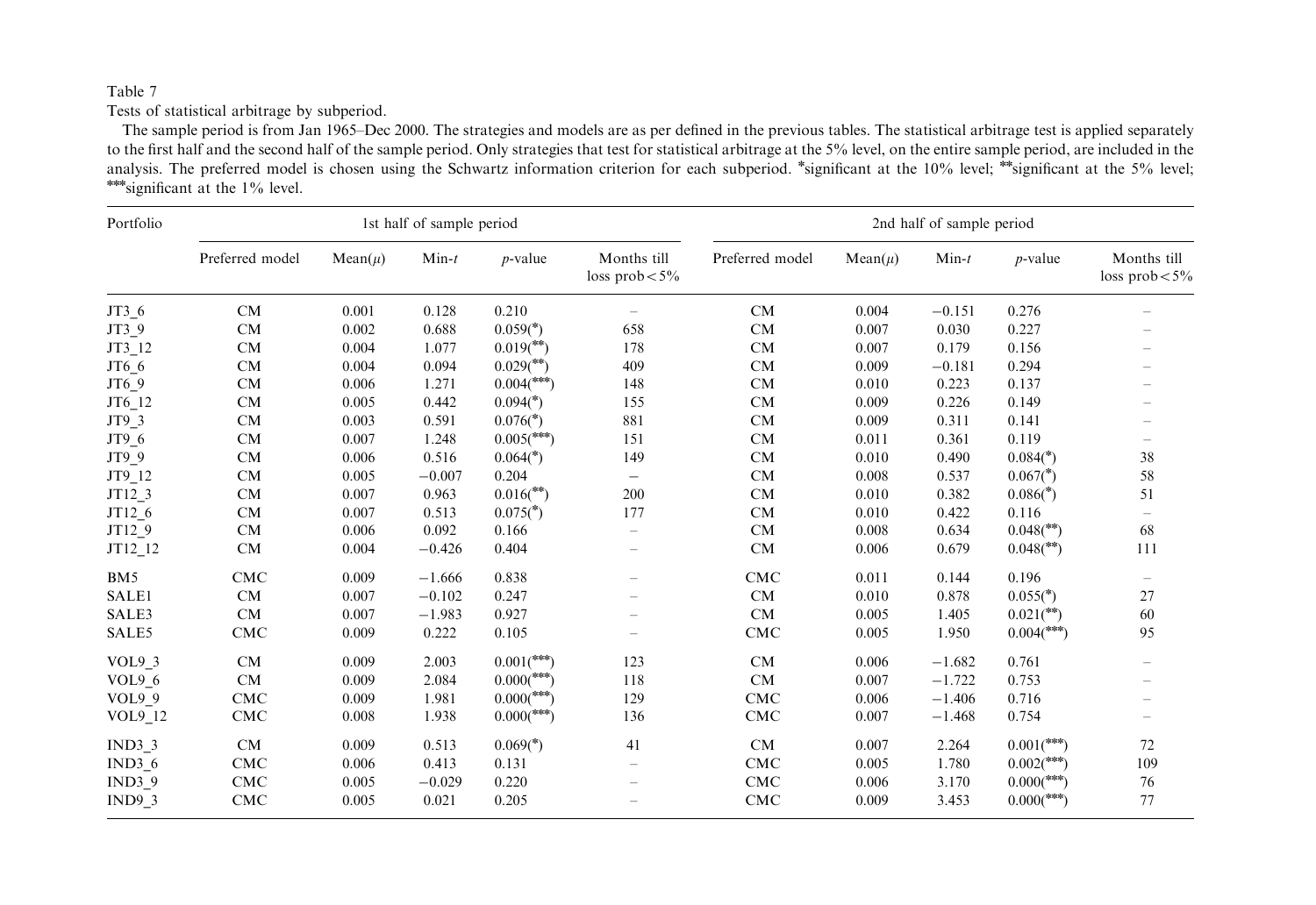<span id="page-30-0"></span>portfolio and allow for faster convergence to arbitrage. It is not surprising that the volumebased strategies display some sensitivity to the removal of the illiquid stocks. However, it is intriguing to note that the volume strategies without the 50% most illiquid stocks actually outperform those without the 30% most illiquid stocks. Moreover, the strategies in the former group also outperform their counterparts based on the full sample of stocks (see [Table 4\)](#page-21-0) in terms of the loss probability metric. This suggests that the profitability of volume strategies is not simply a function of the cross-sectional variation in volume within the sample nor is it solely dependent on the presence of extremely illiquid stocks in the sample. In contrast to the momentum and value strategies, the industry momentum strategies do not test for statistical arbitrage when we remove the most illiquid stocks from the sample. This together with the transaction costs results suggest that it would be difficult for institutional investors to take advantage of the industry momentum profits.

# 6.2.4. Rational arbitrageurs and statistical arbitrage

Finally, there are also concerns that, going forward, market participants will quickly arbitrage away most of the profits from the statistical arbitrage opportunities, rendering them irrelevant in the near future. While we cannot directly test this assertion, we can conduct subperiod tests to see whether investors are arbitraging away the trading profits over the 1965–2000 sample period. To this end, we split the sample period into two and conduct statistical arbitrage tests on each subperiod. If arbitrageurs are reducing the trading profits from the statistical arbitrage opportunities, then we would expect the statistical arbitrage profits to diminish significantly in the second half of the sample period relative to the first half of the sample period.

The results from the subperiod analysis reported in [Table 7](#page-29-0) demonstrate that value and industry momentum strategies perform better, while the volume and momentum strategies fare worse, in the second half than in the first half of the sample period. Of the original set of statistical arbitrage strategies, 15 and 12 test for statistical arbitrage at the  $10\%$  level<sup>21</sup> in the first and second subperiods, respectively. Overall, market participants have only been able to reduce the number of statistical arbitrage opportunities by 20%. Moreover, the average number of months until a loss probability declines below 5% has actually decreased for those strategies that test for statistical arbitrage in the second period versus the first. The average is 70.2 months for the statistical arbitrage opportunities in the second subperiod and 243.5 months for the statistical arbitrage opportunities in the first subperiod. Hence, while the number of statistical arbitrage opportunities declines somewhat over time, the opportunities that survive are much more relevant to investors.

# 7. Conclusion

The traditional intercept test of market efficiency is a widely-used metric in empirical asset pricing studies. However, the uncertainty surrounding equilibrium risk factors limit this metric's conclusions. This paper develops an alternative approach to the traditional intercept test that replaces an assumed model of market equilibrium with an assumed statistical model for trading profits. Our test improves on the power and consistency of the test for statistical arbitrage in [Hogan, Jarrow, Teo, and Warachka \(2004\)](#page-35-0) and permits the

 $21$ Note that the power of the test falls significantly with the reduction in sample size.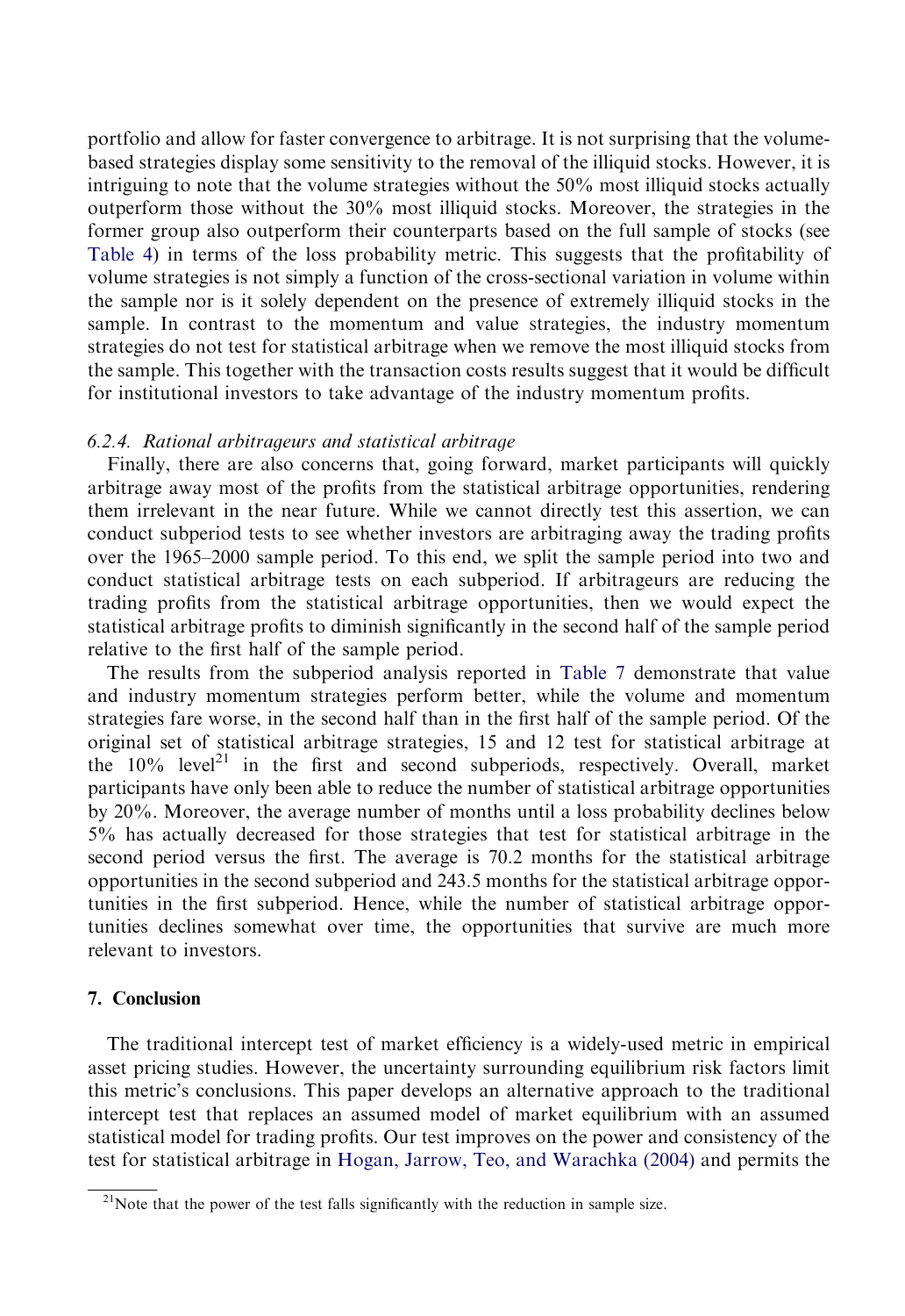<span id="page-31-0"></span>examination of trading profits under fewer assumptions. When applying our test to a wide range of financial anomalies, we find that over 50% of the strategies are inconsistent with market efficiency, conditional on our assumed trading profit process.

Moreover, we provide several new insights into the economic relevance of these trading strategies. We show that short-horizon investors will prefer momentum, value, and industry momentum strategies over liquidity strategies. Furthermore, while the trading profits from the momentum, value, and liquidity strategies are fairly robust to adjustments for transaction costs and market frictions, the industry momentum strategies are not as they tend to be driven by illiquid stocks. Finally, investors do not, in general, appear to be arbitraging away the financial anomaly profits over our 35-year sample period.

# Appendix A. Conversion of returns into trading profits

Define  $R^L$  and  $R^S$  as the long and short portfolio returns respectively from a zero-cost trading strategy (return of past winners and return of past losers in the case of momentum). The conversion of these portfolio returns into dollar-denominated profits places the cumulative profit of the underlying trading strategy into the risk-free asset (money market account) after each period. To properly capture an anomaly's persistence, a \$1 buy/sell position in the risky long/short portfolios is maintained across time.<sup>22</sup> This conversion process yields cumulative trading profits equaling:

$$
V(j) = \exp\{r\} V(j-1) + \Im\{[\exp\{R_j^L\} - \exp\{R_j^S\}],\tag{11}
$$

whose incremental trading profits (losses) are harvested each month, with cumulative trading profits being constructed recursively as a consequence.

Observe that time-varying moments are induced by allocating wealth between the riskfree asset and the risky portfolio. In particular, \$1 is exposed to the risky long minus short position while the cumulative trading profit is deposited into the risk-free asset (or borrowed from in the event of a cumulative loss).

Overall, the cumulative trading profit may be decomposed as:

$$
[1 - \pi(j)] \exp\{r\} + \pi(j) [\exp\{R_j^L\} - \exp\{R_j^S\}]
$$
\n(12)

over a single time increment. Thus,  $1-\pi(j)$  is invested in the risk-free asset while the remaining  $\pi(j)$  fraction is maintained in the risky portfolio. A statistical arbitrage has  $\pi(j) \rightarrow 0$ . Intuitively, this conversion eventually creates a "risk-free arbitrage" (with a zero investment). Note that the interest rate is not assumed to be constant nor is stationarity imposed on the long/short portfolio returns. More importantly, the time-varying nature of  $\pi(j)$  implies that  $\theta$  and  $\lambda$  are not necessarily zero since incremental trading profits reflect differences in the amount invested in the long/short portfolios underlying a particular cross-sectional return anomaly. Eq. (11) may be altered by investing  $x(j)$  in the risky portfolios rather than \$1:

$$
V_x(j) = \exp\{r\} V_x(j-1) + \frac{S_x(j)}{\exp\{R_j^L\} - \exp\{RR_j^S\}}.
$$
\n(13)

 $22$ The standard buy- and hold-strategy yields trading profits that are very sensitive to the start date and is inappropriate for frequent (e.g., monthly) realizations of intermediate gains and losses.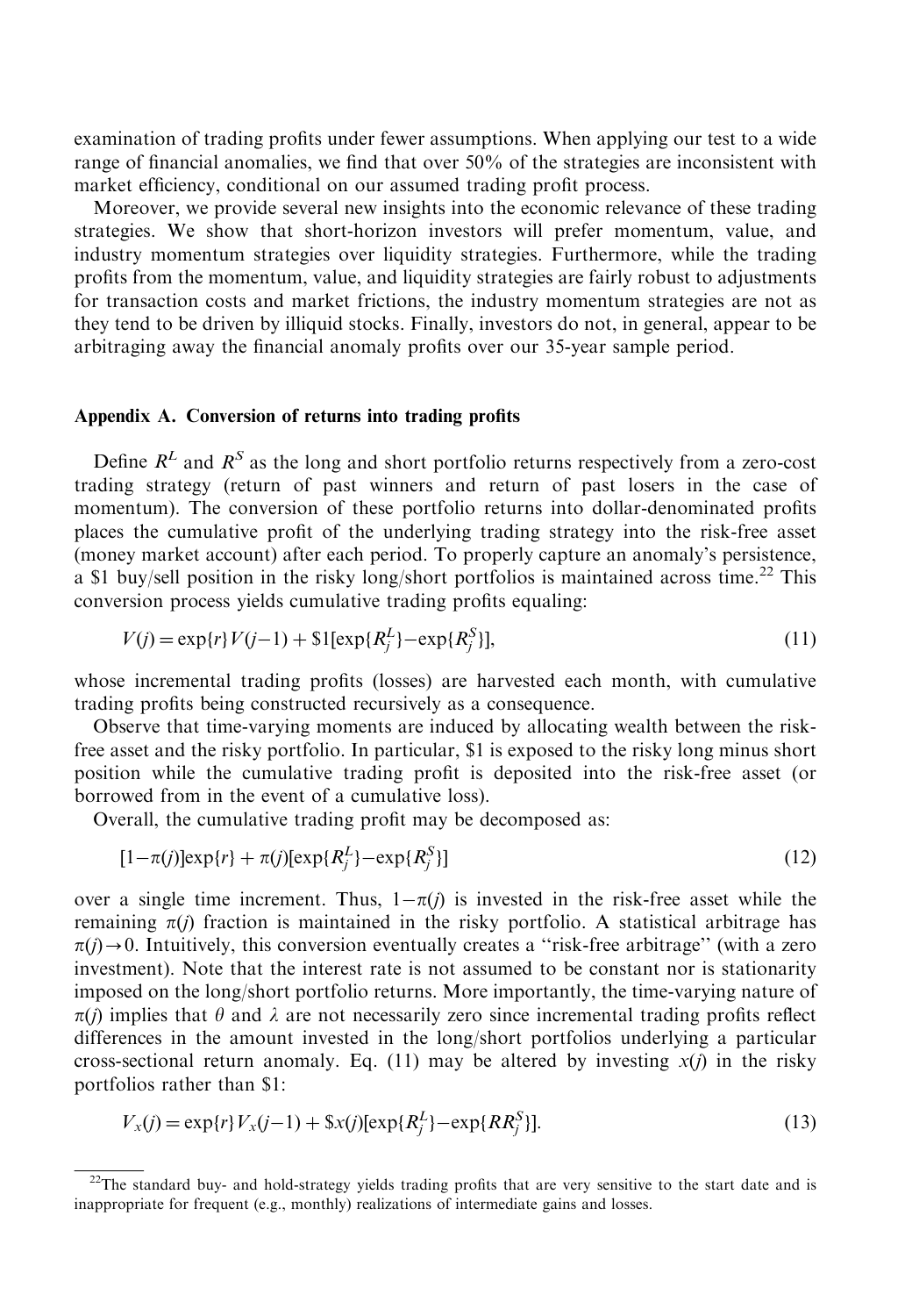<span id="page-32-0"></span>For example, having  $x(j) = B(j)$  gradually increases the statistical arbitrage's exposure to the risky portfolios over time (in nominal but not real terms) while maintaining its selffinancing property.

Recall that the purpose of statistical arbitrage is to test whether the persistence of crosssectional return anomalies generate arbitrage profits in the long run. This methodology is not intended to test whether one can manipulate the returns of an anomaly so as to reject market efficiency. Consequently, a rapidly decreasing  $x(j)$  function is not valid since the investment in the underlying anomaly diminishes over time. Indeed, this conversion eventually puts a negligible weight on the anomaly's returns, and therefore fails to address its persistence. Similarly, investing the cumulative trading profit  $x(i) = V_x(i-1)$  from a return anomaly into the risky long/short positions would not evaluate this anomaly's persistence. Instead, this conversion would allow the investor to lose their entire profit over a single time interval.

Overall, economic considerations dictate that the conversion of returns into trading profits be accomplished using a simple transformation. The  $\theta$  and  $\lambda$  lambda parameters guard against inappropriate  $x(j)$  functions that cause incremental trading profits to rapidly decrease or their volatility to rapidly increase, respectively.

# Appendix B. Verification of semi-variance sub-hypotheses

The quantity  $Var[\Delta v(t)|\Delta v(t) < 0]$  is computed from the distribution of  $\Delta v(t)$ , which equals  $N(\mu t^{\theta}, \sigma^2 t^{2\lambda})$ . The conditional variance is expressed as:

$$
Var\left[\Delta v(t)\middle|\Delta v(t)\right] = \frac{1}{\sqrt{2\pi\sigma^2 t^{2\lambda}}} \int_{-\infty}^0 (x - \mu t^{\theta})^2 e^{-(x - \mu t^{\theta})^2 / 2\sigma^2 t^{2\lambda}} dx,
$$
\n(14)

$$
=\frac{1}{\sqrt{2\pi}}\int_{-\infty}^{-\mu t^{\theta}/\sigma t^{\lambda}}(\sigma t^{\lambda}y)^{2}e^{-y^{2}/2}dy,
$$
\n(15)

$$
=\frac{\sigma^2 t^{2\lambda}}{\sqrt{2\pi}} \int_{-\infty}^{-\mu t^{\theta}/\sigma t^{\lambda}} y^2 e^{-y^2/2} dy,
$$
\n(16)

$$
\leq \sigma^2 t^{2\lambda},\tag{17}
$$

after a change of variables  $y = (x - \mu t^{\theta})/\sigma t^{\lambda}$  which implies  $\sigma t^{\lambda} dy = dx$ . The inequality in Eq. (17) stems from;

$$
\frac{1}{\sqrt{2\pi}} \int_{-\infty}^{-\mu t^{\theta}/\sigma t^{\lambda}} y^2 e^{-y^2/2} dy \le \frac{1}{\sqrt{2\pi}} \int_{-\infty}^{\infty} y^2 e^{-y^2/2} dy = 1,
$$
\n(18)

since the second term equals the second moment (or variance) of a standard normal random variable. Thus, the constraint  $\lambda < 0$  is a sufficient condition for the fourth axiom to hold. However, the integral:

$$
\frac{1}{\sqrt{2\pi}} \int_{-\infty}^{(-\mu/\sigma)t^{\theta-\lambda}} y^2 e^{-y^2/2} dy
$$
 (19)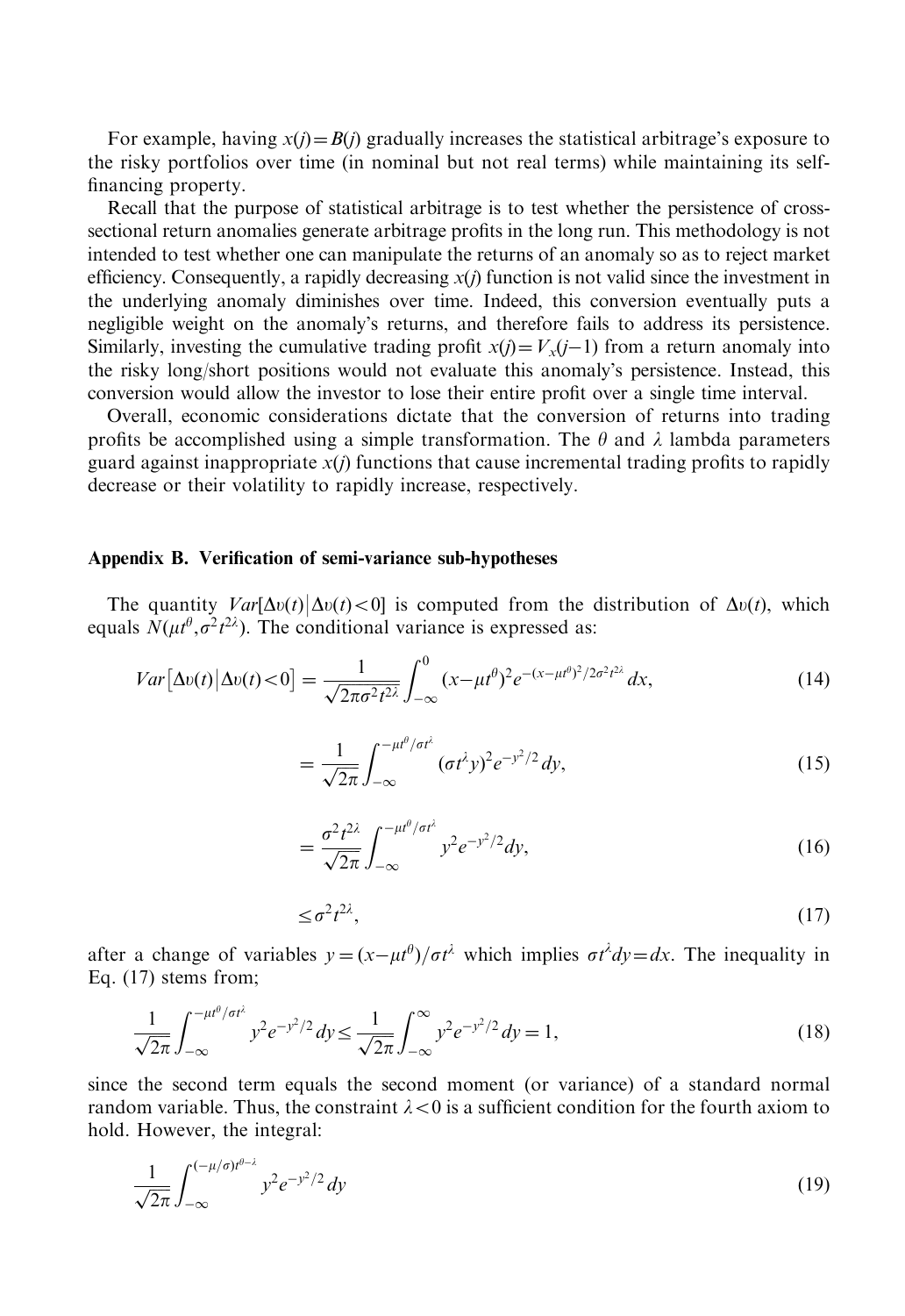<span id="page-33-0"></span>also converges to zero provided  $\theta > \lambda$ . Indeed, if  $\theta > \lambda$ , then  $t^{\theta - \lambda} \to \infty$  as  $t \to \infty$ , which implies the range of integration declines to zero. Thus, a weaker version of the fourth axiom implies statistical arbitrage occurs if either  $\lambda < 0$  or  $\theta > \lambda$ .

To provide an alternative perspective and confirm the above result, observe that the integral in Eq. (16) equals:

$$
\frac{\mu t^{\theta-\lambda}}{\sqrt{2\pi\sigma^2}}e^{-\mu^2t^{2(\theta-\lambda)}/2\sigma^2} + N\left(\frac{-\mu t^{\theta-\lambda}}{\sigma}\right).
$$
\n(20)

Although there is no closed form solution for the standard normal cdf, a polynomial approximation (for  $x < 0$ ) is available in [Hull \(2000\)](#page-35-0) as:

$$
N(x) = N'(x) \left( a_1 \frac{1}{1 + \gamma x} + a_2 \frac{1}{(1 + \gamma x)^2} + a_3 \frac{1}{(1 + \gamma x)^3} + \text{h.o.t.} \right),\tag{21}
$$

where  $a_1, a_2, a_3$ , and  $\gamma$  are constants. Ignoring the constants  $a_1, \sigma$ , and  $\mu$ , as well as the contribution of  $1/(1 + \gamma x)$  implies the relevant terms of Eq. (19) are of the order:

$$
t^{\theta - \lambda} e^{-t^{2(\theta - \lambda)}} + e^{-t^{2(\theta - \lambda)}}.
$$
\n(22)

The product  $t^{2\lambda}$  from Eq. (16) or (17) results in the above expression becoming:

$$
t^{\theta+\lambda}e^{-t^{2(\theta-\lambda)}} + t^{2\lambda}e^{-t^{2(\theta-\lambda)}}.\tag{23}
$$

Since the exponential function converges to zero for  $\theta - \lambda$  faster than the power function increases towards  $\infty$ , the conditional semi-variance becomes zero in the limit as  $t\to\infty$ .

### Appendix C. Bonferroni approach for multiple hypotheses

This appendix discusses the Bonferroni approach for testing sub-hypotheses, with particular reference to testing for statistical arbitrage.

Let  $H_0$  be the null hypothesis consisting of K sub-hypotheses  $h_1, ..., h_k$ , all of which are required to hold under  $H_0$ . Thus, the rejection of even one sub-hypothesis rejects the null  $H_0$ . As a consequence,  $H_0$  is the *intersection* of sub-hypotheses given by:

$$
H_0: \bigcap_{i=1}^K h_i.
$$

In the Bonferroni procedure, each sub-hypothesis  $h_i$  is tested at a given level of significance  $\alpha_i$  with a critical region denoted  $C_i$  so that  $Pr(C_i|H_0) = \alpha_i$ . The critical region of the null hypothesis  $H_0$  is the union  $\bigcup_{i=1}^{K} C_i$ . Let  $C_i^C$  be the complement of  $C_i$ . The null hypothesis  $H_0$  cannot be rejected if all the sub-hypotheses are accepted. Suppressing the conditioning notation, the probability of failing to reject  $H_0$  equals  $Pr(\bigcap_{i=1}^{K} C_i^C)$ .

The Bonferroni inequality states that:

$$
\Pr\left(\bigcap_{i=1}^{K} C_{i}^{C}\right) \ge 1 - \sum_{i=1}^{K} \Pr(C_{i}) = 1 - \sum_{i=1}^{K} \alpha_{i},\tag{24}
$$

from which we obtain:

$$
\sum_{i=1}^{K} \alpha_i \ge 1 - \Pr\left(\bigcap_{i=1}^{K} C_i^C\right). \tag{25}
$$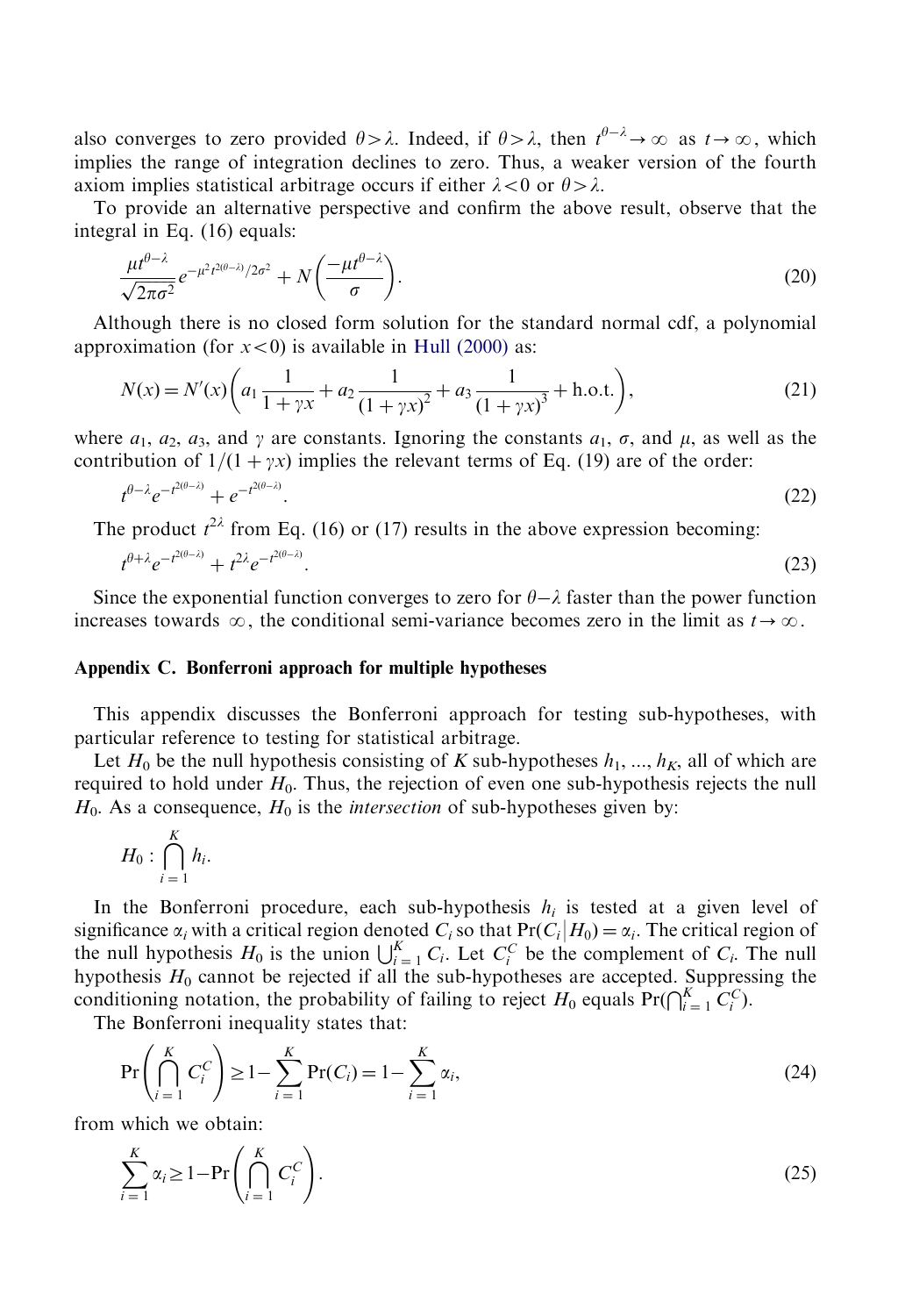<span id="page-34-0"></span>Therefore,  $\sum_{i=1}^{K} \alpha_i$  is an upper bound on the size of the statistical test, that is, the probability of committing a Type I error. If  $H_0$  is not satisfied, then at least one subhypothesis, say  $h_i$ , is not satisfied. As:

$$
\Pr\left(\bigcup_{i=1}^{K} C_i\right) \ge \Pr(C_j),\tag{26}
$$

we observe that if all the sub-tests reject their sub-hypothesis with probability one as the sample size tends to infinity,  $Pr(C_j) \rightarrow 1$ , then  $Pr(\bigcap_{i=1}^K C_i) \rightarrow 1$ . As a result, the Bonferroni test is consistent.

However, in the statistical arbitrage test conducted by HJTW, the null hypothesis of no statistical arbitrage is a union of sub-hypotheses. This statement is a consequence of the fact that to reject no statistical arbitrage, all the sub-hypotheses must be rejected. Rejecting one sub-hypothesis is not sufficient to reject no statistical arbitrage. Thus, the null hypothesis is defined as:

$$
H_0^* : \bigcup_{i=1}^K h_i,\tag{27}
$$

and the probability of being unable to reject  $H_0^*$  is  $Pr(\bigcap_{i=1}^K C_i^C)$ . As the probability of a union is greater than its corresponding intersection, we have:

$$
\Pr\left(\bigcup_{i=1}^{K} C_i^C\right) \ge \Pr\left(\bigcap_{i=1}^{K} C_i^C\right),\tag{28}
$$

which, when combined with Eq. (25), yields the relationship:

$$
\sum_{i=1}^{K} \alpha_i \ge 1 - \Pr\left(\bigcap_{i=1}^{K} C_i^C\right) \ge 1 - \Pr\left(\bigcup_{i=1}^{K} C_i^C\right). \tag{29}
$$

Thus, we conclude that  $\sum_{i=1}^{K} \alpha_i$  is also an upper bound on the size of the test for the null hypothesis  $H_0^*$  defined in terms of a union. However, Eq. (29) implies the Bonferroni inequality is a weaker bound for  $H_0^*$  than for  $H_0$ . Furthermore, the Bonferroni test is generally not consistent for  $H_0^*$ , in contrast to  $H_0$ . Indeed, when K is large, the actual size of the Bonferroni test for  $H_0^*$ , in contrast to  $H_0^{K}$ . There is, when I is high, the detail size of the Bonferroni test for  $H_0^*$  may be far below  $\sum_{i=1}^{K} \alpha_i$ , resulting in a test with low power. Conversely, the Min-t test has the correct nominal size. To the extent that searching for the maximum probability of rejection over the parameter space  $H_0$  results in the true maximum, the power of the test is also enhanced.

#### References

Affleck-Graves, J., McDonald, B., 1989. Nonnormalities and tests of asset pricing theories. Journal of Finance 44, 889–908.

Alexander, G., 2000. On back-testing 'zero-investment' strategies. Journal of Business 73, 255–278.

Berkowitz, J., Kilian, L., 2000. Recent developments in bootstrapping time series. Econometric Reviews 19, 1–48. Bernardo, A., Ledoit, O., 2000. Gain, loss, and asset pricing. Journal of Political Economy 108, 144–172.

Bessembinder, H., Chan, K., 1998. Market efficiency and the returns to technical analysis. Financial Management 21, 5–17.

Brennan, M., Chordia, T., Subrahmanyam, A., 1998. Alternative factor specifications, security characteristics and the cross-section of expected stock returns. Journal of Financial Economics 49, 345–373.